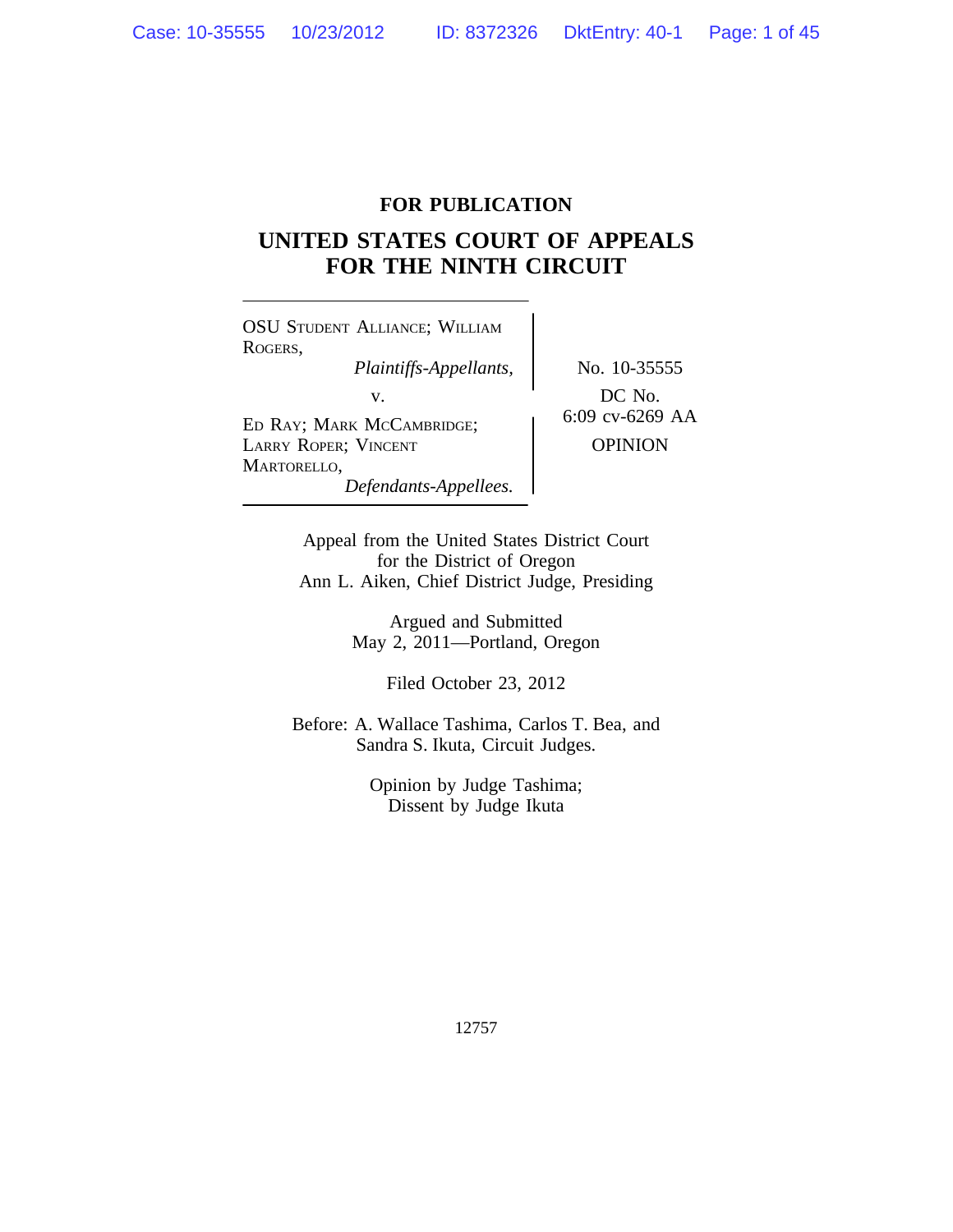# **COUNSEL**

Heather Gebelin Hacker, Alliance Defense Fund, Folsom, California, for the plaintiffs-appellants.

Karla H. Ferrall, Assistant Attorney General, State of Oregon, Salem, Oregon, for the defendants-appellees.

Steven W. Fitschen, Virginia Beach, Virginia, for *amicus curiae* The National Legal Foundation.

James J. Manning, Jr., Reid & Hellyer, Riverside, California, and Frank D. LoMonte, Arlington, Virginia, for *amicus curiae* Student Press Law Center.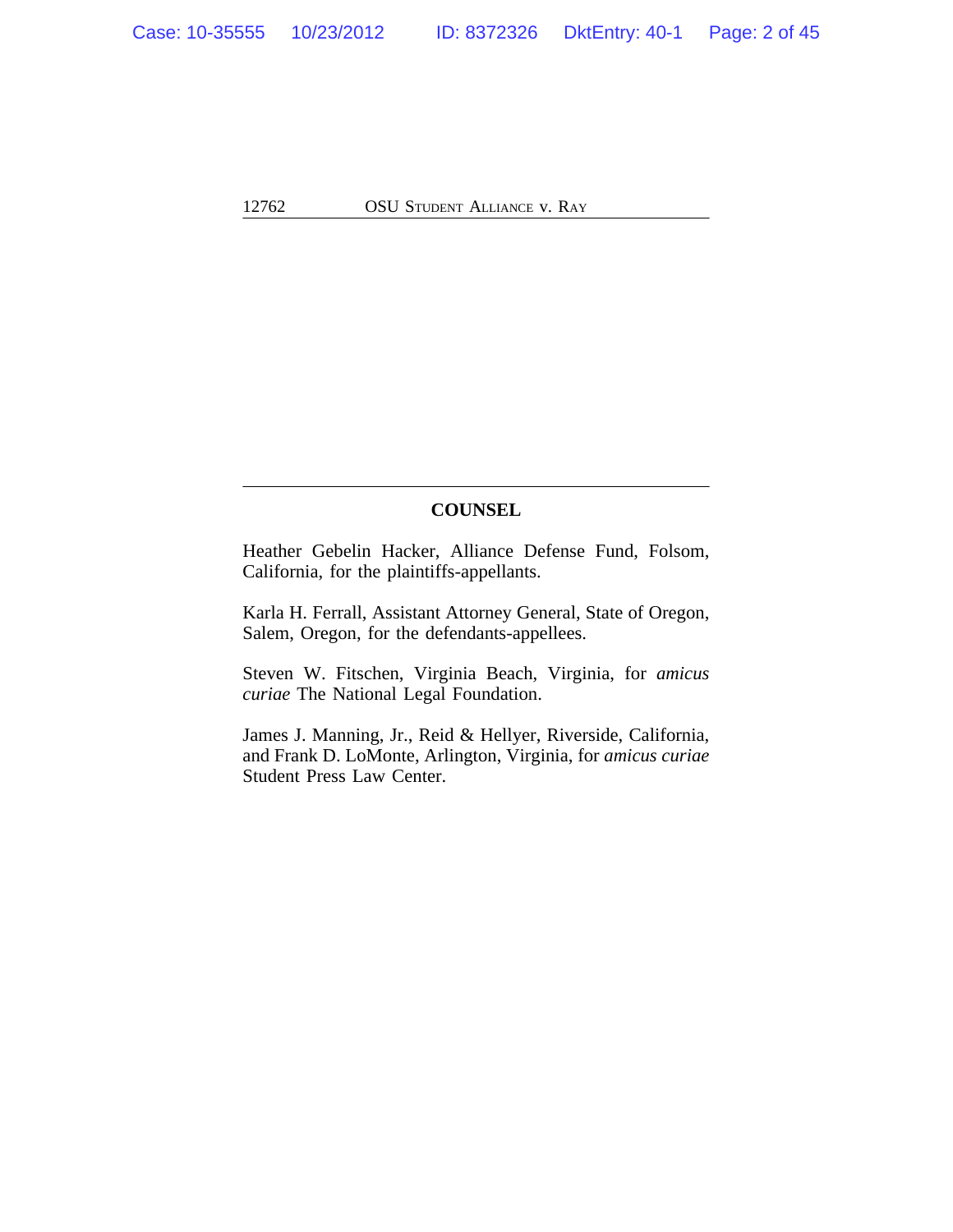### **OPINION**

### TASHIMA, Circuit Judge:

The complaint alleges that employees in Oregon State University's Facilities Department gathered up the outdoor newsbins belonging to the *Liberty*, a conservative student monthly, and threw them in a heap by a dumpster in a storage yard. The employees acted pursuant to an unwritten and previously unenforced policy governing newsbins on campus. They did not notify anyone at the *Liberty* before confiscating the newsbins. After the confiscation, University officials denied the paper permission to replace the bins anywhere but in two designated campus areas — limited areas to which the University's traditional student paper, the *Daily Barometer*, was not confined.

Plaintiffs, the *Liberty*'s student editors and student publishers, sue under 42 U.S.C. § 1983. We have little trouble finding constitutional violations. The real issue is whether the complaint properly ties the violations to the four individual defendants, who are senior University officials. Plaintiffs confront a familiar problem: they do not know the identities of the employees who threw the newsbins into the trash heap, and they do not know which University official devised the unwritten policy or which official gave the order to confiscate the bins. Plaintiffs do know, however, that three of the four defendants participated in the decision to deny them permission to place bins outside of the designated areas after the confiscation. We conclude that the complaint states claims against those three defendants based on this post-confiscation decision. We also hold that the complaint states a claim against one defendant — the Director of Facilities Services based on the confiscation itself.

**I**

We accept as true the well-pleaded facts in the complaint. *Starr v. Baca*, 652 F.3d 1202, 1220 (9th Cir. 2011). Plaintiff-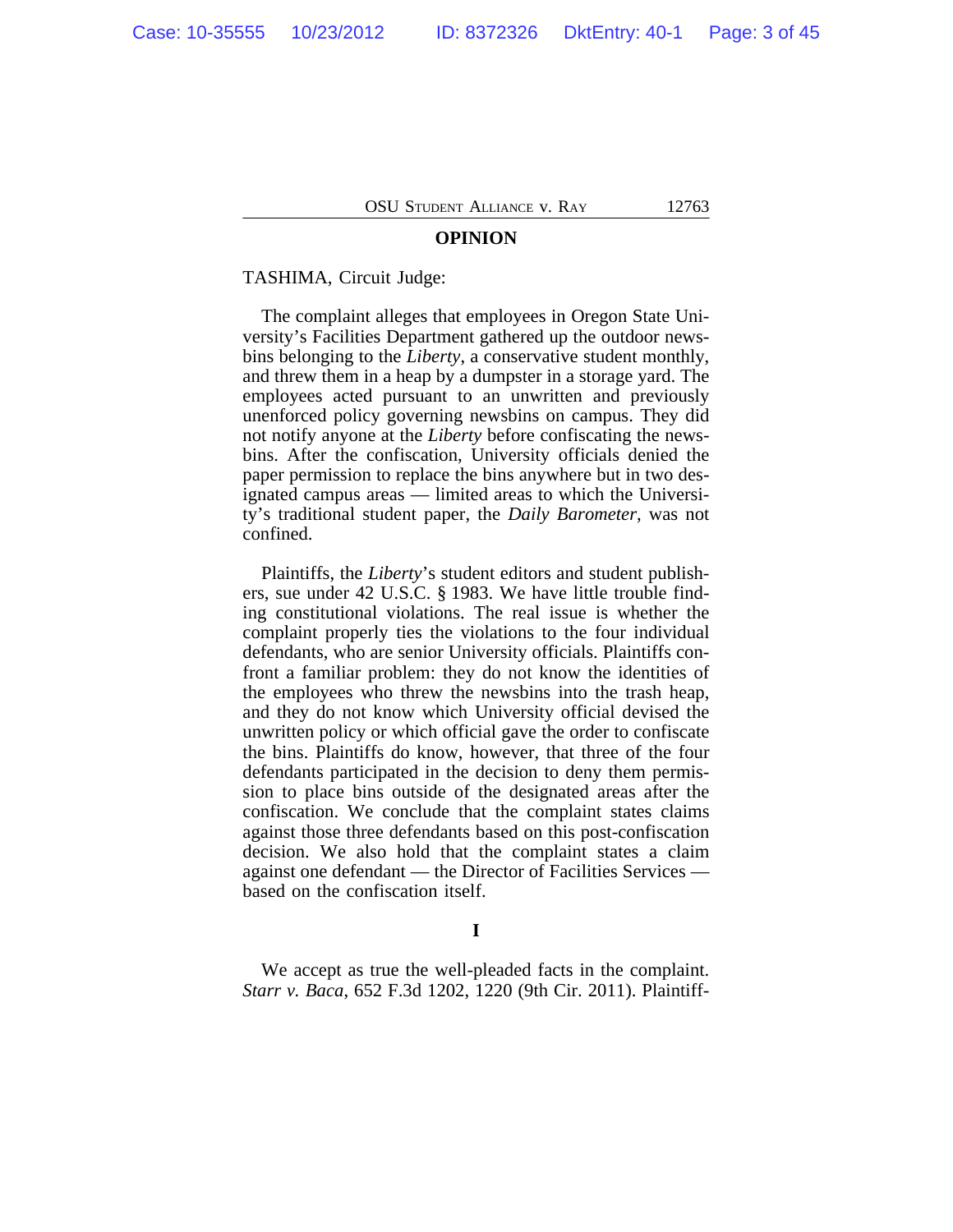appellant OSU Students Alliance is a registered student organization at Oregon State University ("OSU" or the "University"). Its members are all OSU students. OSU Students Alliance publishes the *Liberty*, an independent student newspaper distributed to students on OSU's campus in Corvallis, Oregon. The *Liberty* is a conservative student newspaper that styles itself as an alternative to the University's official student paper, the *Daily Barometer*. The *Liberty* is funded through private donations and advertising revenue. OSU Students Alliance may apply for and receive student fees to fund the *Liberty*, but has chosen not to apply for those funds to maintain its independence. The *Daily Barometer* is funded through student fees and advertising revenue.

In 2002, OSU Students Alliance began distributing the *Liberty* on campus via newsbins. The OSU Facilities Services gave OSU Students Alliance permission to place these bins around campus, including in dining halls and the Memorial Union.

In 2005, OSU Students Alliance placed eight new bins around campus. OSU Students Alliance placed the bins in the areas of campus with the heaviest student traffic — near the bookstore, dorms, football stadium, and other locations. Most of these locations already had the *Barometer* bins, and OSU Students Alliance's goal was to place bins next to the *Barometer* so that students would pick up a copy of both student newspapers. After one bin was stolen, OSU Students Alliance used wire bicycle chains to secure the remaining seven bins to nearby light or sign poles. In total, the *Liberty* had seven outdoor distribution bins.

At the time of the complaint, the *Barometer* had 24 distribution bins, which were located throughout campus. Offcampus newspapers, including the *Corvallis Gazette-Times*, *Eugene Weekly*, and *USA Today* also had distribution bins on campus. Each of these newspapers had bins chained to fixtures such as light posts or building columns.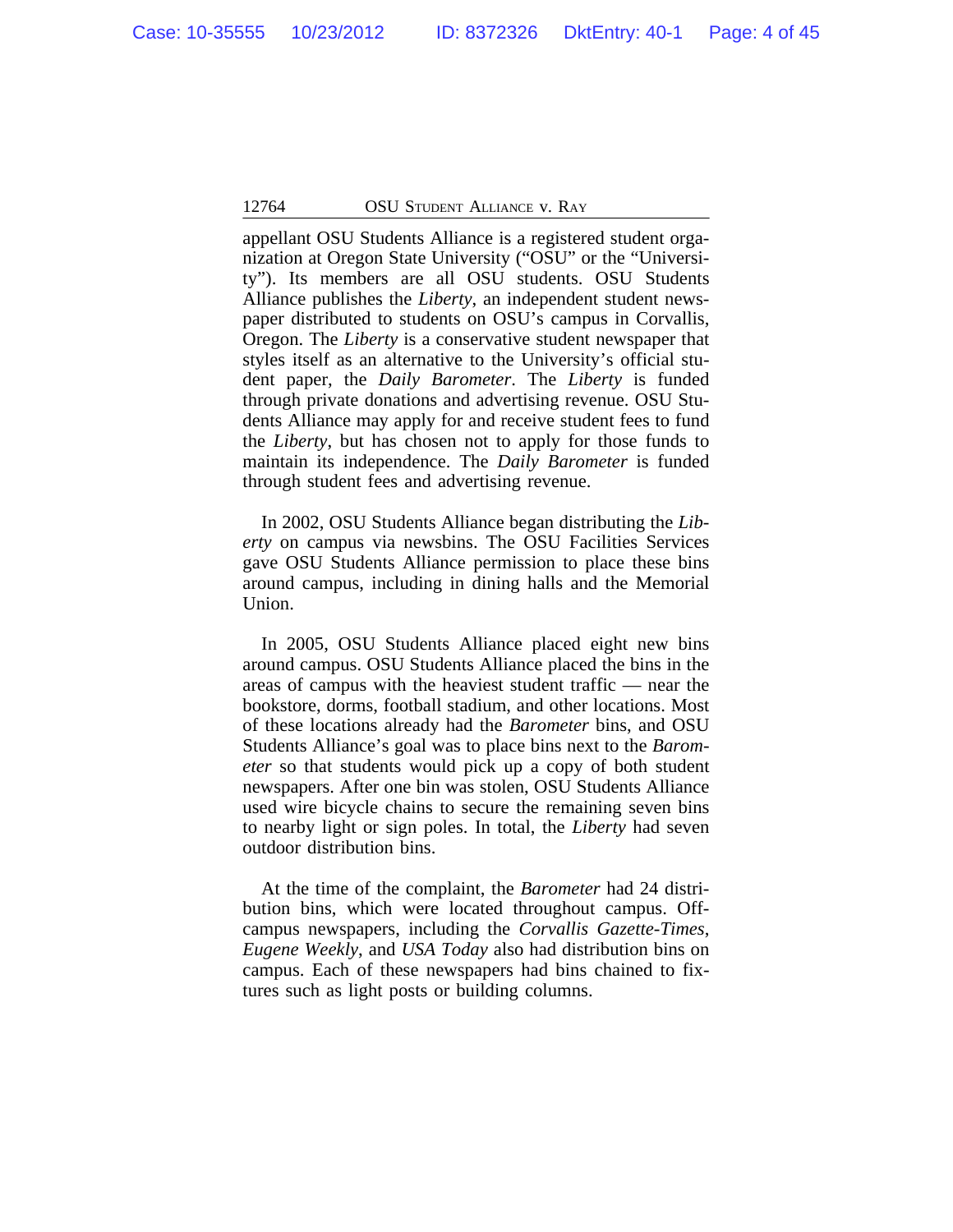During the 2008-09 winter term, all seven of the *Liberty's* outdoor distribution bins disappeared from campus.**<sup>1</sup>** The bins of the other papers, including the other off-campus papers, were left untouched. Because OSU had given the *Liberty* permission to place its bins at specific locations throughout campus, and had not revoked that permission, the *Liberty*'s editors had no reason to suspect their bins had been confiscated by the University. Thus, they called the police. Only through the police investigation did they learn of the University's involvement. After contacting the Facilities Department, the student editors recovered the seven newsbins from the storage yard, where they had been left "heaped on the ground." One bin was cracked and others had spilled open, resulting in the loss of 150 copies of the *Liberty* to water damage. The wire bicycle locks that the editors used to secure the bins against theft had been cut.

The Facilities Department's customer service manager told plaintiff William Rogers, the *Liberty*'s executive editor, that the Department had removed the bins because it was "catching up" on its enforcement of a 2006 University policy that prohibited newsbins in all but two designated campus locations, one near the bookstore and another by the student union. The customer service manager told Rogers that, going forward, the *Liberty* could not place newsbins anywhere but in the designated areas.

Rogers complained by email to defendant Ed Ray, President of OSU, who responded that the events surrounding the *Liberty* were "news to him." Ray copied defendant Mark McCambridge, Vice President of Finance and Administration, and defendant Larry Roper, Vice Provost for Student Affairs, on the email and indicated that these individuals would contact Rogers about the incident. Several days later, defendant Vincent Martorello, the Director of Facilities Services, called

<sup>&</sup>lt;sup>1</sup>The Liberty also had a few indoor distribution bins, but the record does not state whether the indoor bins were removed as well.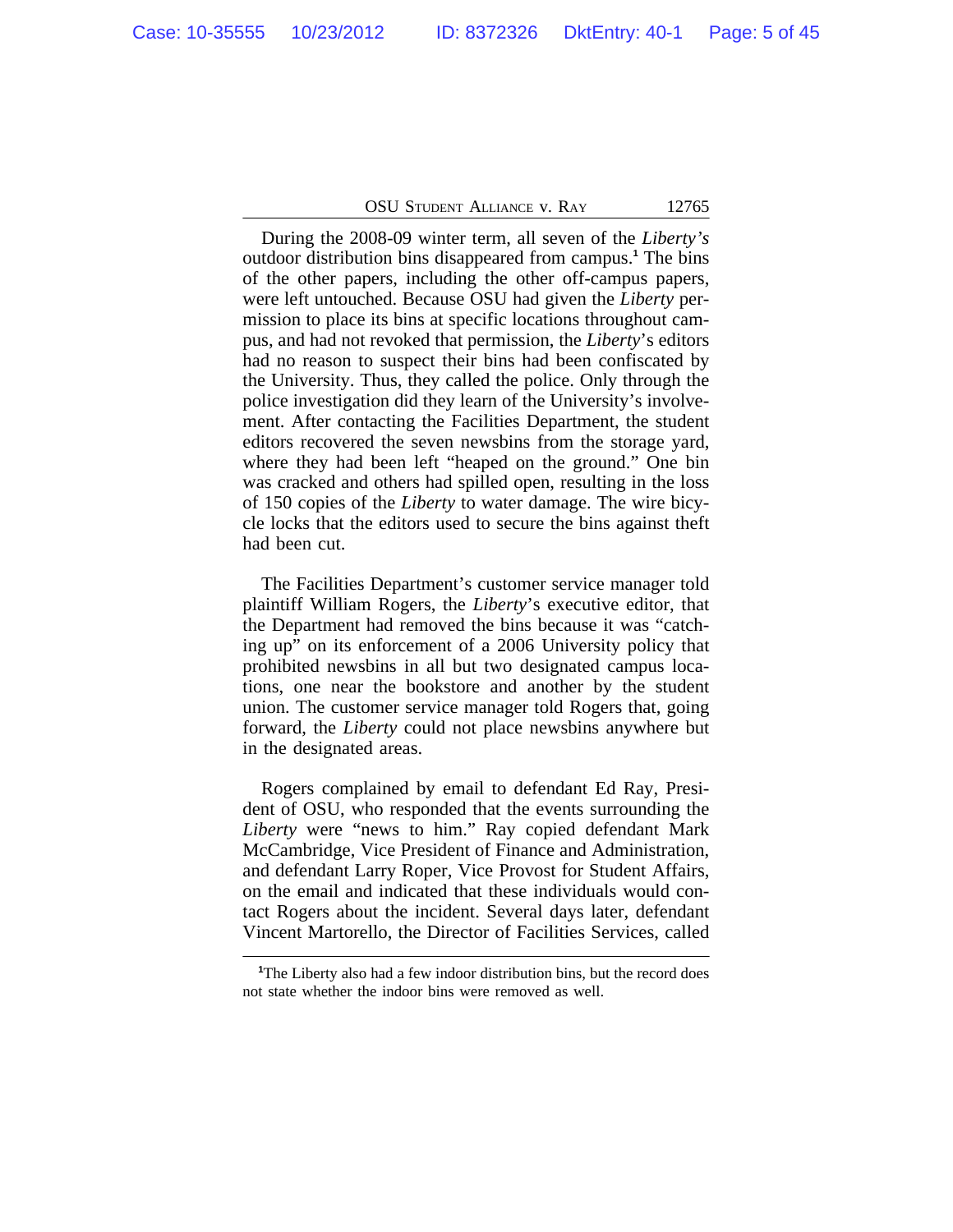Rogers and explained, much like the customer service manager had, that the University's newsbin policy prohibited the *Liberty* from placing bins anywhere but in the two designated locations. Martorello said the purpose of the 2006 policy was to keep the campus clean by regulating newsbins belonging to "off-campus" publications. Martorello also said that the policy did not allow bins to be chained to school property

Martorello's explanation perplexed Rogers. He did not consider the *Liberty* an "off-campus" paper, because it was written and edited entirely by OSU students and published by the OSU Student Alliance, a Registered Student Organization ("RSO").**<sup>2</sup>** Also, OSU had not applied the policy against the *Daily Barometer*, the traditional school paper, nor against the other off-campus newspapers such as the *Corvallis Gazette-Times*, *Eugene Weekly*, and *USA Today*, which continued to place their newsbins throughout the campus, not just in the designated areas. The only apparent difference between the two papers' connection to the OSU community was that the *Barometer* supplemented its advertising revenue by accepting student fees from the University, whereas the *Liberty* received private funding and advertising revenue but no student fees.**<sup>3</sup>**

Rogers challenged the application of the policy against the *Liberty*. He wrote Martorello a long email explaining that the *Liberty* was a student paper and requesting permission to place newsbins outside of the designated areas, just as the *Barometer* was allowed to do. Martorello initially agreed to assess the "potential of adding additional [*Liberty*] bins on campus. But two weeks later, Martorello tersely denied Rogers' request: "The Liberty is not in the same situation as the

**<sup>2</sup>**The OSU Student Alliance had allowed its RSO status to lapse due to an oversight sometime in 2007 or 2008, but it renewed its status in 2009. Neither side argues that the temporary lapse is relevant.

**<sup>3</sup>**Plaintiffs represent that the *Liberty* "may apply for and receive student fees . . . but has chosen not to apply for those fees to maintain its independence."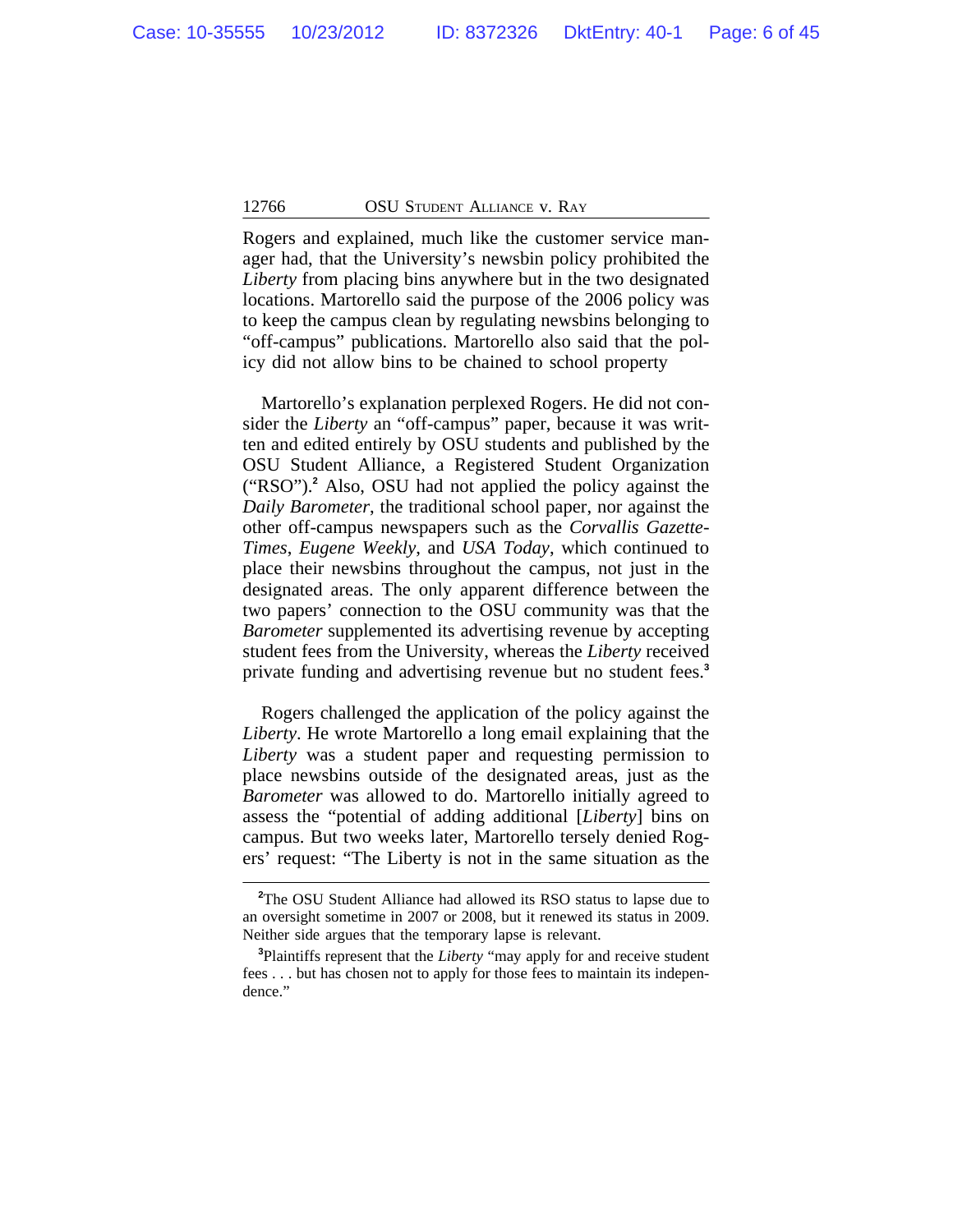Barometer and will need to be located at the approved locations . . . ."

In an earlier email to Rogers, Vice President McCambridge had explained the more onerous restrictions on the *Liberty*, as opposed to the *Barometer*, as follows: "As a newspaper that is not funded by ASOSU [the Associated Students of OSU], we don't have the same communications availability between your paper and the University . . . ." McCambridge also said that OSU would work with Rogers on finding newsbin locations for the *Liberty*, but that those locations would "be agreed to within the parameters that the University determines." McCambridge left ultimate resolution of the matter in Martorello's hands, writing that Martorello would keep both him and President Ray informed about the progress of the *Liberty*'s request for better campus access.

After Martorello definitively denied the request, the *Liberty*'s editors asked him for a copy of the policy governing newsbins. In response, they received an email from Charles Fletcher, Esq., Associate General Counsel of OSU, who explained that the 2006 policy was unwritten:

There is no specific written policy that governs the placement of publication bins, and none is required. OSU's control over its grounds, buildings, and facilities . . . is plenary under ORS Chapters 351 and 352 . . . subject only to limited exceptions that do not apply here. I hope this helps.

Fletcher also suggested that the policy did not apply to the *Barometer* because it had been "the campus newspaper since 1896" and because it was funded by ASOSU. In another message, Fletcher explained:

The mere fact that The Liberty has students on staff does not mean that it is entitled to the same bin locations as the Daily Barometer. The Daily Barometer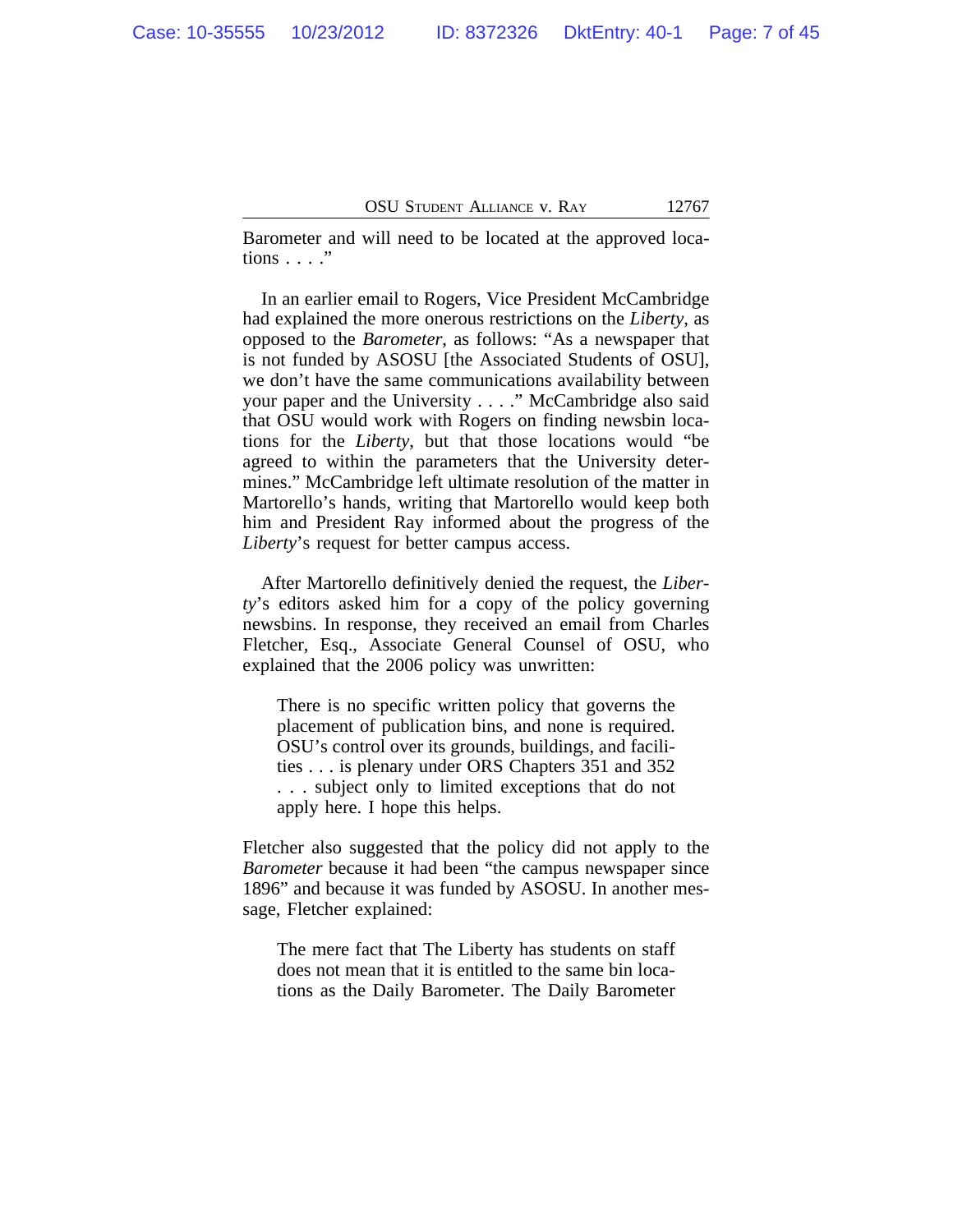was established over 100 years ago as the OSU student newspaper. It's published by the OSU Student Media Committee on behalf of ASOSU. The Liberty, on the other hand, is not published by OSU and receives almost all of its funding from outside sources.

Arguing that the unwritten policy arbitrarily distinguished between the *Liberty* and the *Barometer*, the *Liberty*'s editors drafted a proposed alternative policy under which both publications would receive equal campus access. The administration refused to consider the proposal. In a final email reaffirming the University's commitment to the policy, Fletcher wrote that he had "been in communication with President Ray and Vice President McCambridge" about plaintiffs' objections to the policy, but asserted that the policy was constitutional.

Plaintiffs filed an action under 42 U.S.C. § 1983 alleging violations of their constitutional rights to free speech, due process, and equal protection. They sought injunctive and declaratory relief and damages. Soon thereafter, OSU adopted a written policy on newspaper bins which, in contrast to its unwritten predecessor, does not distinguish between "oncampus" and "off-campus" publications. Rather, the written policy allows any person to obtain permission to place a newsbin on campus by submitting a request form and complying with certain physical requirements, such as that bins "shall be placed on a level surface and kept in an upright position."

In light of the new policy, the district court dismissed as moot the claims for injunctive and declaratory relief. As for the damages claims, it held them deficient because the complaint did not allege that any of the four defendants had participated in the confiscation of the newsbins. The district court did not consider the allegations about the aftermath of the confiscation, when the University continued to apply the unwritten policy against the *Liberty*. The court dismissed the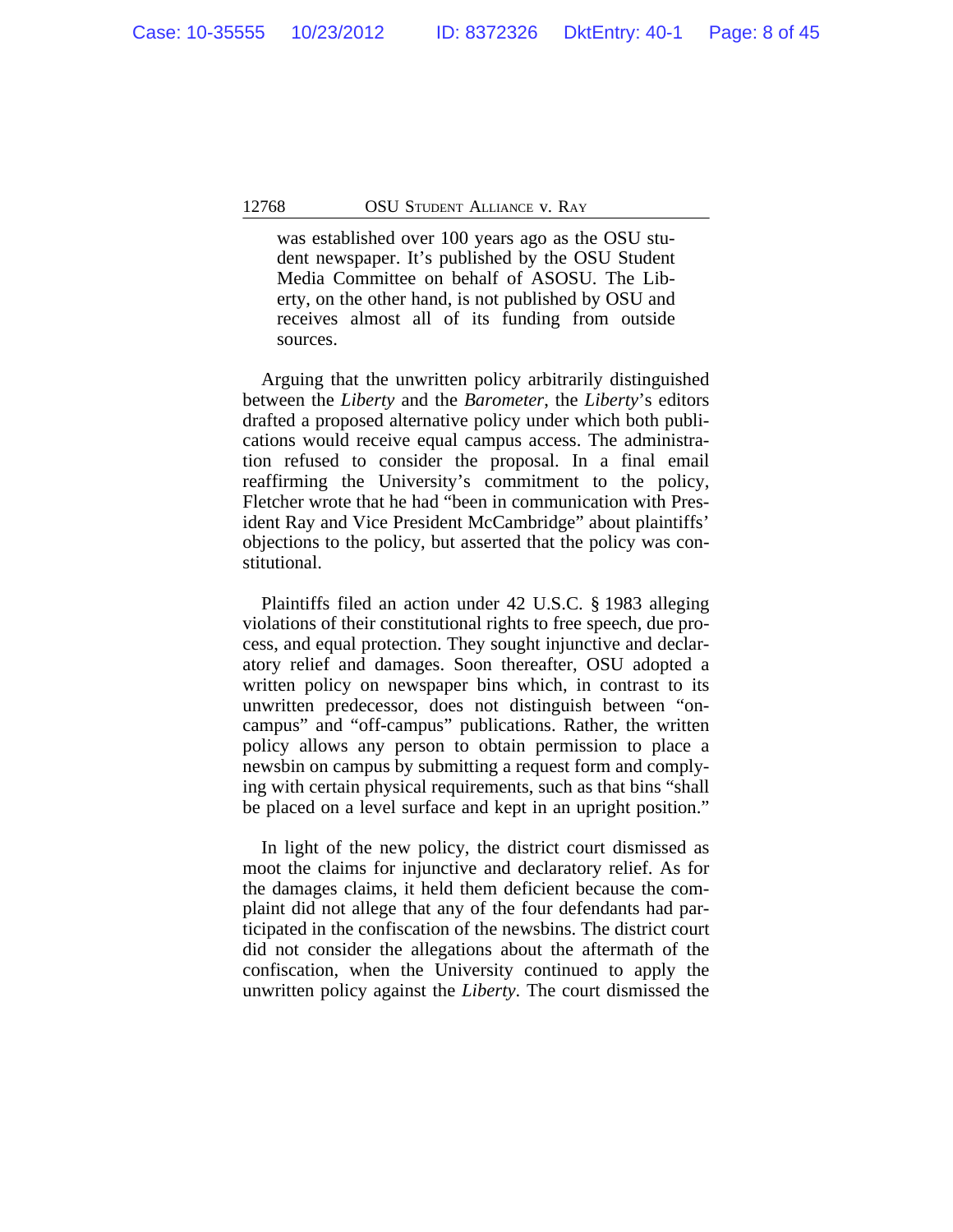damages claims for failure to state a claim, and granted judgment for defendants without leave to amend. *See OSU Student Alliance v. Ray*, 692 F. Supp. 2d 1278 (D. Or. 2010). It also denied plaintiffs' post-judgment motion seeking leave to amend. Plaintiffs appeal only the dismissal of the damages claims and the denial of leave to amend.

# **II**

We have jurisdiction pursuant to 28 U.S.C. § 1291. We review de novo the dismissal of a complaint for failure to state a claim. *Starr*, 652 F.3d at 1205. To avoid dismissal under Federal Rule of Civil Procedure 12(b)(6), a plaintiff must "allege 'sufficient factual matter . . . to state a claim to relief that is plausible on its face.' " *Pinnacle Armor, Inc. v. United States*, 648 F.3d 708, 721 (9th Cir. 2011) (quoting *Ashcroft v. Iqbal*, 556 U.S. 662, 129 S. Ct. 1937, 1949 (2009)); *see also Starr*, 652 F.3d at 1216 ("[T]he factual allegations that are taken as true must plausibly suggest an entitlement to relief, such that it is not unfair to require the opposing party to be subjected to the expense of discovery and continued litigation."). In reviewing a dismissal under Rule 12(b)(6), we accept the well-pleaded factual allegations of the complaint as true and construe them in the light most favorable to plaintiffs. *Id.*; *Daniels-Hall v. Nat'l Educ. Ass'n*, 629 F.3d 992, 998 (9th Cir. 2010).

### **III**

To state a claim under § 1983 against state officials in their individual capacities, a plaintiff must plead that the officials, "acting under color of state law, caused the deprivation of a federal right." *Suever v. Connell*, 579 F.3d 1047, 1060 (9th Cir. 2009) (quoting *Hafer v. Melo*, 502 U.S. 21, 25 (1991)). No one disputes that the four defendants acted under color of state law. Defendants argue that plaintiffs fail to plead the other two elements: (1) the deprivation of a federal right; and (2) causation. We begin our analysis with the first element.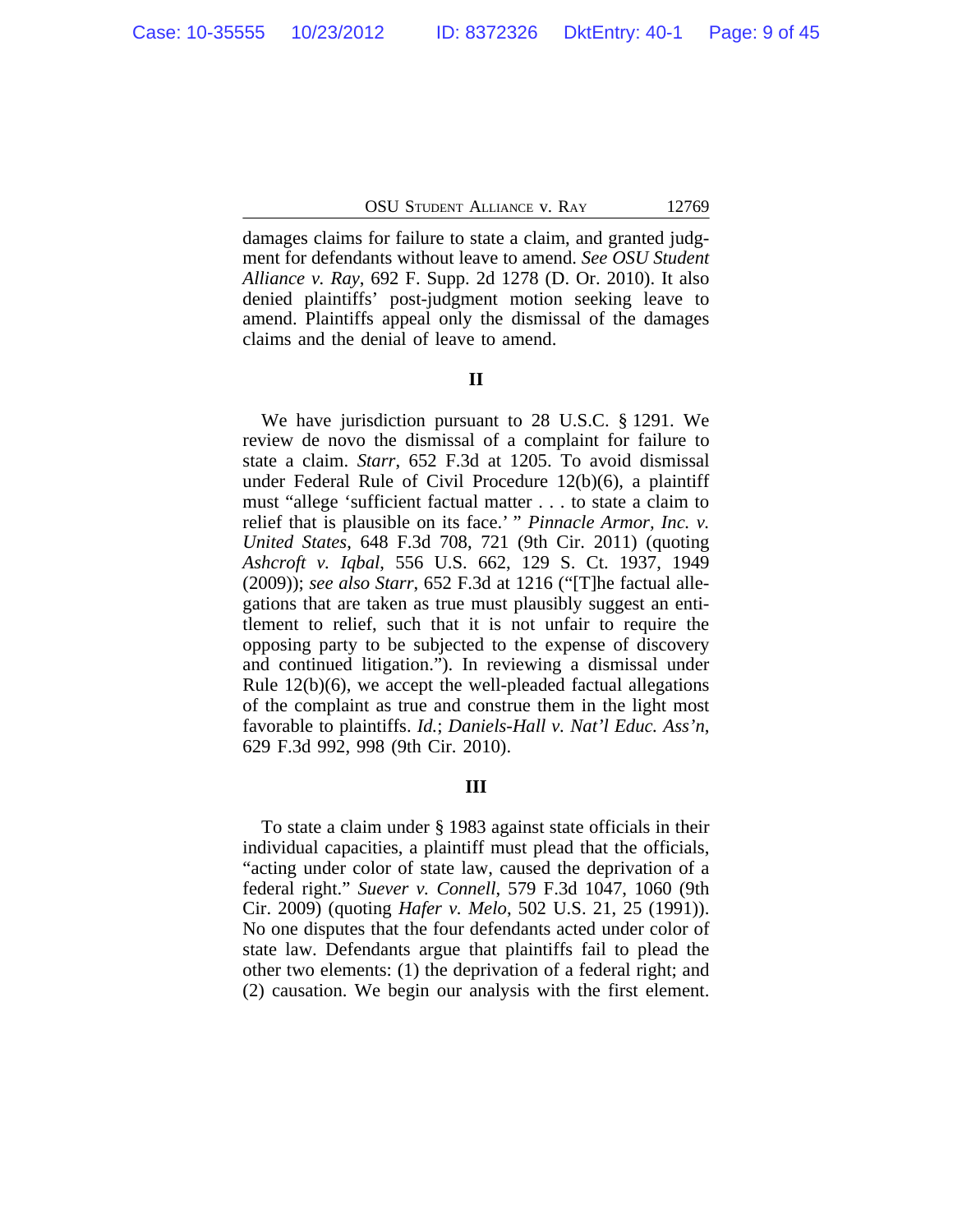The complaint asserts violations of three constitutional rights: free speech, equal protection, and procedural due process.

## **A**

**[1]** The circulation of newspapers is expressive conduct protected by the First Amendment. *See City of Lakewood v. Plain Dealer Publ'g Co.*, 486 U.S. 750, 760 (1988); *Honolulu Weekly, Inc. v. Harris*, 298 F.3d 1037, 1047 (9th Cir. 2002) ("[I]t is beyond dispute that the right to distribute newspapers is protected under the First Amendment . . . .") (citation omitted). Therefore, if the government wishes to regulate the placement of newsbins in a public forum, it must do so according to established, content-neutral standards. *See Plain Dealer*, 486 U.S. at 760. A city ordinance violates the First Amendment if it allows the mayor to grant or deny applications for newsbin permits without creating standards to limit the mayor's discretion — beyond requiring that he "state the reasons" for a denial — because the absence of established decision-making criteria makes it "far too easy" for the mayor to practice censorship by offering "*post hoc* rationalizations" and "shifting or illegitimate" justifications. *Id*. at 758; *see id*. at 763 ("[The] danger [of content and viewpoint censorship] is at its zenith when the determination of who may speak and who may not is left to the unbridled discretion of a government official."); *see also G.K. Ltd. Travel v. City of Lake Oswego*, 436 F.3d 1064, 1082 (9th Cir. 2006) ("To avoid impermissible discretion, the challenged ordinance should 'contain adequate standards to guide the official's decision and render it subject to effective judicial review.' ") (quoting *Thomas v. Chi. Park Dist.*, 534 U.S. 316, 323 (2002)). On the other hand, a city ordinance that seeks to reduce sidewalk clutter by establishing a content-neutral lottery to award a limited number of newsbin permits does not violate the First Amendment, because the lottery establishes a clear basis for distinguishing between permit applicants. *See Honolulu Weekly*, 298 F.3d at 1044.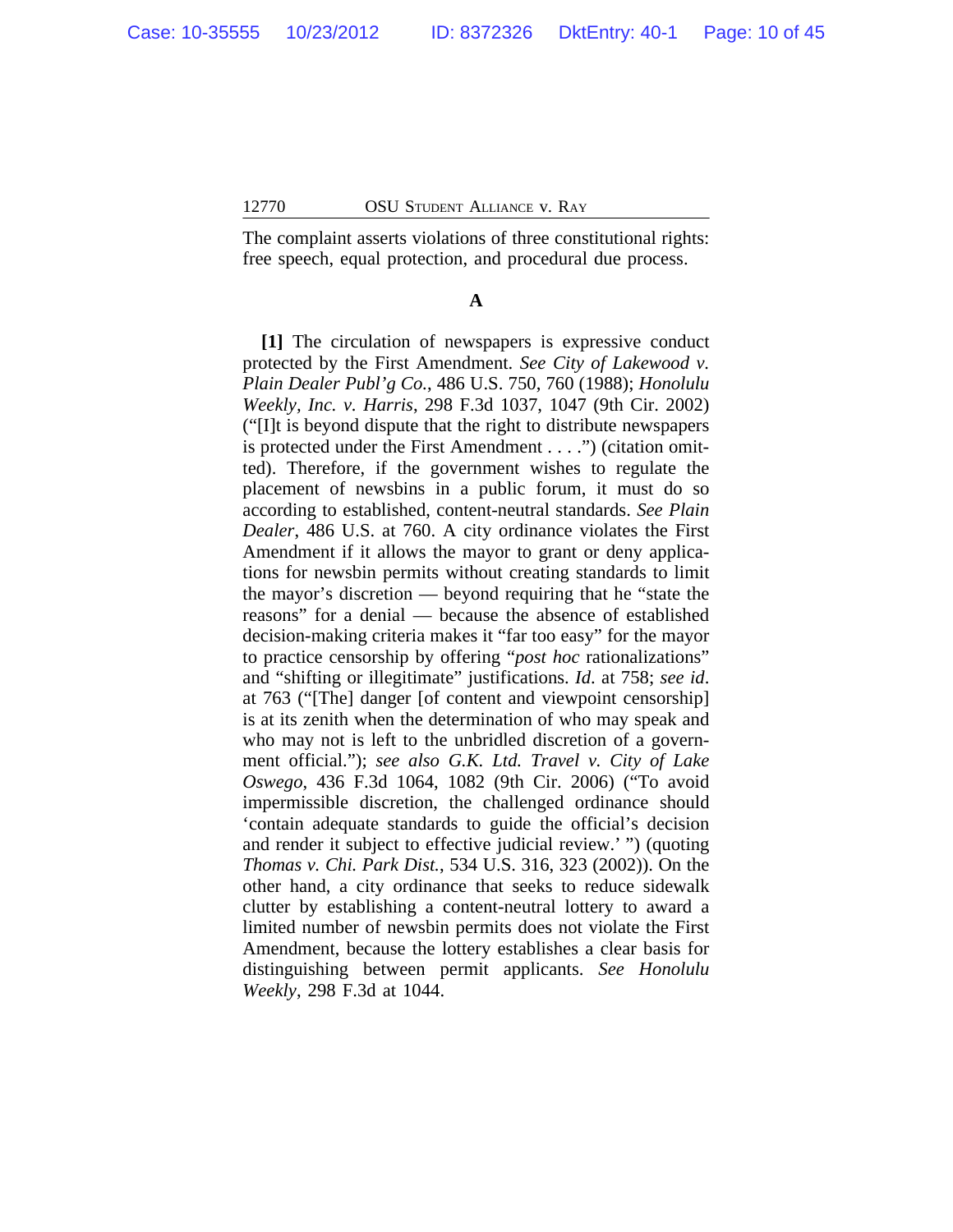**1**

**[2]** To decide whether the complaint adequately pleads a First Amendment violation under these principles, we must first determine the nature of the relevant forum — namely, the OSU campus. *Ariz. Life Coal. Inc. v. Stanton*, 515 F.3d 956, 968 (9th Cir. 2008) ("The first step in assessing a First Amendment claim relating to private speech on government property is to identify the nature of the forum, because the extent to which the Government may limit access depends on whether the forum is public or nonpublic.") (internal quotation marks omitted). "Forum analysis has traditionally divided government property into three categories: public fora, designated public fora, and nonpublic fora." *Flint v. Dennison*, 488 F.3d 816, 830 (9th Cir. 2007) (internal quotation marks omitted). The traditional public forum is a place "which by long tradition . . . ha[s] been devoted to assembly and debate." *Id*. (internal quotation marks omitted). The designated public forum "exists when the government intentionally dedicates its property to expressive conduct." *Id*. (internal quotation marks omitted). The non-public forum is "any public property that is not by tradition or designation a forum for public communication." *Id*. (internal quotation marks omitted).

There is also a fourth category, the limited public forum, which is a partially designated public forum:

The government is not left with only the two options of maintaining a non-public forum or creating a designated public forum; if the government chooses to open a non-public forum, the First Amendment allows the government to open the non-public forum for limited purposes. The limited public forum is a sub-category of a designated public forum that refers to a type of nonpublic forum that the government has intentionally opened to certain groups or to certain topics.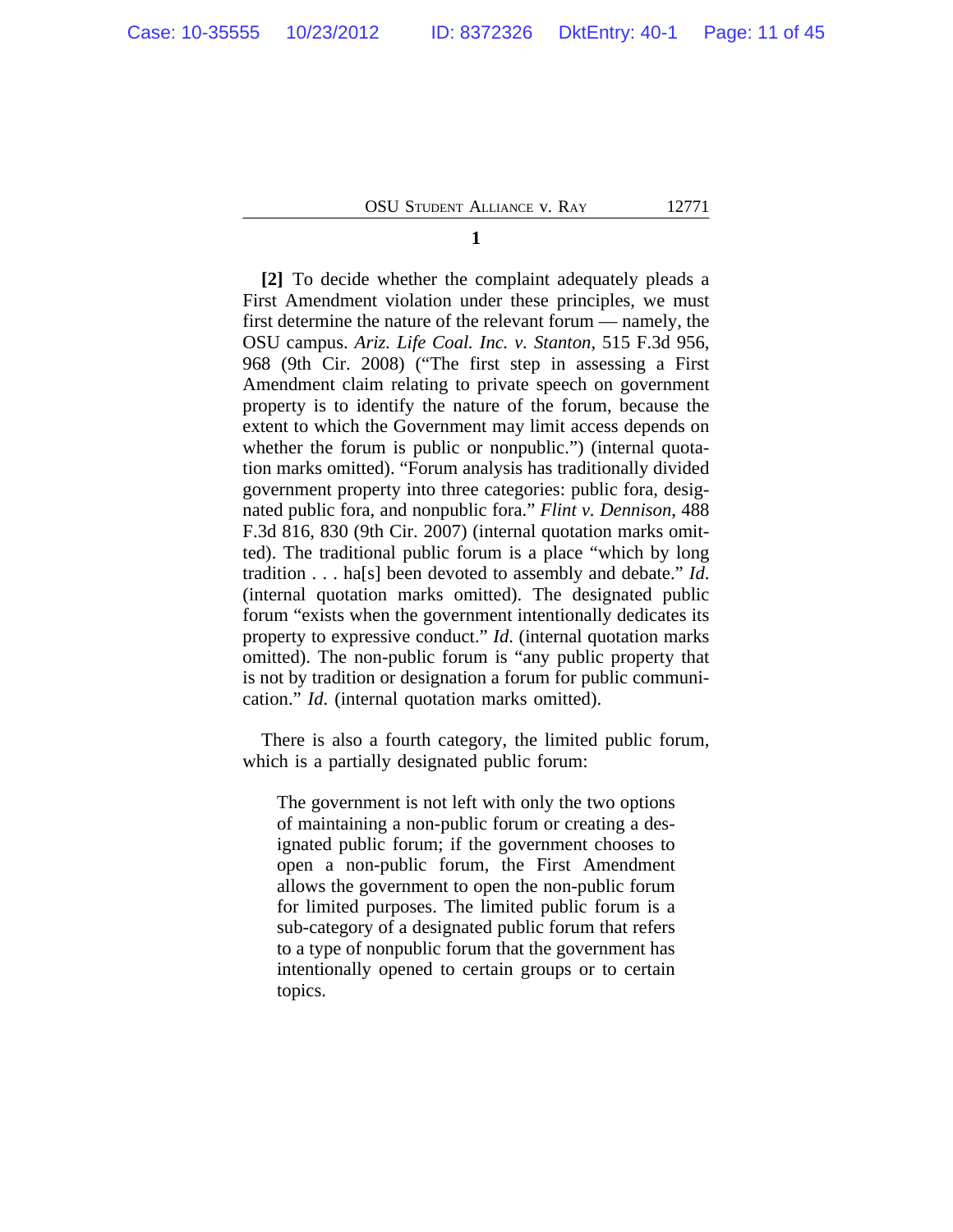*Id.* at 830-31 (internal quotation marks omitted).

In traditional and designated public fora, content-based restrictions on speech draw strict scrutiny. *Id*. at 830. But in a limited public forum, speech restrictions are constitutional so long as they: (1) comport with the definition of the forum (for example, the government cannot exclude election speech from a forum that it has opened specifically for election speech); (2) are reasonable in light of the purpose of the forum; and (3) do not discriminate by viewpoint. *Id.* at 831.

**[3]** OSU's campus is at least a designated public forum. Section 576-005-0015(1) of the Oregon Administrative Rules, which governs public areas at OSU, states that "University grounds are open to the public and the University community for speech activities except any grounds designated for authorized access only." Through this rule, the state has "intentionally dedicate[d] [campus] property to expressive conduct," thereby creating a designated public forum. *Flint*, 488 F.3d at 830 (internal quotation marks omitted); *see Hays Cnty. Guardian v. Supple*, 969 F.2d 111, 116-17 (5th Cir. 1992) (holding that public university campus was a designated public forum because a university rule opened the campus to speech activities).**<sup>4</sup>**

**[4]** Defendants argue that OSU's adoption of the unwritten newsbin policy converted the campus from a designated pub-

**<sup>4</sup>**Because traditional and designated public fora are subject to the same constitutional restrictions, we need not decide whether the campus is a traditional public forum. *See Flint*, 488 F.3d at 830. In the past, we have suggested that college campuses may be traditional public fora for students, *id*. at 831, but we have also noted that a university retains "the power to foster an atmosphere and conditions in which its educational mission can be carried out . . . ." *Souders v. Lucero*, 196 F.3d 1040, 1045 (9th Cir. 1999); *see also Desyllas v. Bernstine*, 351 F.3d 934 (9th Cir. 2003) (holding that a university could limit fliers to designated bulletin boards because the bulletin boards were designated public fora while other hallway walls were nonpublic fora).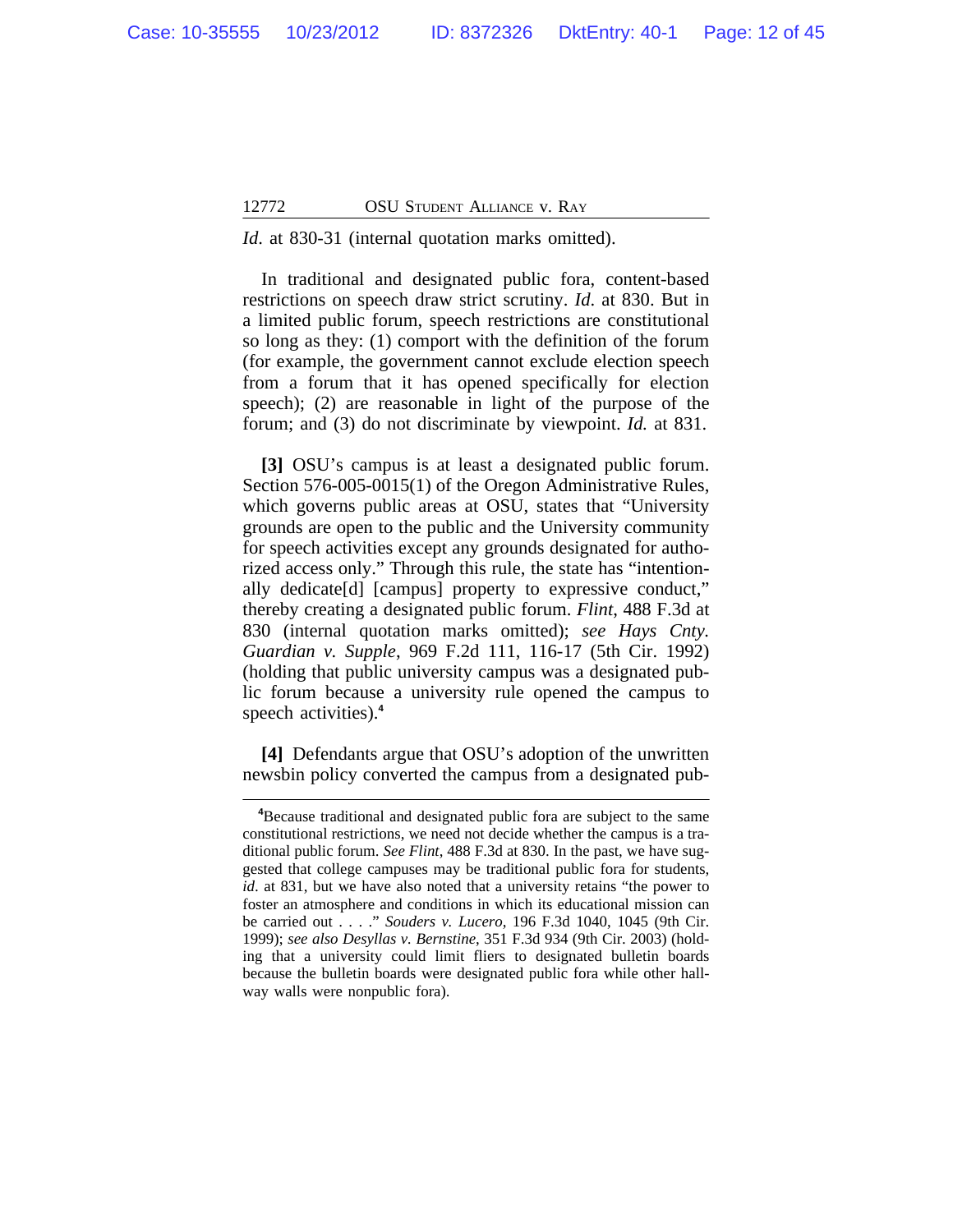lic forum into a limited public forum that excluded noncompliant newsbins from the scope of permissible speech activities. This reasoning is circular: the contention is that the policy placed a limitation on the forum, and that the limitation on the forum in turn justified the policy. If speech restrictions in a designated public forum automatically constituted limitations on the scope of the forum itself, then the concept of the "designated public forum" would merge entirely with that of the limited public forum: in either type of forum, the government would be able to exclude speech subject only to the limitations of reasonableness and viewpoint neutrality. To destroy the designation of a public forum, the government must do more. It must consistently apply a policy specifically designed to maintain a forum as non-public. *See Hopper v. City of Pasco*, 241 F.3d 1067, 1075-76 (9th Cir. 2001). "[A] general policy of open access does not vanish when the government adopts a specific restriction on speech, because the government's policy is indicated by its *consistent* practice, not each exceptional regulation that departs from the consistent practice." *Hays Cnty. Guardian*, 969 F.2d at 117-18. Accepting as true the allegations in the complaint, OSU's newsbin policy was unwritten and, prior to its application against the *Liberty*, entirely unenforced. Therefore, the policy did not establish a consistent practice aimed at partially closing the campus to speech activities and, accordingly, did not vitiate the codified designation of OSU's campus as a public forum.

**2**

**[5]** Having concluded that the OSU campus is a public forum, we now consider whether enforcement of the unwritten policy against the *Liberty* violated the rule of *Plain Dealer*: restrictions on newspaper circulation in public fora are unconstitutional unless enforced according to established, content-neutral standards. Plaintiffs expressly decline to argue that the unwritten nature of OSU's policy alone demonstrates an unconstitutional lack of standards. They cite no law on this issue, but their concession is probably correct. If OSU had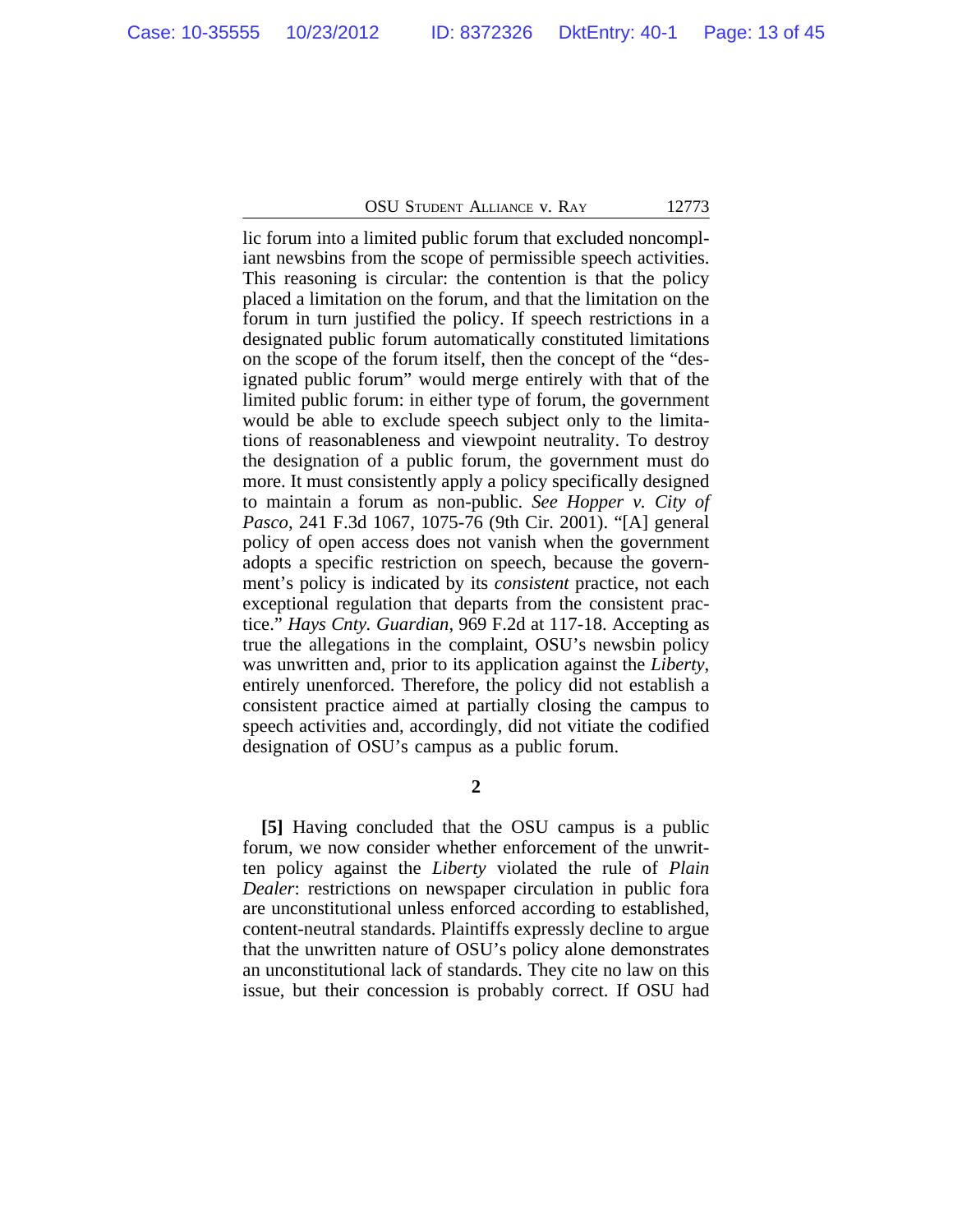announced and consistently applied a straightforward but unwritten rule about newsbins — for example, that newsbins could not be chained to lampposts — the University's failure to codify the rule might not be fatal. *See Thomas*, 534 U.S. at 322-32 (approving of licensing standards that are "limited by [their] terms, *or by nondiscriminatory practice*, to [contentneutral] considerations . . . .") (emphasis added) (internal quotation marks omitted).

**[6]** The policy that OSU enforced against plaintiffs, however, was not merely unwritten. It was also unannounced and had no history of enforcement. It materialized like a bolt out of the blue to smite the *Liberty*'s, but not the *Daily Barometer*'s, newsbins onto the trash heap. The policy created no standards to cabin discretion through content or history of enforcement, and it set no fixed standard for a distinction between the *Barometer* and the *Liberty*. The policy's enforcement against plaintiffs therefore violated the First Amendment. *See Plain Dealer*, 486 U.S. at 769.

Of course, after the initial confiscation, while plaintiffs sought permission to replace their newsbins throughout campus, defendants did try to explain the line they drew between the two student newspapers. Fletcher, the Associate General Counsel, emphasized the *Barometer*'s status as OSU's traditional, flagship paper: "The Daily Barometer was established over 100 years ago as the OSU student newspaper. It's published by the OSU Student Media Committee . . . ." Martorello and McCambridge invoked the concept of "off-campus" versus "on-campus" publications and reasoned that the *Liberty* was off-campus because it received outside funding, which, in turn, somehow impeded communication with the University.

These explanations have clear constitutional flaws. Fletcher's explanation raises the ominous specter of viewpoint discrimination. *See Giebel v. Sylvester*, 244 F.3d 1182, 1188 (9th Cir. 2001) ("'[V]iewpoint discrimination' occurs when the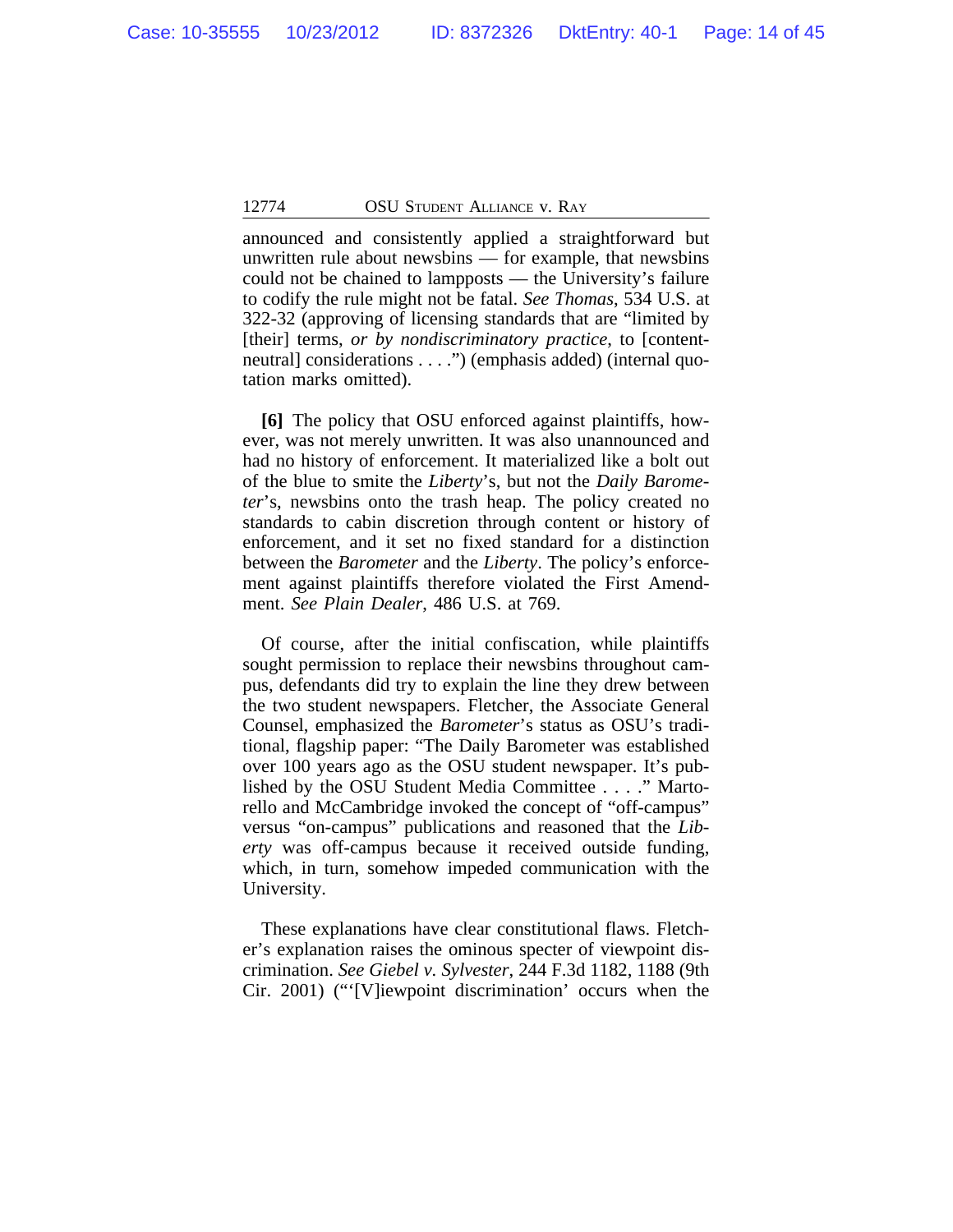government prohibits 'speech by particular speakers,' thereby suppressing a particular view about a subject.") (quoting *Perry Educ. Ass'n v. Perry Local Educators' Ass'n*, 460 U.S. 37, 59 (1983)); *see also Hays Cnty. Guardian*, 969 F.2d at 121 (holding that a university could not favor its official student paper over competing papers). And both explanations invoke criteria — established versus unestablished publications; on-campus versus off-campus funding — that bear no relationship to the University's purported interests in reducing clutter and maintaining the aesthetic beauty of campus. *See City of Cincinnati v. Discovery Network, Inc.*, 507 U.S. 410, 424-25 (1993) (holding that a city ban of only commercial newsracks was not narrowly tailored, and was therefore unconstitutional, because "the distinction [between commercial and noncommercial racks] [bore] no relationship *whatsoever* to the particular interests [in aesthetics] that the city [ ] asserted").

The explanations' most obvious flaw, however, and the flaw that guides our decision here, is their timing. Because defendants offered the explanations only after the confiscation, in an effort to justify the University's application of an unannounced and unenforced policy, the explanations cannot be distinguished from *post hoc* rationalizations. *See Plain Dealer*, 486 U.S. at 760. Maybe the unwritten policy sought from its inception to differentiate papers based on their sources of funding, or maybe OSU officials seized upon this criterion after the *Liberty* published something that infuriated them. The "policy's" lack of established standards muddles the provenance of defendants' explanations in a manner that is unconstitutional under *Plain Dealer*. The fact that the "policy" was not written or otherwise established by practice meant there were no standards by which the officials could be limited. It left them with unbridled discretion.**<sup>5</sup>**

**<sup>5</sup>**By "standard" we mean a set of requirements for use as a rule or basis of comparison established in advance to judge the acceptability of a particular object.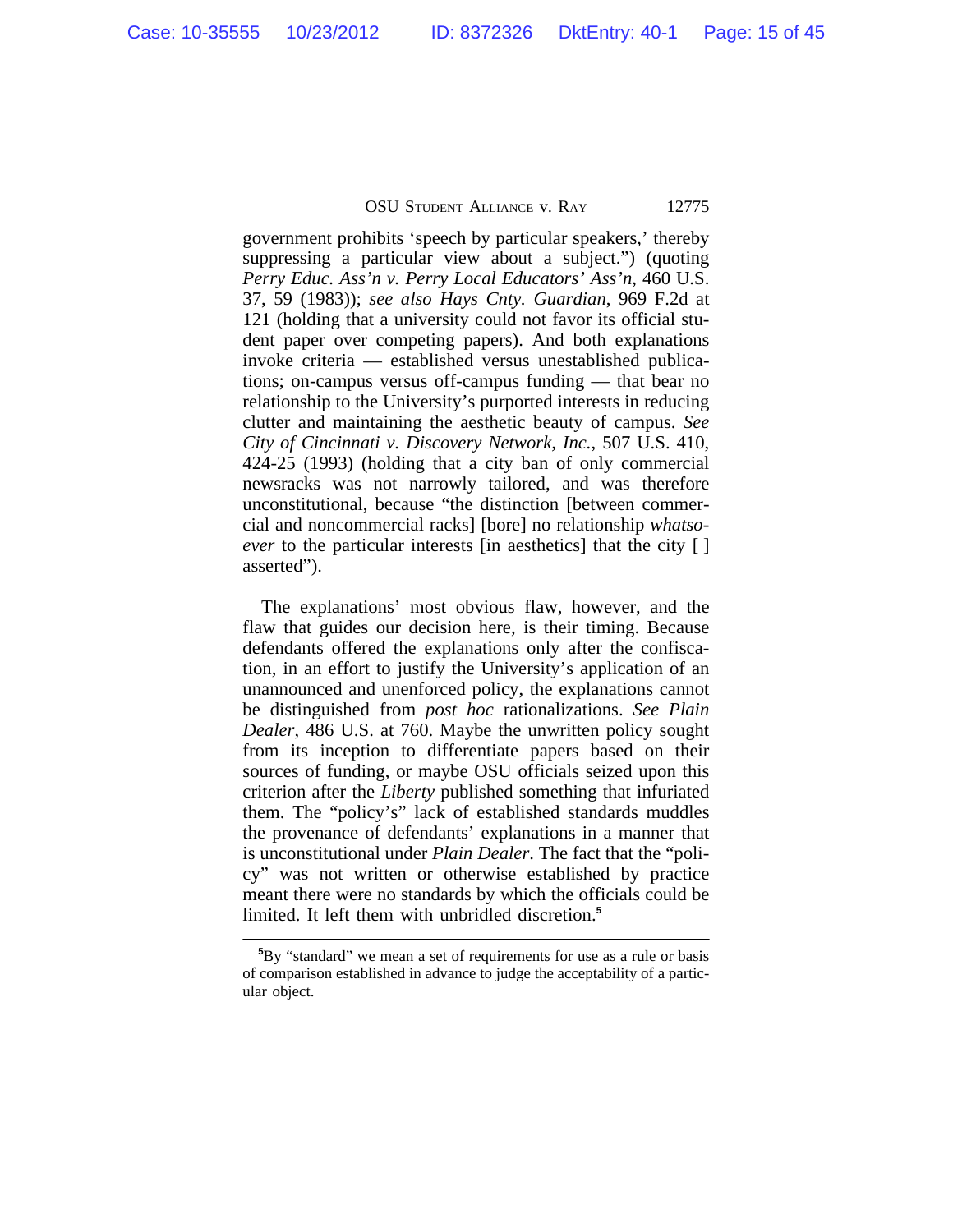In recent years, courts have limited the rule against just such unbridled discretion. In *Thomas*, which concerned a permitting ordinance for events in a public park, the Supreme Court rejected the contention that the ordinance's thirteen enumerated grounds for denial of a permit were "insufficiently precise because they [we]re described as grounds on which the Park District 'may' deny a permit, rather than grounds on which it must do so." 534 U.S. at 324.**<sup>6</sup>** Similarly, we have determined that a permitting scheme is not unconstitutional simply because it contains "somewhat elastic" provisions that allow "reasonable discretion to be exercised by the permitting authority." *Desert Outdoor Adver. v. Oakland*, 506 F.3d 798, 807 (9th Cir. 2007) (internal quotation marks omitted). So long as the ordinance contains standards that are "significantly . . . concrete," it does not confer unconstitutionally broad discretion. *Id*.

Those holdings, however, do not aid defendants. Although courts have qualified *Plain Dealer* and earlier unbridled discretion cases by finding that a certain degree of flexibility in a permitting scheme does not make it unconstitutional, no court has held that a standardless policy passes muster. OSU's unwritten policy provided that newsbins of all newspapers were limited to two locations, except for the *Barometer's* newsbins, which could be placed anywhere on campus. But even that policy was not enforced evenly. Only the newsbins of the *Liberty* were removed, not the newsbins of other papers the University did not control, such as the *Corvallis Gazette-Times*, *Eugene Weekly*, and *USA Today*. Thus, we conclude that this "standard" that the University voiced after the *Liberty* filed suit was really no standard at all. Its application to the *Liberty's* newbins therefore violated the First Amendment.

<sup>&</sup>lt;sup>6</sup>"Granting waivers to favored speakers (or, more precisely, denying them to disfavored speakers) would of course be unconstitutional, but we think that this abuse must be dealt with if and when a pattern of unlawful favoritism appears, rather than by insisting upon a degree of rigidity that is found in few legal arrangements." *Thomas*, 534 U.S. at 325.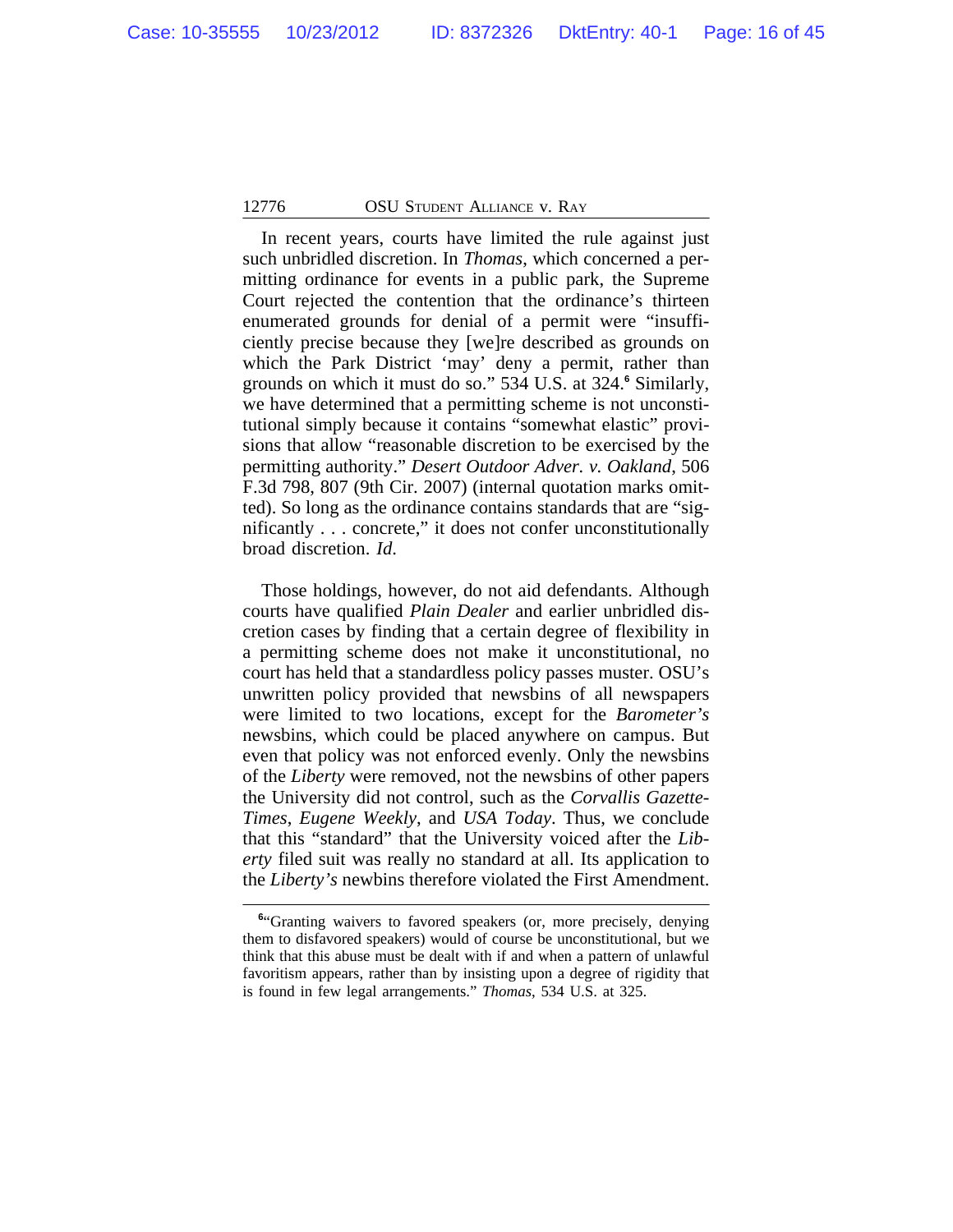*See Thomas*, 534 U.S. at 323 ("[A] time, place, and manner regulation [must] contain adequate standards to guide the official's decision and render it subject to effective judicial review.").**<sup>7</sup>**

**[7]** Defendants do not cite *Plain Dealer* or make any argument about the policy's lack of standards. Instead, they defend the policy as a valid time, place, manner restriction. But a speech restriction cannot satisfy the time, place, manner test if the restriction does not contain clear standards. To identify just one problem, the time, place, and manner test requires content neutrality. *Klein v. City of San Clemente*, 584 F.3d 1196, 1200-01 (9th Cir. 2009) (quoting *Kuba v. 1-A Agric. Ass'n*, 387 F.3d 850, 856 (9th Cir. 2004) (time, place, and manner restrictions "must be content-neutral, be narrowly tailored to serve an important government interest, and leave open ample alternative channels for the communication of the message")). One cannot tell if OSU's unwritten policy was content-neutral, because the policy did not disclose the basis

**<sup>7</sup>** In *Hays County Guardian*, the Fifth Circuit struck down a university regulation that prohibited the handing out of newspapers on campus unless the papers contained no advertising or were sponsored by a student organization. 969 F.2d at 120-21. However, *Hays* also rejected an "unbridled discretion" challenge to a different university regulation that limited newsbins to areas "designated in advance by the Dean of Students." *Id*. at 121- 22. Although the regulation included no criteria to guide the Dean's decisions, the court found that *Plain Dealer*'s holding on unbridled discretion did not apply because the regulation gave the Dean discretion to distinguish only between locations, not between the publications that sought to use those locations. *Id*. at 122. Yet, the *Hays* opinion makes clear that the university allowed its official student paper to place newsbins throughout campus, not just in the "designated areas" to which other papers were confined. *Id*. at 115. Perhaps the terms of the regulation contemplated distinctions only between locations, but the administrators nonetheless distinguished between publications by determining which publications fell under the policy and which did not. The *Hays* court's attempt to distinguish *Plain Dealer* is thus unpersuasive. In any event, in this case, there is no dispute that OSU applied its newsbin policy to distinguish between publications, not merely locations. Accordingly, even under the Fifth Circuit's reasoning, *Plain Dealer* applies.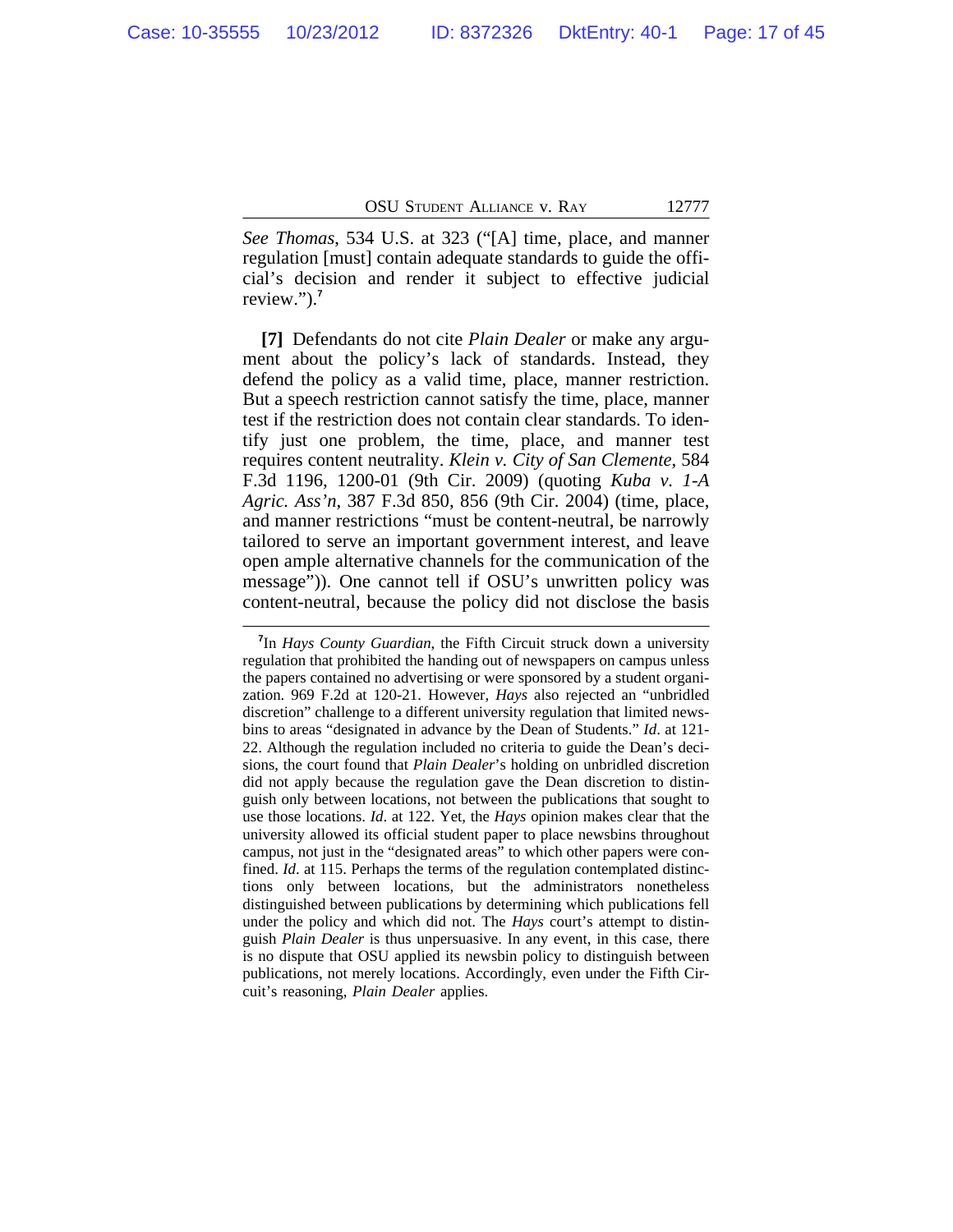on which it distinguished between publications. As *Plain Dealer* explains:

[T]he absence of express standards makes it difficult to distinguish, "as applied," between a licensor's legitimate denial of a permit and its illegitimate abuse of censorial power. Standards provide the guideposts that check the licensor and allow courts quickly and easily to determine whether the licensor is discriminating against disfavored speech.

486 U.S. at 758. OSU's standardless policy cannot qualify as a valid time, place, and manner restriction. *Id*; *see also Thomas*, 534 U.S. at 323; *Kaahumanu v. Hawaii*, 682 F.3d 780, 805-07 (9th Cir. 2012).

**[8]** Plaintiffs also correctly pleaded that the University applied its "policy" to discriminate against the *Liberty* because of its viewpoint. That the University did not apply its "policy" as articulated by attorney Fletcher equally across all the newspapers with bins on campus adequately alleges that the policy was really just an ad hoc attempt to rationalize viewpoint discrimination — and a poor one at that.**<sup>8</sup>** Once one applies reasonable construction principles to the complaint's allegations which incorporate Fletcher's explanation, and translates the Orwellian euphemism of better "communications" based on University funding, the words mean the University has control over the *Barometer* through its funding, control which it doesn't have over *Liberty* and that is the reason for the application of its news bin "policy" to limit *Liberty's* access to the student body. The complaint alleges that

**<sup>8</sup>**Similarly, when a *Batson* challenge is brought in a criminal case and we evaluate a prosecutor's race-neutral explanation for striking a potential juror, we analyze whether the prosecutor applied that same rationale across the entire venire of similarly-situated potential jurors, or just as a *post hoc* rationalization for striking that one juror. *See Green v. LaMarque*, 532 F.3d 1028, 1030 (9th Cir. 2008).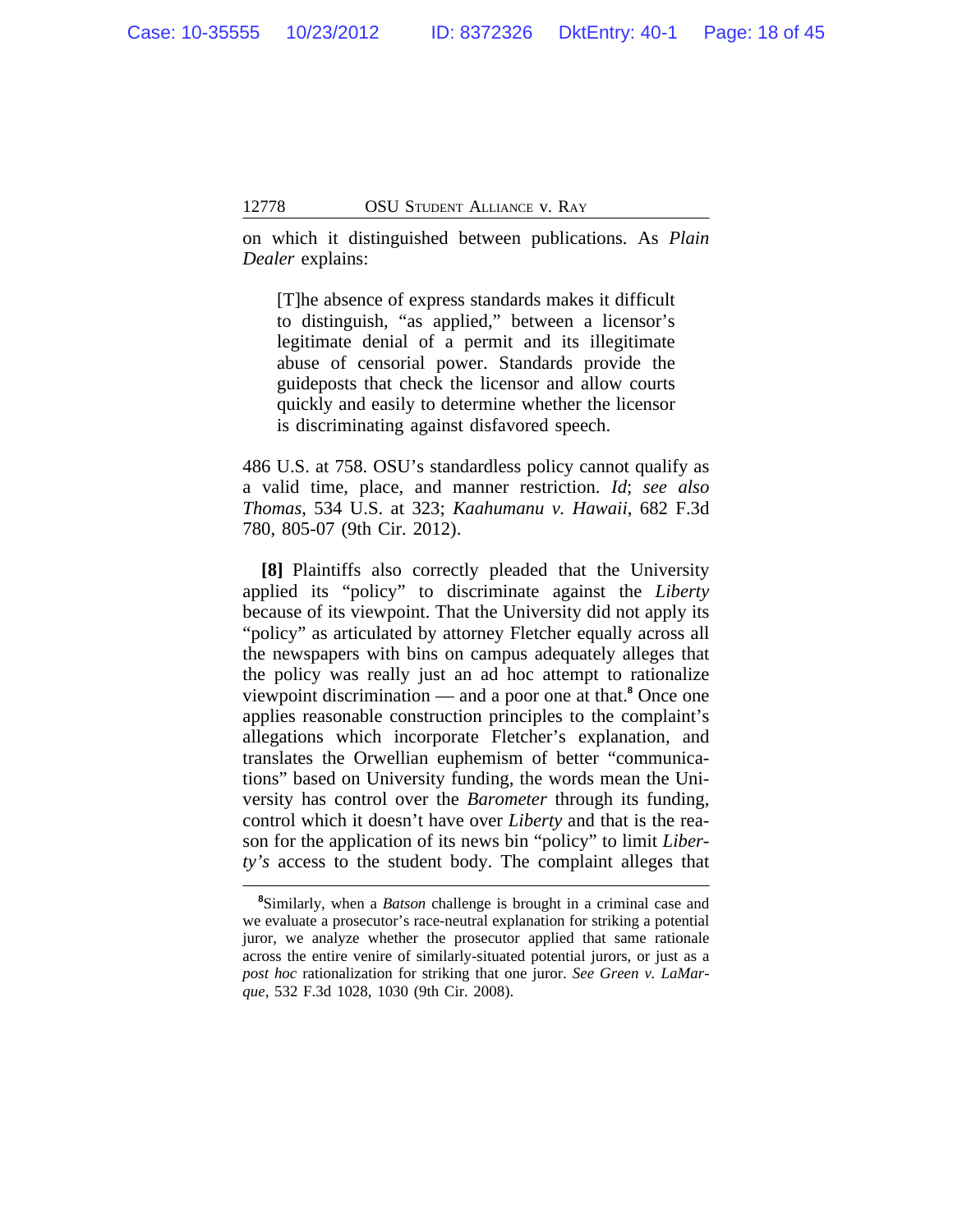OSU officials removed and restricted the newsbins because the officials disliked the *Liberty*'s viewpoints. In other words, leaving the policy's defects aside, plaintiffs assert that OSU violated the First Amendment by enforcing the policy in a viewpoint-discriminatory fashion. *See Thomas*, 534 U.S. at 325 (noting that even if an ordinance is facially valid, it violates the constitution if applied in a content- or viewpointdiscriminatory fashion); *Moss v. U.S. Secret Serv.*, 572 F.3d 962, 970 (9th Cir. 2009). Under this theory, the complaint plausibly alleges that OSU officials applied the policy to quash the *Liberty's* viewpoint, rather than on the basis of some unarticulated, content- and viewpoint-neutral criterion. Hence, the allegations of the complaint sufficiently state a non-neutral viewpoint restriction to speech in a designated public forum.

**[9]** Thus, the complaint adequately pleads a First Amendment violation on two grounds by applying a standardless policy to draw a distinction between the *Liberty* and the *Barometer* and by engaging in viewpoint discrimination.

### **B**

Plaintiffs press equal protection claims on the theory that the University treated them differently than similarly situated persons by restricting the *Liberty*'s newsbins but not the newsbins of other publications.

The equal protection claims rise and fall with the First Amendment claims. Plaintiffs do not allege membership in a protected class or contend that the University's conduct burdened any fundamental right other than their speech rights. Therefore, the University's differential treatment of plaintiffs will draw strict scrutiny (as opposed to rational basis review) under the Equal Protection Clause only if it impinged plaintiffs' First Amendment rights. *See ACLU of Nev. v. City of Las Vegas*, 466 F.3d 784, 797-98 (9th Cir. 2006); *Monterey Cnty. Democratic Cent. Comm. v. U.S. Postal Serv.*, 812 F.2d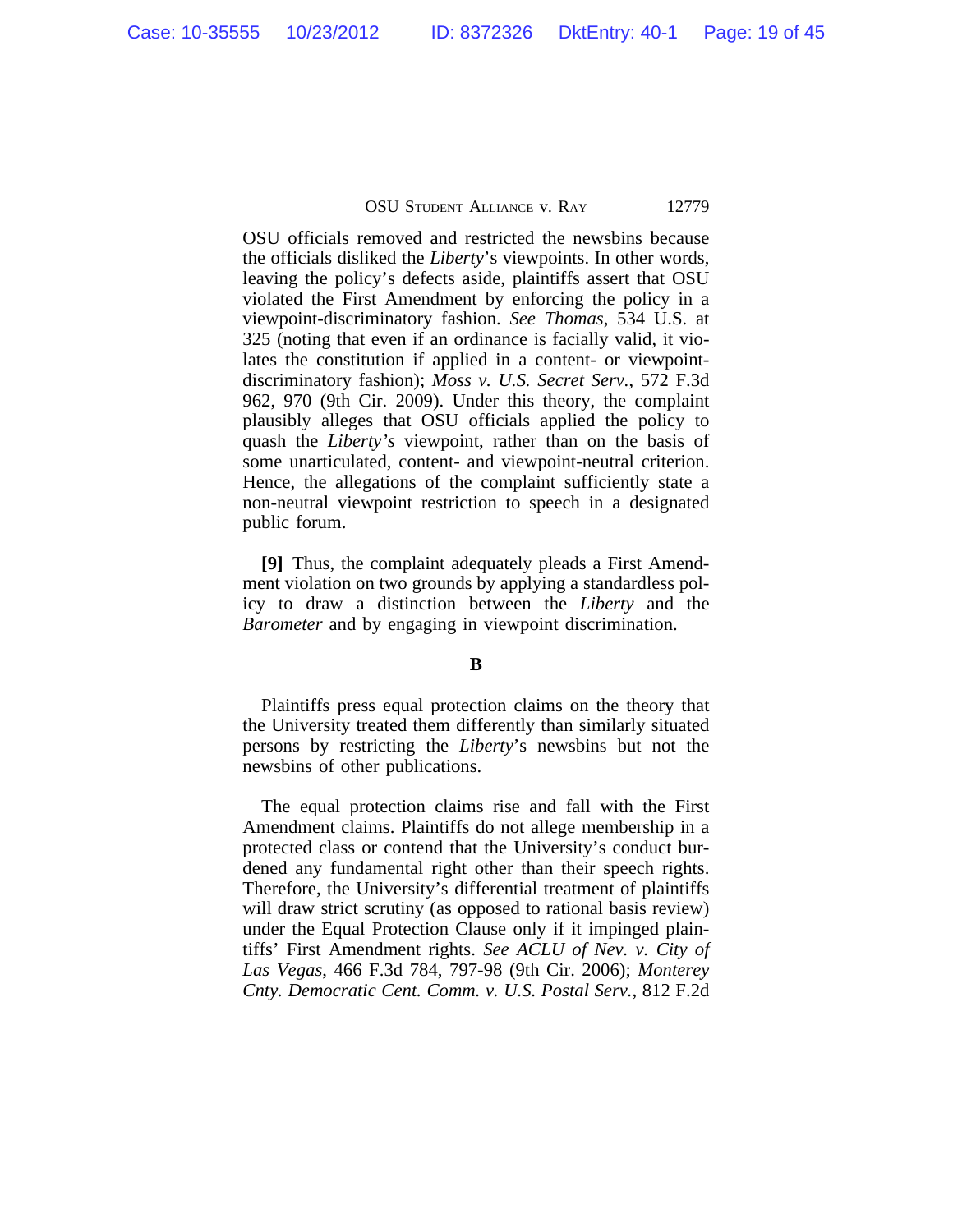1194, 1200 (9th Cir. 1987) (noting, with regard to "equal protection claims relating to expressive conduct," that "[o]nly when rights of access associated with a public forum are improperly limited may we conclude that a fundamental right is impinged").

**[10]** As we have already explained, the complaint properly alleges that the University infringed plaintiffs' speech rights by employing a standardless policy to draw a distinction between the *Liberty* and the *Barometer* and by engaging in viewpoint discrimination. Therefore, the complaint also states equal protection claims for differential treatment that trenched upon a fundamental right. *See ACLU of Nev.*, 466 F.3d at 798.

Defendants argue that the equal protection claims' dependence on the First Amendment claims requires dismissal of the equal protection claims. There is no authority for this proposition. At least twice, the Supreme Court has analyzed speech-based equal protection claims that were coupled with First Amendment claims without suggesting that the claims' common analytical predicate foreclosed one claim or the other. *See Perry*, 460 U.S. at 54; *Police Dep't of Chi. v. Mosley*, 408 U.S. 92, 94-95 (1972); *see also Hill v. Colorado*, 530 U.S. 703, 709 (2000). Although the Court has noted that one analysis will often control both claims, *see Perry*, 460 U.S. at 54, it has never invoked the concept of duplicity or redundance to find preclusion of a speech-based equal protection claim. Defendants rely on a footnote in a Ninth Circuit decision which, after noting that the plaintiff had "made only passing reference to [his speech-based] Equal Protection [theory] in his Complaint and dedicated to it only one sentence in his opening brief on appeal," quoted a treatise for the proposition that "[i]t is generally unnecessary to analyze laws which burden the exercise of First Amendment rights . . . under the equal protection guarantee." *Orin v. Barclay*, 272 F.3d 1207, 1213 n.3 (9th Cir. 2001). This footnote recognizes that the two types of claims share a common analytical foundation, but it stops well short of barring a plaintiff from bringing a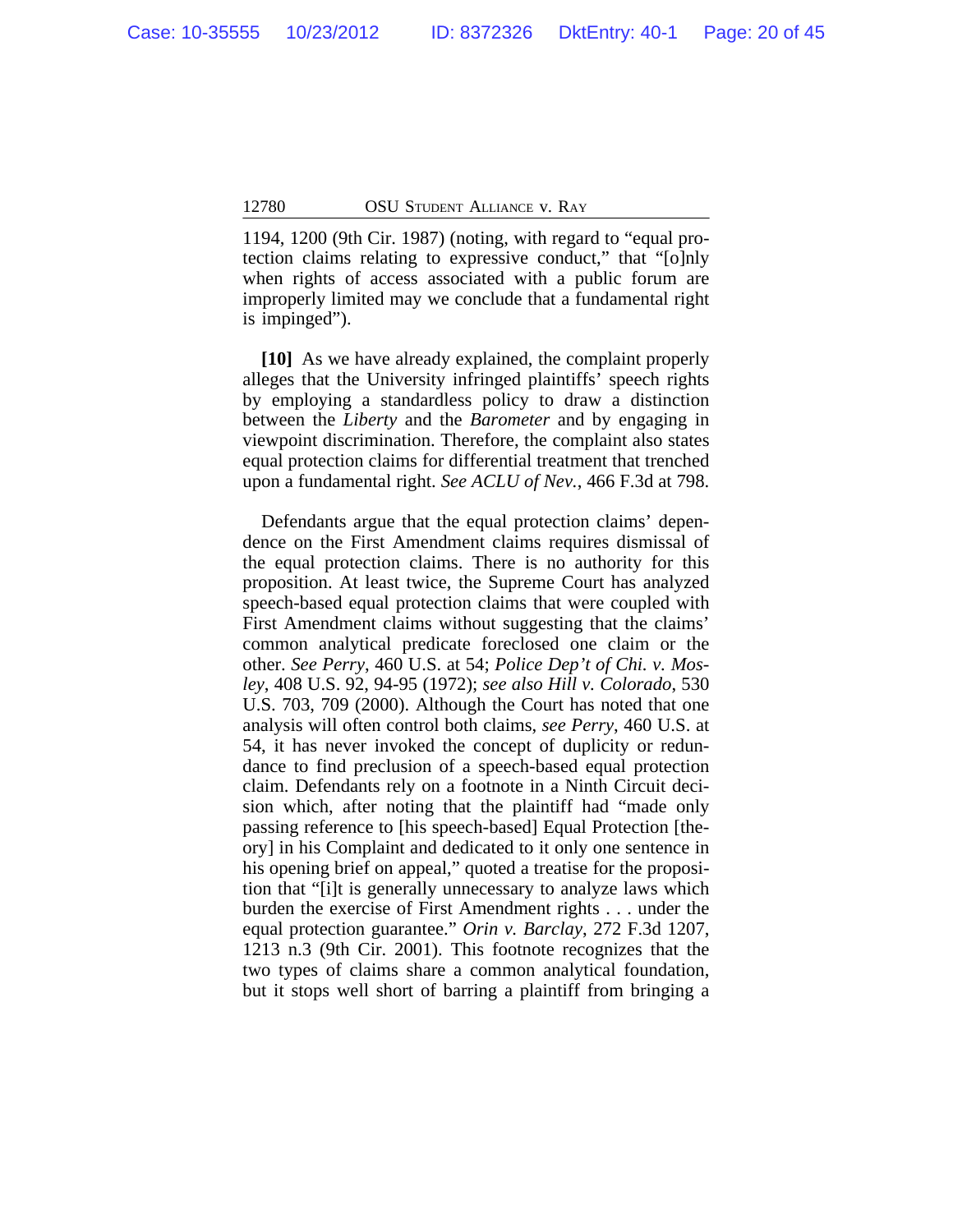§ 1983 claim for violation of a constitutional right simply because that violation mirrors the violation of a different right.

**[11]** The complaint adequately pleads an equal protection violation.

# **C**

Plaintiffs contend that the University violated their due process rights by confiscating the newsbins without notice.

**[12]** Due process generally requires that the government give notice before seizing property. *Clement v. City of Glendale*, 518 F.3d 1090, 1093 (9th Cir. 2008) ("[T]he government may not take property like a thief in the night; rather, it must announce its intentions and give the property owner a chance to argue against the taking."). This general rule has exceptions. "The government need not give notice in an emergency, nor if notice would defeat the entire point of the seizure, nor when the interest at stake is small relative to the burden that giving notice would impose." *Id*. at 1093-94. Defendants invoke the final exception.

The *Clement* plaintiff had parked her car in the lot of the hotel where she resided, in violation of the car's "nonoperational" registration, which barred the vehicle from accessible parking lots. *Id*. at 1092. Rather than issue her a ticket or notify her of the violation, the defendant police officer had the car towed. *Id*. The court found a due process violation because giving notice would not have imposed a burden on the officer. The car was parked in the lot with the hotel's permission, not in "the path of traffic," and the officer easily could have provided notice by leaving a ticket or informing the hotel clerk that plaintiff had to move the car. *Id*. at 1094- 95. The court also noted that even though the vehicle was non-operational, the plaintiff had an appreciable interest in receiving notice before the tow. *Id*. at 1094 ("[T]he [typical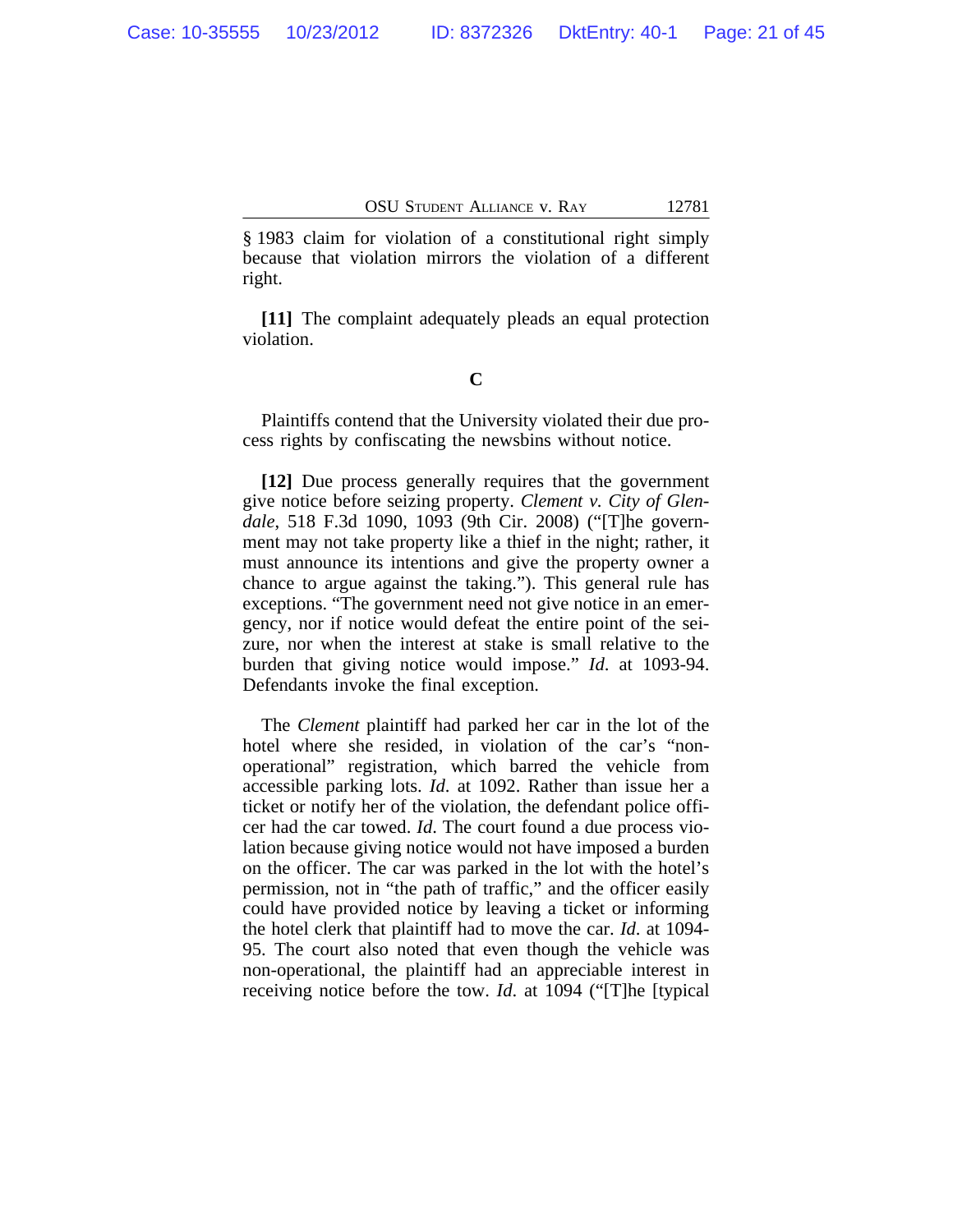car] owner suffers some anxiety when he discovers that [his] vehicle has mysteriously disappeared from its parking spot . . . . [Also,] the owner will normally have to travel to the towing garage . . . which may involve significant cost . . . .").

**[13]** The complaint adequately pleads a due process violation under *Clement*. If the allegations are true, then OSU confiscated property without notice even though providing notice would have imposed, at most, only a minimal burden on OSU. After adopting the unwritten newsbin policy in 2006, the University waited more than two years to enforce it against the *Liberty*. Clearly there was no urgency and no reason to junk the bins instead of directing plaintiffs to remove them. Moreover, contact information for the paper's editorial board appeared inside the first page of every copy of the *Liberty*. Providing notice would have been as simple as flipping a page and making a phone call or sending an email. The Facilities Department's decision to forego this procedure in favor of summarily confiscating the newsbins — more like a "thief in the night" than a "conscientious public servant" violated due process. *Id*. at 1093, 1095.

Defendants seek to distinguish *Clement* on the ground that plaintiffs here had only a small interest in receiving notice before the confiscation. Whereas the car owner in *Clement* was presumed to have suffered inconvenience, cost, and anxiety in locating and recovering her car after the tow, the argument goes, plaintiffs recovered their newsbins "with little effort or cost." Problematically, this argument ignores the "burden" prong of the *Clement* analysis: even if it were true that plaintiffs' interest in avoiding confiscation of the newsbins was small in some absolute sense, that interest certainly was not small "relative to the burden that giving notice would [have] impose[d]," because giving notice would not have imposed any burden at all. *Id*. at 1093-94. Moreover, the argument that plaintiffs weathered the confiscation with "little effort or cost" contravenes the factual allegations. Like the plaintiff in *Clement*, plaintiffs had no idea what had happened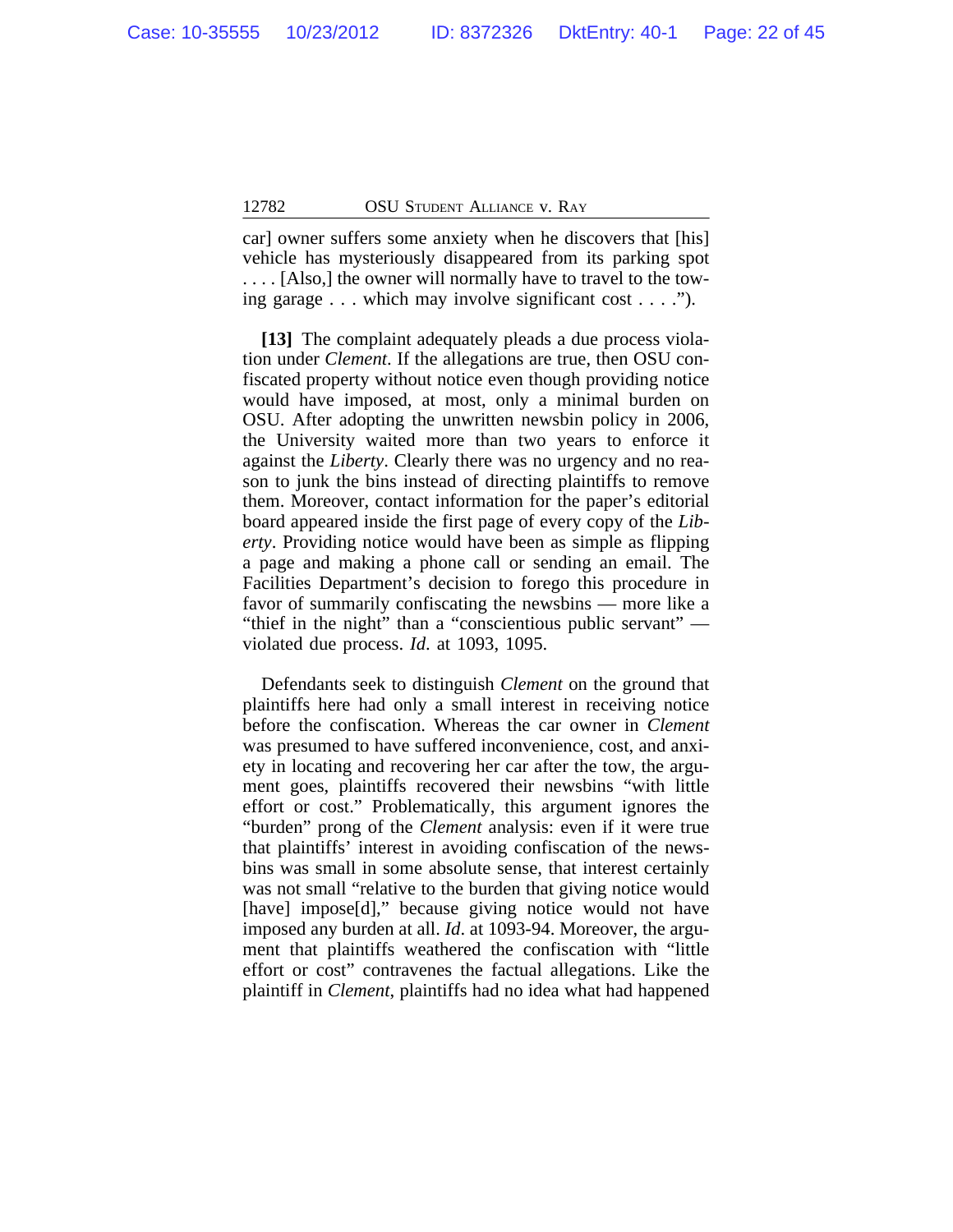to their newsbins after the confiscation; they had to call the police just to learn of OSU's involvement. And once plaintiffs located the bins in a heap by the dumpster, they had to clean them of mud and debris and then load and transport them out of the storage yard "over several trips." They lost 150 copies of the paper due to water damage. They had to arrange for the Facilities Department to repair one damaged bin. Because the Facilities Department took all seven of the *Liberty*'s outdoor newsbins, the confiscation likely hobbled the paper's circulation for a period. Plaintiffs had as much interest in avoiding this ordeal as the *Clement* plaintiff had in avoiding the tow of her non-operational vehicle, which she could not use for transportation in any event. *See id.* at 1094.

The complaint adequately pleads a due process violation.

### **IV**

More difficult is the question of individual causation whether the complaint ties the constitutional violations to the individual defendants.

**[14]** Section 1983 suits, like *Bivens* suits, do not support vicarious liability.**<sup>9</sup>** "[E]ach government official, his or her title notwithstanding, is only liable for his or her own misconduct." *Iqbal*, 129 S. Ct. at 1949. The Attorney General's senior position does not by itself make him liable for racial and religious discrimination perpetrated by subordinates; rather, he must have engaged in culpable action or inaction himself. *Id*. at 1948. To state a valid § 1983 claim, "a plaintiff

**<sup>9</sup>** "[A] *Bivens* action is the federal analog to an action against state or local officials under § 1983." *Starr*, 652 F.3d at 1202. It is an action brought against federal employees for violations of a plaintiff's federal constitutional rights. *Minneci v. Pollard*, \_\_\_U.S.\_\_\_, 132 S. Ct. 617, 602 (2012); *see generally Bivens v. Six Unknown Named Agents of Fed. Bureau of Narcotics*, 403 U.S. 388, 389 (1971) ( "[V]iolation of [the Fourth Amendment] by a federal agent . . . gives rise to a cause of action for damages" against a Federal Government employee.").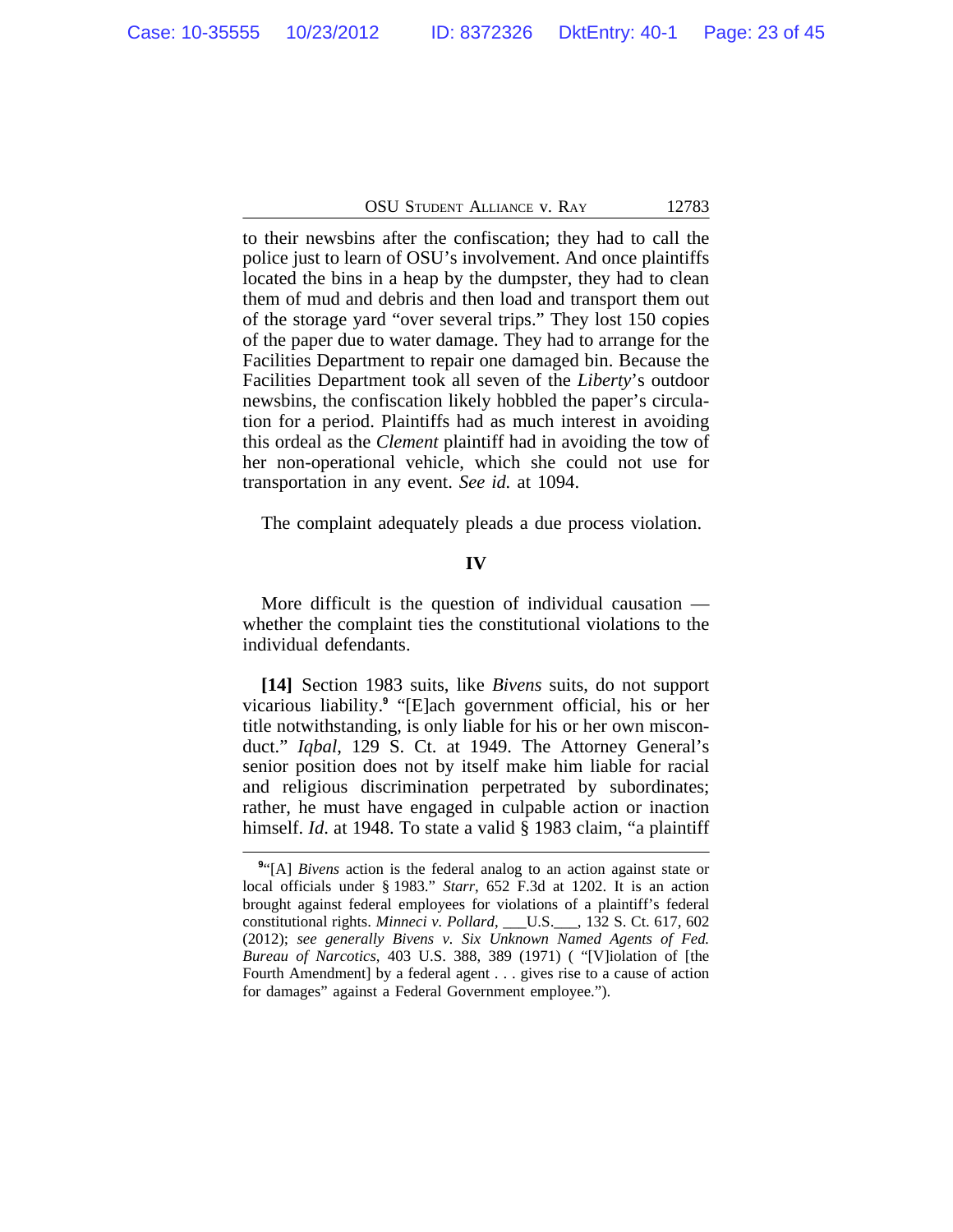must plead that each government-official defendant, through the official's own individual actions, had violated the Constitution." *Id*.

# **A. First Amendment and Equal Protection Claims Against Martorello**

**[15]** Some of plaintiffs' claims raise thorny questions under *Iqbal*, but the First Amendment and equal protection claims against Martorello, the Director of Facilities Services, are more straightforward. The complaint straightforwardly ties Martorello to violations of both constitutional provisions. After unknown Facilities Department employees threw the newsbins into the trash heap, the *Liberty*'s editors pleaded with Martorello for permission to replace the bins in locations beyond the "designated areas." The *Liberty* is an on-campus paper just like the *Barometer*, they said, and should enjoy the same access to campus. Martorello rejected these pleas directly. He told the editors that "[t]he Liberty is not in the same situation as the Barometer and [its bins] will need to be located at the approved locations by the Memorial Union." In other words, relying on a standardless and unwritten policy, Martorello denied plaintiffs permission to place their newsbins in locations where the *Barometer* was permitted to place its bins. He did so directly, not through subordinates, and therefore violated the First Amendment under *Plain Dealer* through his "own individual actions." *Iqbal*, 129 S. Ct. 1948. For the same reasons, he violated equal protection by discriminating against the *Liberty* in a way that impinged plaintiffs' speech rights. *See ACLU of Nev.*, 466 F.3d at 797-98.

As we shall see, *Iqbal* emphasizes that a constitutional tort plaintiff must allege that every government defendant supervisor or subordinate — acted with the state of mind required by the underlying constitutional provision. 129 S. Ct. at 1948-49. Invidious discrimination claims require specific intent; accordingly, to state invidious discrimination claims against the Attorney General, Javaid Iqbal had to allege that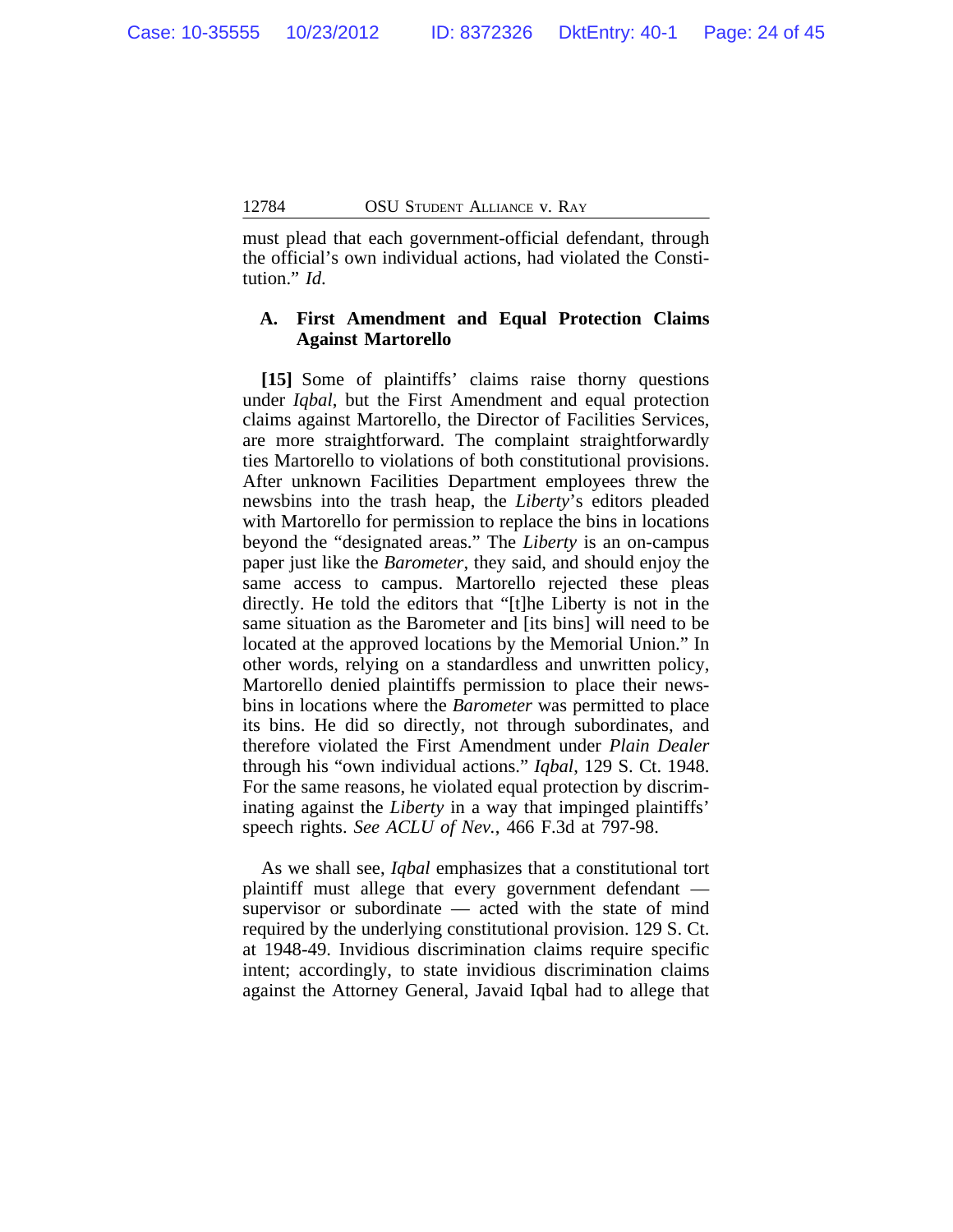the Attorney General acted with the purpose of discriminating by race, religion, or national origin. *Id*. The First and Fourteenth Amendment free speech claims against Martorello, however, do not implicate this requirement, because the allegations show specific intent. After deliberating over plaintiffs' request, Martorello purposefully denied them the same campus access that the *Barometer* enjoyed. Even if free speech claims require specific intent (which they do not, as we conclude below), the complaint states claims against Martorello.

**[16]** The district court erred by considering only Martorello's involvement *vel non* in the confiscation of the bins, without considering his personal participation in continuing to enforce the unconstitutional policy against the *Liberty* after the confiscation. The court dismissed the claims against Martorello (and the other defendants) because it found that "plaintiffs do not allege that any individual defendants were involved in the bin removal process." This analysis is incomplete. Whether or not the complaint plausibly alleges that Martorello had a hand in the confiscation, it states valid § 1983 claims for First Amendment and equal protection violations because it pleads that he personally applied the policy against plaintiffs after the confiscation.

# **B. First Amendment and Equal Protection Claims Against Ray and McCambridge**

**[17]** The claims against President Ray and Vice President McCambridge require closer examination. According to the complaint, neither defendant actually made the decision to deny plaintiffs permission to place their newsbins throughout campus; Martorello did that. Both Ray and McCambridge, however, oversaw Martorello's decision-making process and knowingly acquiesced in his ultimate decision. Multiple emails excerpted in the complaint (one by McCambridge himself)**<sup>10</sup>** state that Martorello and Fletcher kept the President

**<sup>10</sup>**McCambridge's email to Rogers, the *Liberty*'s executive editor, indicates that McCambridge agreed with Martorello's eventual decision to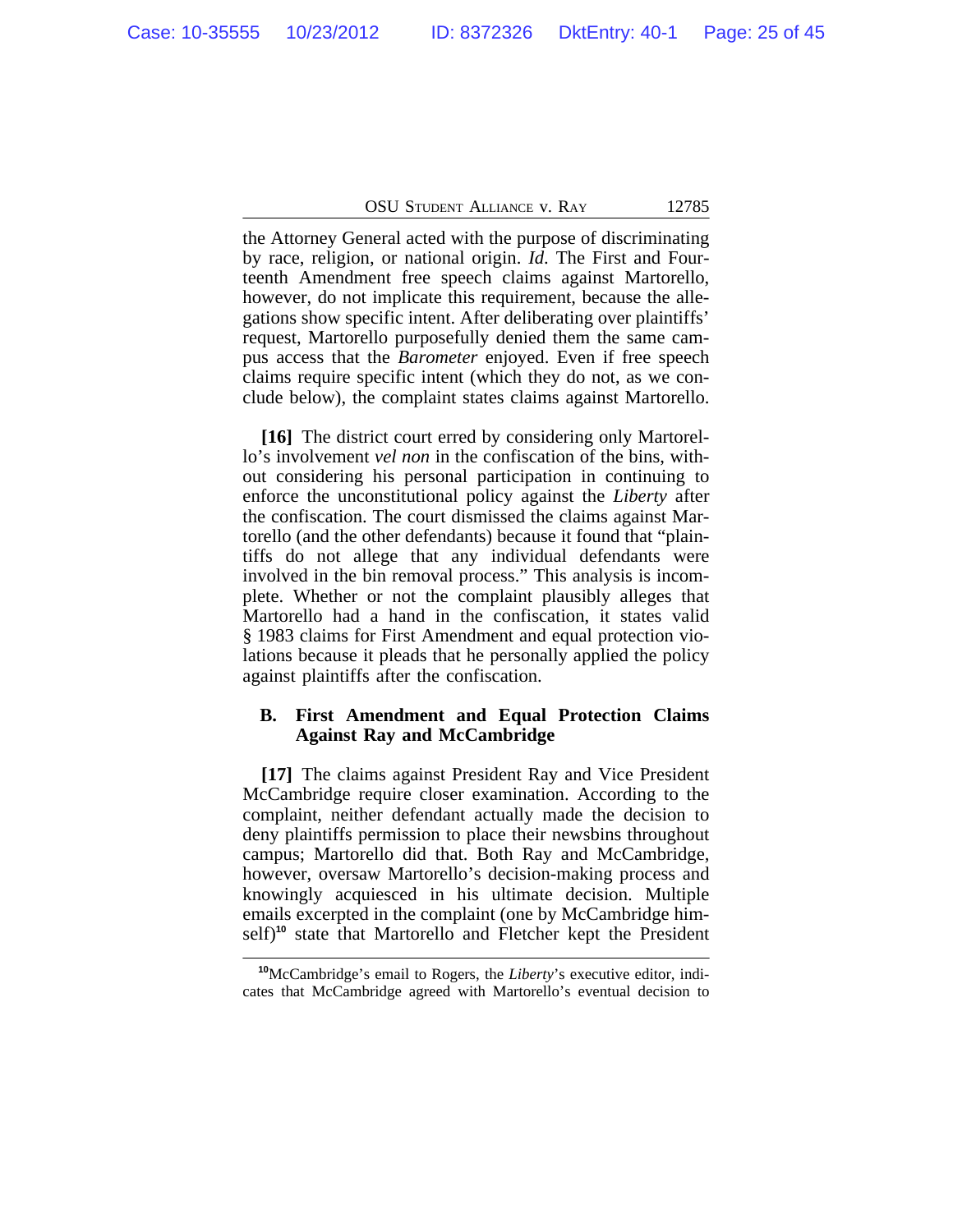and Vice President informed about the status of the *Liberty* controversy — both before and after Martorello definitively decided that the unwritten policy required that the *Liberty* newsbins remain confined to the designated areas. According to the complaint, then, Ray and McCambridge knew that their subordinate, Martorello, was applying the previously unannounced and unenforced policy against the *Liberty*, but not against any of the other off-campus newspaper, and they did nothing to stop him. The question is whether allegations of supervisory knowledge and acquiescence suffice to state claims for speech-based First Amendment and equal protection violations.

**[18]** *Iqbal* does not answer this question. That case holds that a plaintiff does not state invidious racial discrimination claims against supervisory defendants by pleading that the supervisors knowingly acquiesced in discrimination perpetrated by subordinates, but this holding was based on the elements of invidious discrimination in particular, not on some blanket requirement that applies equally to all constitutional tort claims. *Iqbal* makes crystal clear that constitutional tort claims against supervisory defendants turn on the require-

deny plaintiffs the same campus access given the *Barometer*. The McCambridge email, however, did not actually impose that decision. Rather, the email left the ultimate decision to Martorello, whom it indicated would "follow up" on plaintiffs' request and would "keep [Ray and McCambridge] informed." Unlike Martorello, then, McCambridge did not directly deny plaintiffs' request. The email does serve as evidence that McCambridge harbored an intent to deny plaintiffs expanded campus access when he ultimately acquiesced in Martorello's unconstitutional decision. And McCambridge's e-mail to Fletcher can be read to express the reason the University was intentionally limiting the *Liberty's* freedom of speech when he stated, "we don't have the same communications availability between your paper and the University", *i.e.*, the University did not have control over the content of the *Liberty*. However, because we conclude that knowledge and acquiescence suffices to state a First Amendment claim against a supervisor, we do not decide whether the complaint plausibly alleges that McCambridge acted with specific intent.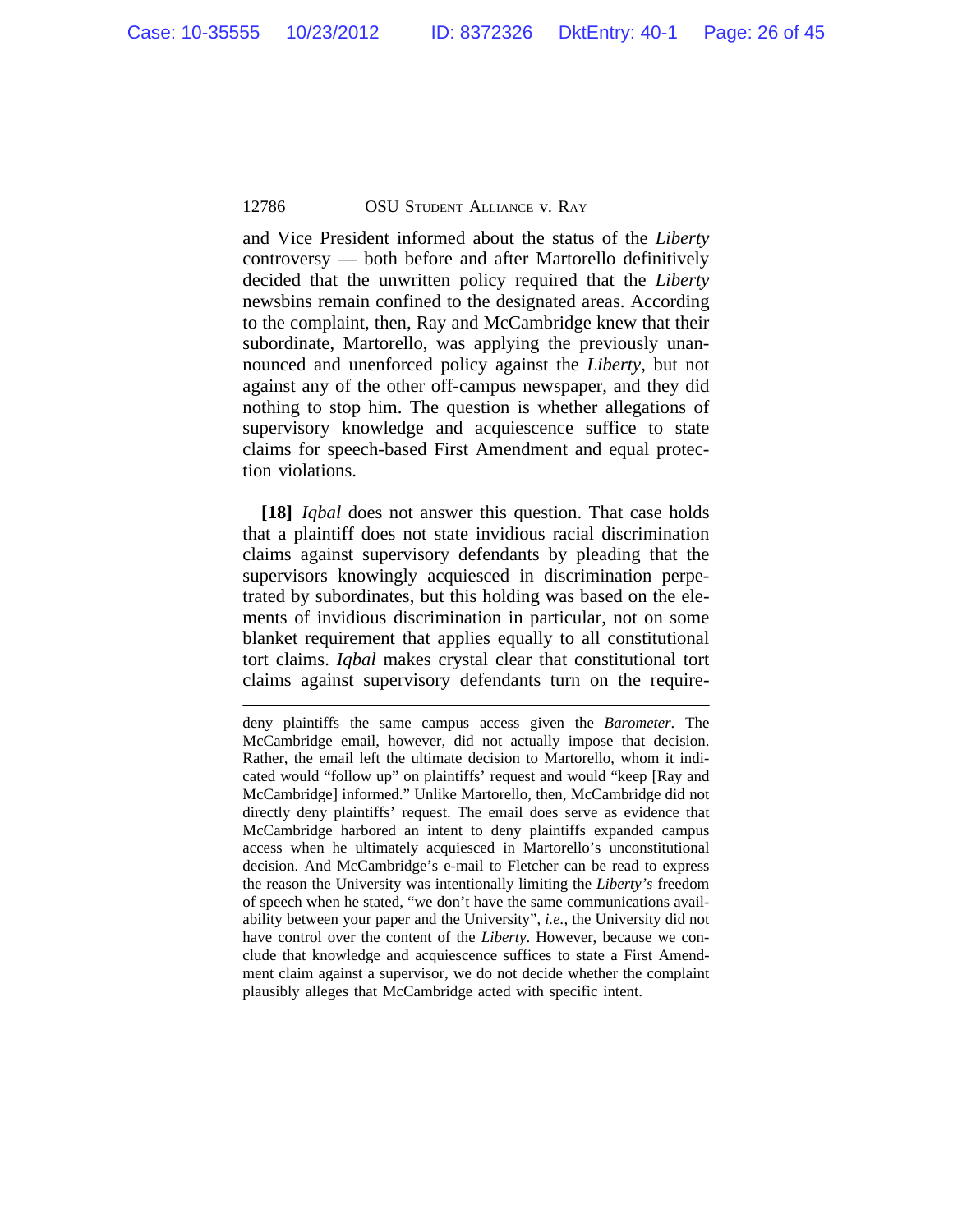ments of the particular claim — and, more specifically, on the state of mind required by the particular claim — not on a generally applicable concept of supervisory liability. "The factors necessary to establish a *Bivens* violation will vary with the constitutional provision at issue." 129 S. Ct. at 1948. Allegations that the Attorney General (Ashcroft) and the director of the FBI (Mueller) knowingly acquiesced in their subordinates' discrimination did not suffice to state invidious racial discrimination claims against them, because such claims require specific intent — something that knowing acquiescence does not establish. *Id*. at 1949; *see Starr*, 652 F.3d at 1207 ("Holding [ ] Ashcroft and [ ] Mueller personally liable for unconstitutional discrimination if they did not themselves have a discriminatory purpose would be equivalent to finding them vicariously liable for their subordinates' violation . . . ."). On the other hand, because Eighth Amendment claims for cruel and unusual punishment generally require only deliberate indifference (not specific intent), a Sheriff is liable for prisoner abuse perpetrated by his subordinates if he knowingly turns a blind eye to the abuse. *See id.* at 1205. The Sheriff need not act with the purpose that the prisoner be abused. *See id*. at 1206-07 ("A showing that a supervisor acted, or failed to act, in a manner that was deliberately indifferent to an inmate's Eighth Amendment rights is sufficient to demonstrate the involvement — and the liability — of that supervisor."). Put simply, constitutional tort liability after *Iqbal* depends primarily on the requisite mental state for the violation alleged.

Section 1983 "contains no state-of-mind requirement independent of that necessary to state a violation of the underlying constitutional right;" therefore, the requisite mental state for individual liability will change with the constitutional provision at issue.**<sup>11</sup>** *Daniels v. Williams*, 474 U.S. 327, 330 (1986).

**<sup>11</sup>**Municipalities, in contrast, are subject to a generally applicable state of mind requirement that is independent of the underlying constitutional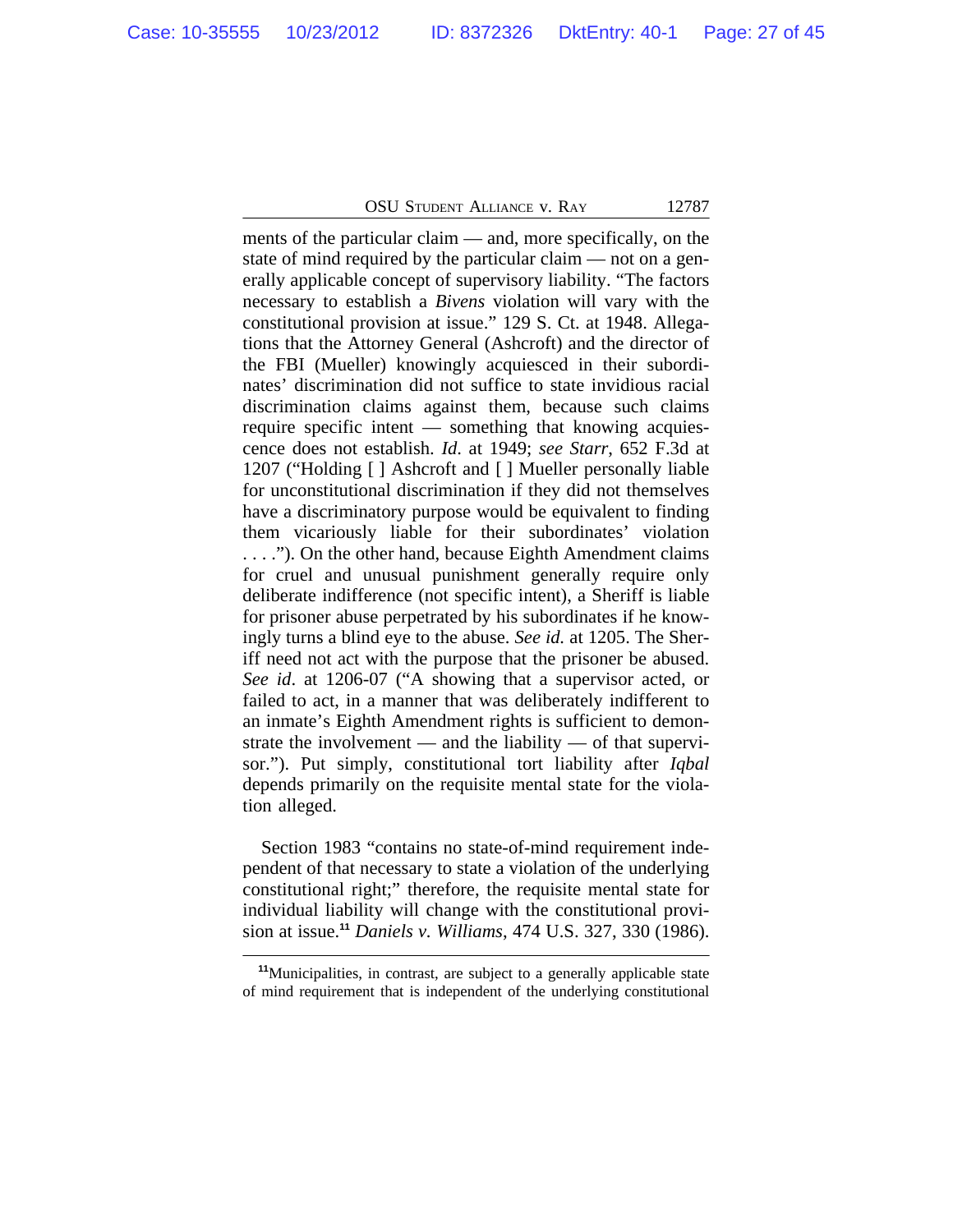Here, where President Ray and Vice President McCambridge are alleged to have knowingly acquiesced in their subordinate Martorello's violation of plaintiffs' free speech rights under the First and Fourteenth Amendments, we must decide whether knowledge (as opposed to purpose) satisfies the mental state requirement for free speech violations.**<sup>12</sup>**

provision. *See City of Canton v. Harris*, 489 U.S. 378, 389 n.8 (1989) ("[T]he proper standard for determining when a municipality will be liable under § 1983 for constitutional wrongs does not turn on any underlying culpability test that determines when such wrongs have occurred."); *see also* Sheldon Nahmod, *Constitutional Torts, Over-deterrence, and Supervisory Liability after Iqbal*, 14 Lewis & Clark L. Rev. 279, 305-06 (2010) (arguing that *Iqbal* and the *Canton v. Harris* doctrine of municipal liability are inconsistent).

**<sup>12</sup>**The idea that constitutional tort claims impose state of mind requirements comes from the tort concept of "duty." *See Monroe v. Pape*, 365 U.S. 167, 187 (1961) ("[Section 1983] should be read against the background of tort liability . . . ."). To state a § 1983 claim against a government defendant, the plaintiff must allege that the defendant acted with sufficient culpability to breach a duty imposed by the relevant provision of federal law. *See Starr*, 652 F.3d at 1207. The Equal Protection Clause, for example, imposes a duty not to purposefully discriminate on the basis of race, religion, or national origin. *Iqbal*, 129 S. Ct. at 1948-49. The Eighth Amendment imposes a duty not to act with deliberate indifference towards the imposition of cruel and unusual punishment. *Starr*, 652 F.3d at 1206-07. After *Iqbal*, the first question in a § 1983 case, like a common law tort case, is whether the defendant's conduct breached a duty to the plaintiff.

Also like common law torts, constitutional torts require proximate cause. Even if the defendant breached a duty to the injured party, the defendant is only liable if his conduct foreseeably caused the injury. *See Stoot v. City of Everett*, 582 F.3d 910, 926 (9th Cir. 2009). Proximate cause is an objective requirement. It does not require a separate mental state; the element of duty requires a mental state. *See Bryan County v. Brown*, 520 U.S. 397, 404 (1997) (noting in the municipal liability context that "a plaintiff must show that the municipal action was taken with the requisite degree of culpability *and* must demonstrate a direct causal link between the municipal action and the deprivation of federal rights.") (emphasis added). Of course, duty often eclipses proximate cause in the arena of intentional torts. An action taken with the purpose of violating a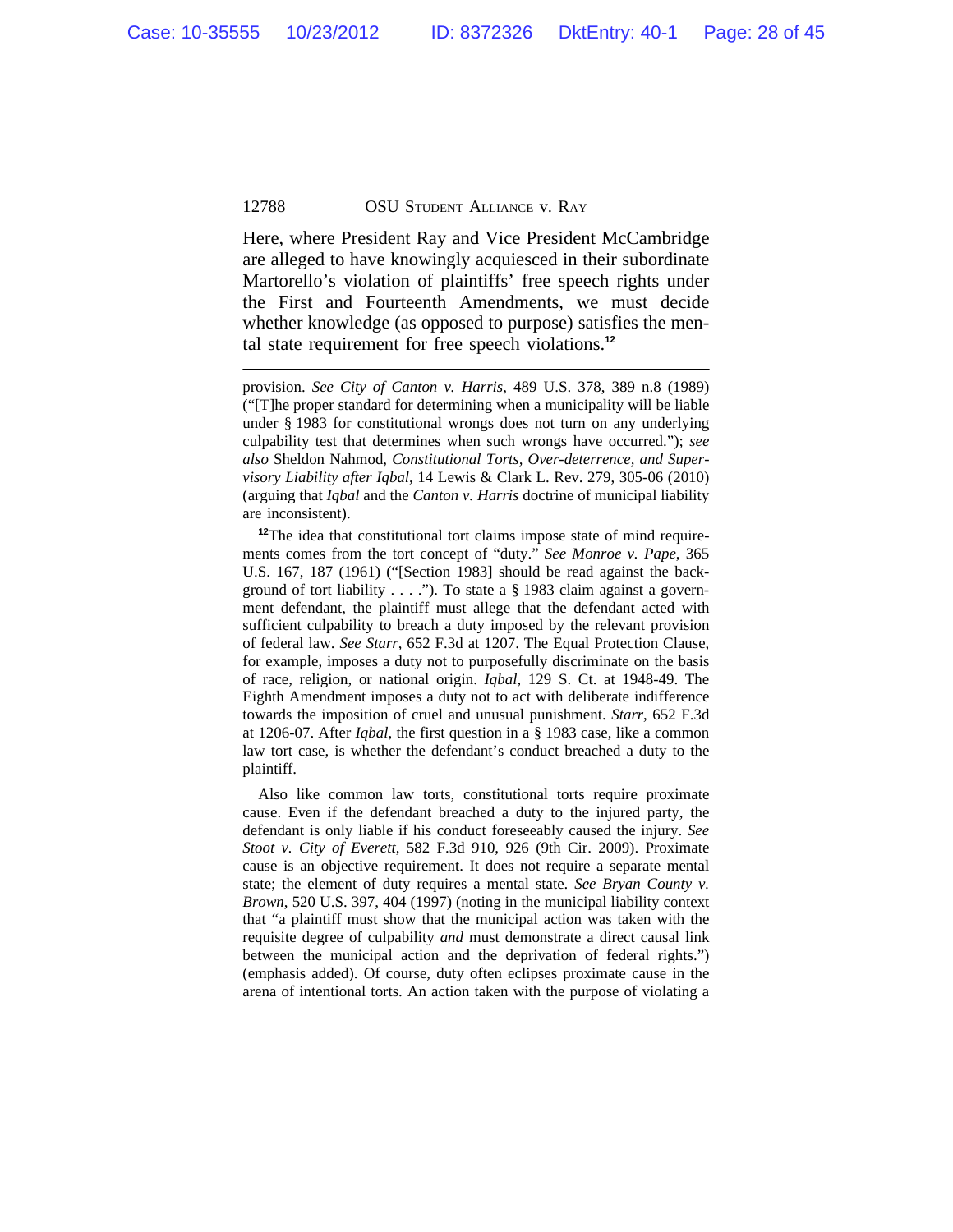If the inquiry sounds misplaced  $-$  if it strikes one as wrongheaded to speak of free speech violations and mental state requirements in the same breath — it is because the law has had scant occasion to address it. With some notable exceptions, courts before *Iqbal* generally did not have to determine the required mental state for constitutional violations, particularly not free speech violations. A uniform mental state requirement applied to supervisors: so long as they acted with deliberate indifference, they were liable, regardless of the specific constitutional right at issue. *See Preschooler II v. Clark Cnty. Sch. Bd. of Trs.* 479 F.3d 1175, 1182 (9th Cir. 2007) ("[A] supervisor is liable for the acts of his subordinates if the supervisor . . . knew of the violations of subordinates and failed to act to prevent them.") (internal quotations and alterations omitted); *see also* Kit Kinports, *Iqbal and Supervisory Immunity*, 114 Penn St. L. Rev. 1291, 1294-95 (2010) (noting that before *Iqbal*, the circuits had adopted generally-applicable mental state standards for § 1983 supervisory liability).**<sup>13</sup>** As for the subordinate officials who violate constitutional rights directly — the officer who shoots the suspect, the Facilities Department employee who junks the newsbins — they act intentionally in most cases. Perhaps they do not always know that their actions are unconstitutional

**<sup>13</sup>**Not every circuit used the deliberate indifference standard for supervisory liability — at least one circuit found that gross negligence sufficed — but each circuit applied a *uniform* standard that did not depend on the particular constitutional right at issue. Kinports, *supra*, at 1295.

constitutional right, or the knowledge that such a violation will occur, will typically be the foreseeable cause of the ensuing violation, absent perhaps an intervening cause. *See, e.g., Beck v. City of Upland*, 527 F.3d 853, 862 (9th Cir. 2008). Still, confusing the two elements portends analytical mishap, particularly in the § 1983 context. Whereas proximate cause is a fixed requirement — it imposes the same hurdle upon on all § 1983 claims for individual liability regardless of the specific provision of federal law on which the claims are premised, *see Monroe*, 365 U.S. at 187 ("[§ 1983] makes a man responsible for the *natural consequences of his actions*") (emphasis added) — the duty requirement changes with the underlying claim.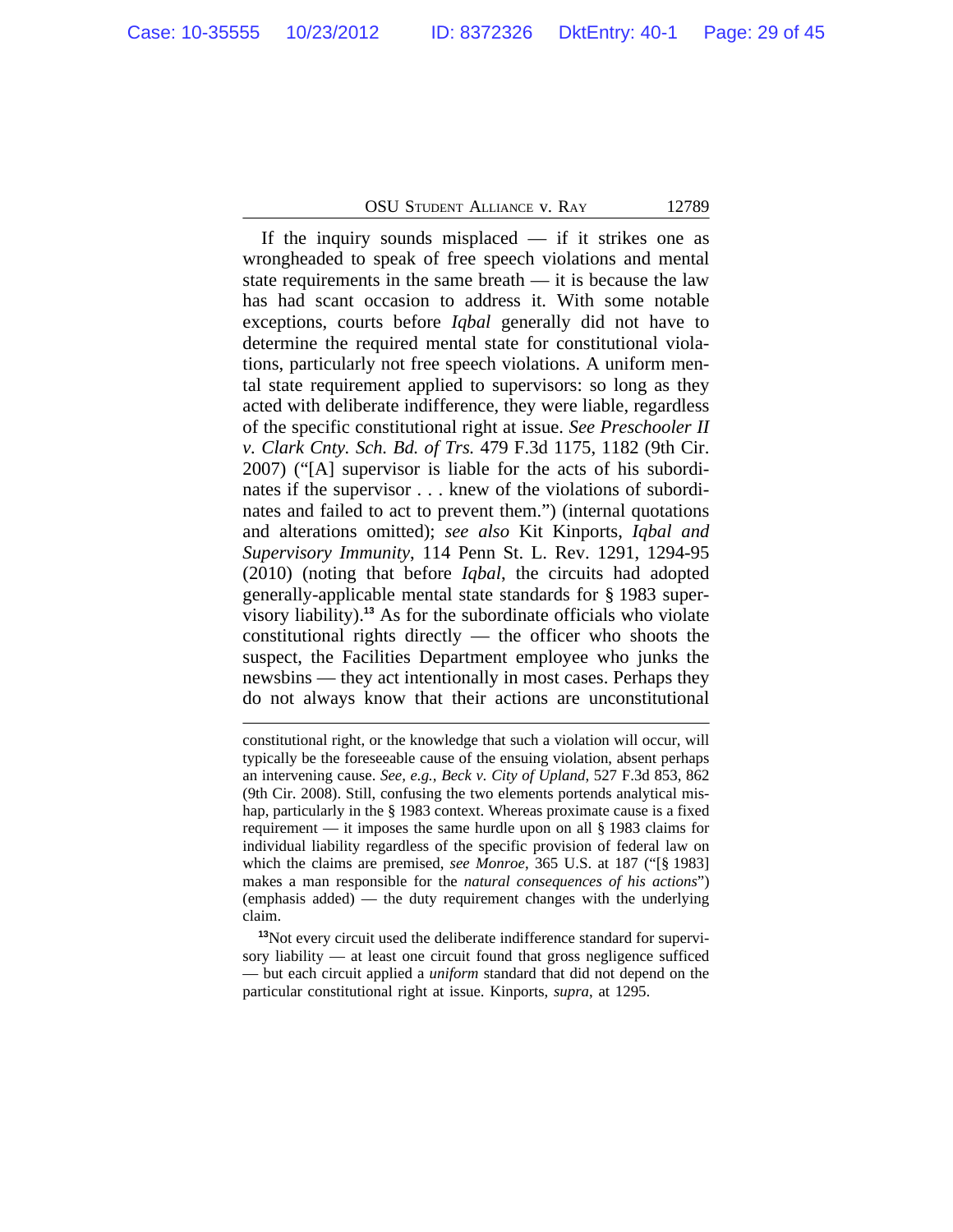(hence, the qualified immunity defense), but they do intend to take the violative action. Thus, before *Iqbal*, fixing the mental state requirement for a particular constitutional provision was most often unnecessary. The line officers generally satisfied every mental state because they acted intentionally, and supervisors were subject to a uniform mental state requirement divorced from the underlying claim.**<sup>14</sup>** By abrogating the second half of this framework, however, *Iqbal* places new weight on the state of mind requirement for constitutional torts. Now claims against supervisors present problems that claims against subordinates typically do not: must the supervisor have harbored the specific intent to subject the plaintiff to the injury-causing act, or does knowledge or some lesser mental state suffice?**<sup>15</sup>**

**<sup>14</sup>**The constitutional tort claims that did require mental state analysis pre-*Iqbal* concerned injuries that resulted from inaction or inadvertence, *e.g.*, *Daniels v. Williams*, 474 U.S. 327 (1986) (procedural due process claim for injuries caused when deputy sheriff inadvertently left pillow on jail stairs); *Estelle v. Gamble*, 429 U.S. 97 (1976) (Eighth Amendment claim for failure to provide adequate medical care), and claims for invidious discrimination. *E.g.*, *Washington v. Davis*, 426 U.S. 229, 239 (1976).

**<sup>15</sup>**We understand *Iqbal*'s language eliminating the doctrine of "supervisory liability" to overrule circuit case law that, following *City of Canton v. Harris*, had applied a uniform test for supervisory liability across the spectrum of constitutional claims. *See* 129 S. Ct. at 1949 ("[The doctrine of] 'supervisory liability' is inconsistent with [the rule] the petitioners may not be held accountable for the misdeeds of their agents. In a § 1983 suit or a *Bivens* action . . . the term 'supervisory liability' is a misnomer."); *Kinports*, *supra*, at 1295 (summarizing circuit case law). *Iqbal* means that constitutional claims against supervisors must satisfy the elements of the underlying claim, including the mental state element, and not merely a threshold supervisory test that is divorced from the underlying claim. *Iqbal* does not stand for the absurd proposition that government officials are never liable under § 1983 and *Bivens* for actions that they take as supervisors. Nobody would argue, for example, that a supervisor who orders subordinates to violate constitutional rights escapes liability under *Iqbal*. As we held in *Starr*, even a supervisor's knowledge and acquiescence will suffice for liability in some circumstances. 652 F.3d at 1206-07; *see also Ammons v. Wash. Dep't of Soc. & Health Servs.*, 648 F.3d 1020, 1026, 1031 (9th Cir. 2011) (holding that involuntarily commit-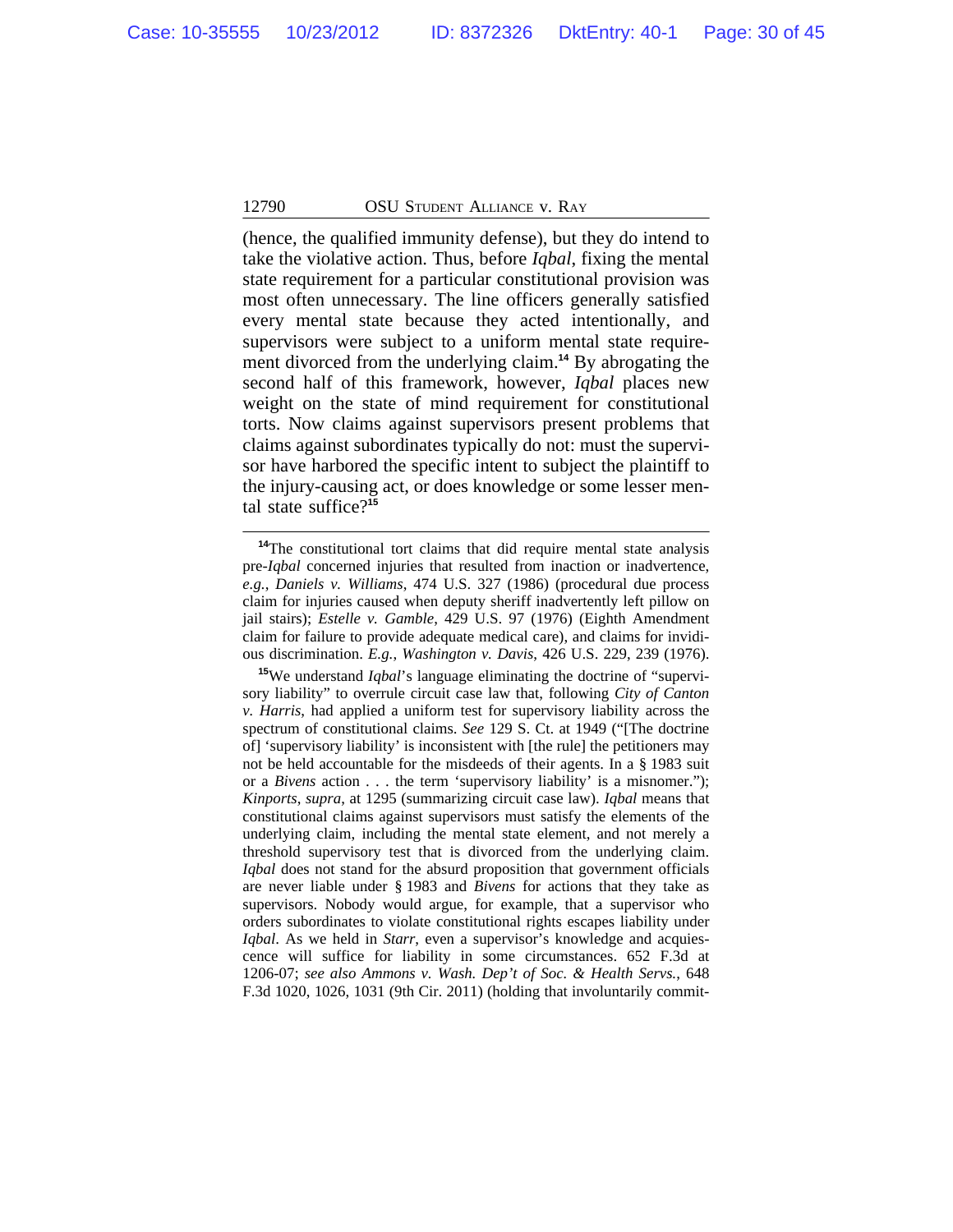**[19]** For two reasons, we conclude that knowledge suffices for free speech violations under the First and Fourteenth Amendments.<sup>16</sup> First, it is black-letter law that government need not target speech in order to violate the Free Speech Clause. *United States v. O'Brien*, 391 U.S. 367 (1968), sets forth a framework for analyzing the constitutionality of laws that inhibit expressive conduct without aiming to do so:

[A] government regulation [of expressive conduct] is sufficiently justified if it is within the constitutional power of the Government; if it furthers an important or substantial governmental interest; if the governmental interest is unrelated to the suppression of free expression; and if the incidental restriction on alleged First Amendment freedoms is no greater than is essential to the furtherance of that interest.

*Id.* at 377.<sup>17</sup> The requirement that the governmental interest be "unrelated to the suppression of free expression" is but one prong in *O'Brien*'s four-pronged test. Even if a law has purely speech-neutral purposes — such as, for example, preservation of the orderly functioning of the draft system — its incidental effects on free expression still might violate the First Amend-

**<sup>16</sup>**Because the facts alleged do not require us to do so, we do not decide whether anything less than knowledge, such as recklessness or gross negligence, suffices.

**<sup>17</sup>**In *O'Brien*, the Supreme Court held that because of the government's substantial interest in assuring the continuing availability of draft cards, the statute making it a criminal offense to knowing destroy or mutilate a draft card was an appropriately narrow means of protecting the government's interest. The statute condemned only the independent noncommunicative impact of the conduct and was therefore not a violation of the defendant's right to freedom of speech.

ted psychiatric patient stated due process claim against hospital administrator for failing to provide safe conditions through knowledge and acquiescence). *Iqbal* holds simply that a supervisor's liability, like any government official's liability, depends first on whether he or she breached the duty imposed by the relevant constitutional provision.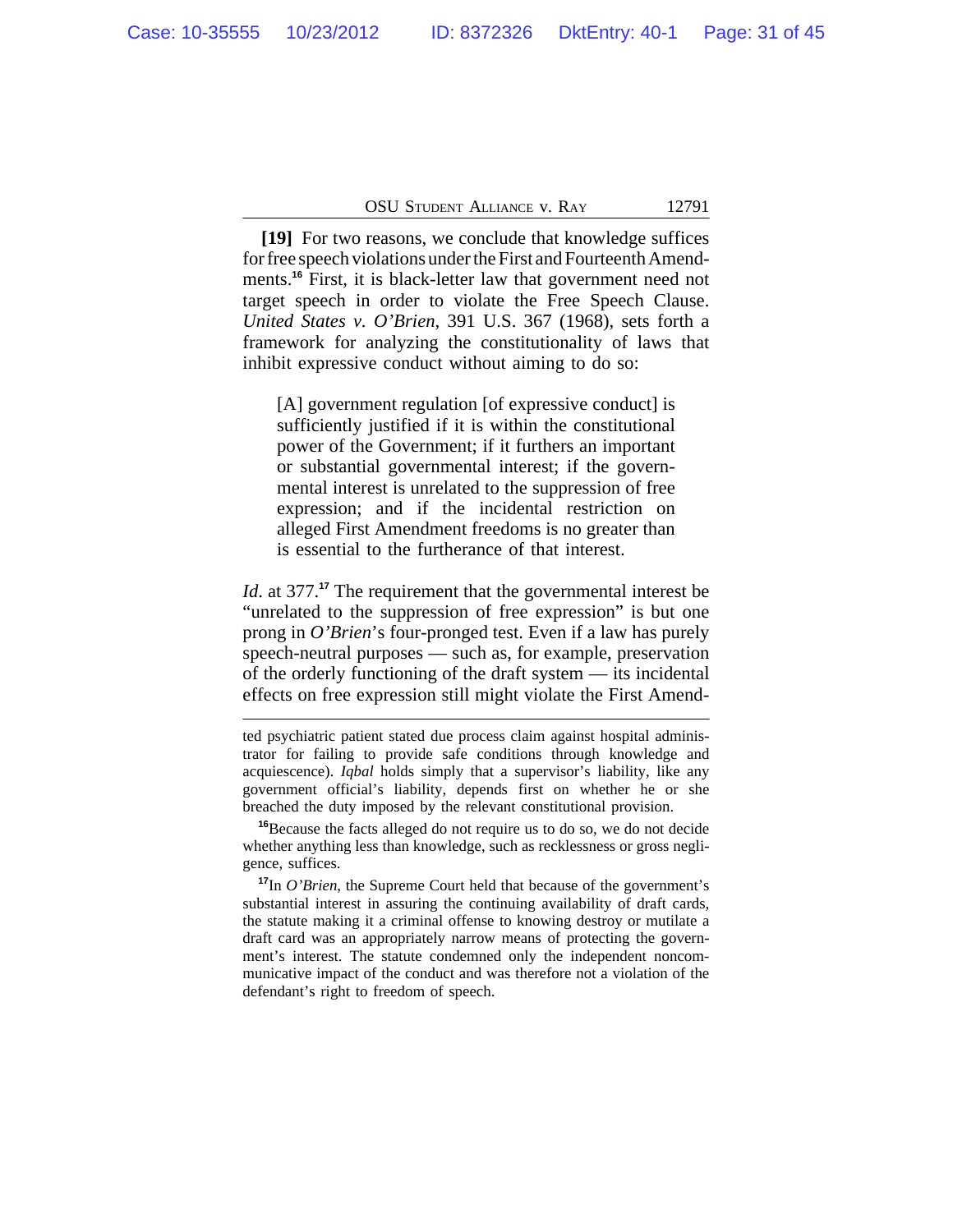ment if those effects are "greater than is essential" to further the speech-neutral interest. *Id*.; *see also Clark v. Cmty. for Creative Non-Violence*, 468 U.S. 288, 298 (1984) (applying intermediate scrutiny under the First Amendment to regulation prohibiting camping on national parks in Washington, D.C.). In other words, the government may violate the speech clause even if it acts without the purpose of curtailing speech. Free speech claims do not require specific intent.

Second, only in limited situations has the Supreme Court found constitutional torts to require specific intent. We know of three examples: (1) due process claims for injuries caused by a high-speed chase, *Cnty. of Sacramento v. Lewis*, 523 U.S. 833, 836 (1998); (2) Eighth Amendment claims for injuries suffered during the response to a prison disturbance, *Whitley v. Albers*, 475 U.S. 312, 320-21 (1986); and (3) invidious discrimination under the Equal Protection Clause and the First Amendment Free Exercise Clause. *Iqbal*, 129 S. Ct. at 1948. As for the first two examples, they turn on exigent circumstances not present in the free speech context. Because prison riots and high-speed chases do not afford officers time for "actual deliberation" before determining how best to carry out their official responsibilities, deliberate indifference does not suffice for liability in those contexts — the plaintiff must show intent. *Lewis*, 523 U.S. at 851, 852-53 ("As the very term 'deliberate indifference' implies, the standard is sensibly employed only when actual deliberation is practical . . . ."). The reasoning does not apply to officials who embark on a course of conduct that curtails speech, because such officials — like Ray and McCambridge, for example — do not face similar exigencies. *See Moreland v. Las Vegas Metro. Police Dep't*, 159 F.3d 365, 373 (9th Cir. 1998) ("[T]he critical question in determining the appropriate standard of culpability is whether the circumstances allowed the state actors time to fully consider the potential consequences of their conduct.").

As for invidious discrimination claims, the substance of the constitutional right to which the claims correspond — the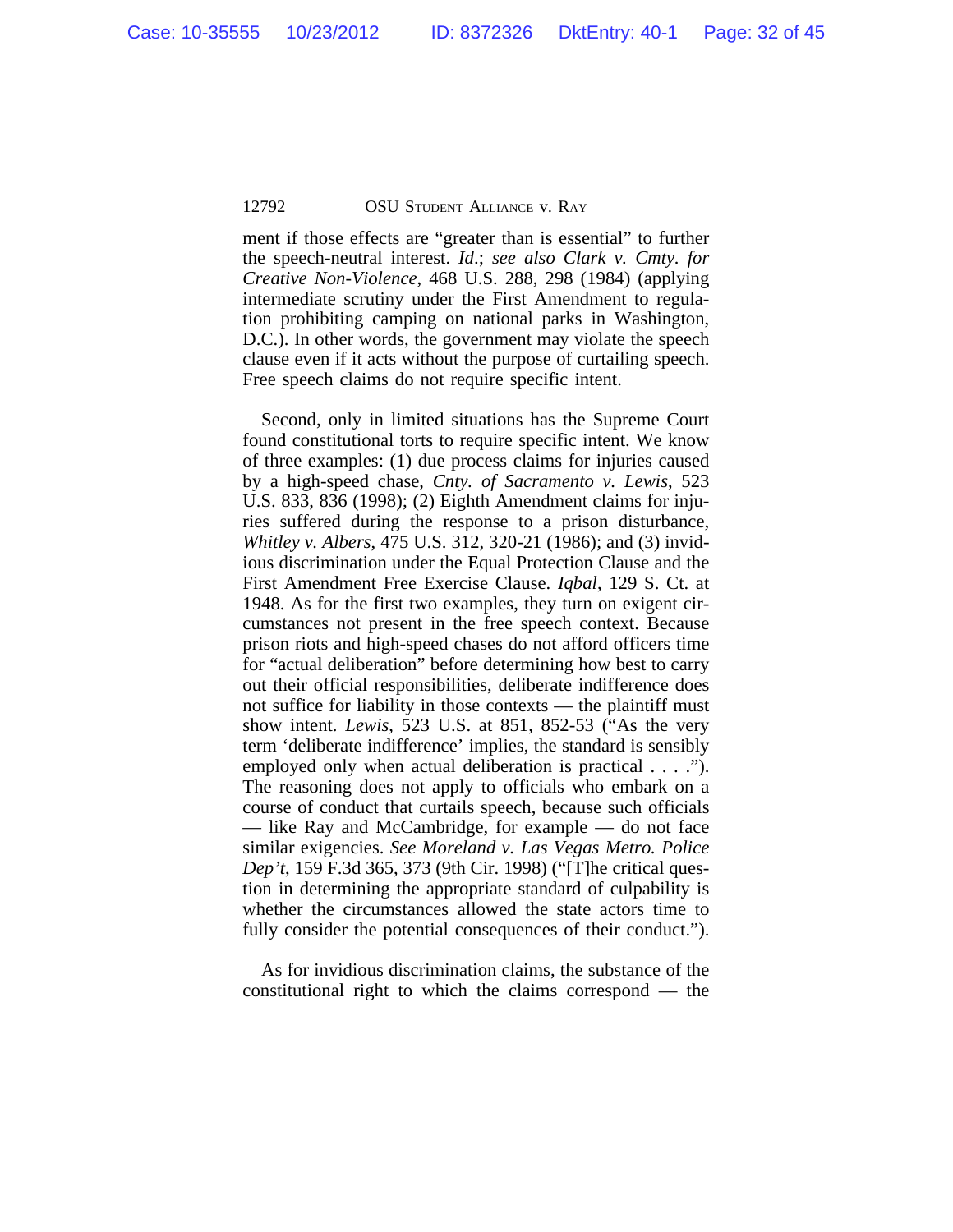right not to be singled out *because of* some protected characteristic, like race or religion — calls for a specific intent requirement. *See Washington v. Davis*, 426 U.S. at 239 ("The central purpose of the Equal Protection Clause of the Fourteenth Amendment is the prevention of official conduct discriminating on the basis of race."). But the First Amendment Speech Clause is more absolute: a limitation on speech may be unconstitutional even if it follows from a law that, like many time, place, and manner restrictions, applies neutrally to expressive and non-expressive conduct alike. *See, e.g., Long Beach Area Peace Network v. City of Long Beach*, 574 F.3d 1011, 1035 (9th Cir. 2009) (striking down as not narrowly tailored a parks regulation that required permits for activities "likely to require the provision of city services"). Thus, while a specific intent requirement inheres in claims for invidious discrimination, the same requirement does not inhere in claims for free speech violations.

**[20]** For these two reasons — because Supreme Court case law indicates that free speech violations do not require specific intent, and because the rationales that have led the Court to read specific intent requirements into certain other constitutional tort claims do not apply in the free speech context we conclude that allegations of facts that demonstrate an immediate supervisor knew about the subordinate violating another's federal constitutional right to free speech, and acquiescence in that violation, suffice to state free speech violations under the First and Fourteenth Amendments. The complaint alleges that Ray and McCambridge knowingly acquiesced in Martorello's decision to continue restricting the *Liberty*'s circulation under the standardless, unwritten newsbin policy. They stood superior to Martorello; they knew that Martorello denied plaintiffs' publication the same access to the campus that the *Barometer* received; and they did nothing. The complaint therefore states First Amendment and Equal Protection claims against Ray and McCambridge.**<sup>18</sup>**

**<sup>18</sup>**As we have already noted, *see* Part III.B, *supra*, the same analysis controls the First Amendment and speech-based equal protection claims.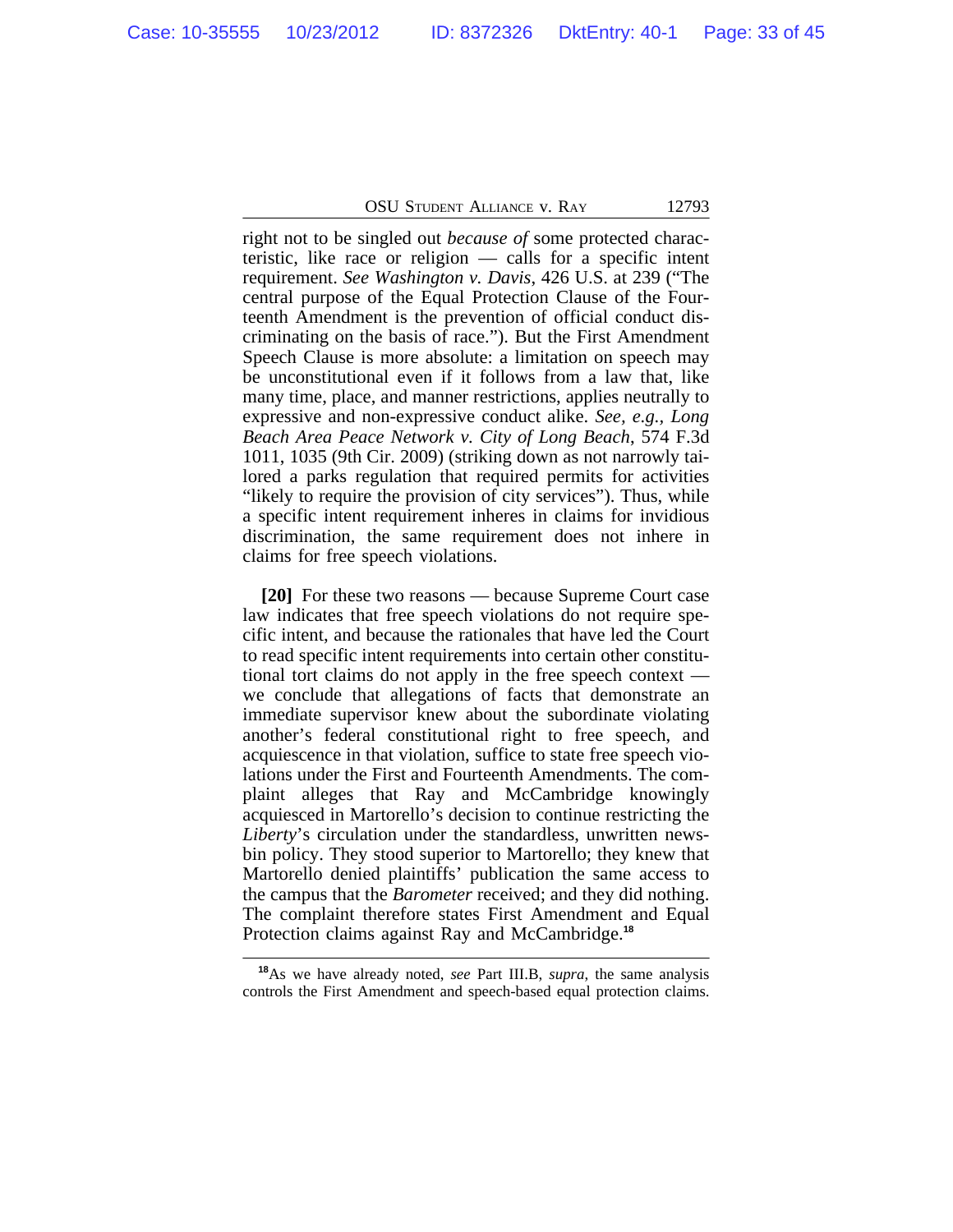### **C. Process Claims**

Unlike the free speech violation, the procedural due process violation based on the University's failure to notify the owner of the newsbins prior to taking them did not endure beyond the confiscation of the newsbins. The Facilities Department threw the newsbins into the storage yard, without notice, but then allowed plaintiffs to reclaim the bins. Plaintiffs' task in tying Martorello and the other defendants to the due process violation is therefore more difficult than the free speech violation. To state a claim that defendants committed a procedural due process violation through their "own individual actions," plaintiffs must tie the defendants to the confiscation itself. *Iqbal*, 129 S. Ct. at 1949.

### **1. Martorello**

The allegations portray Martorello as the University official responsible for enforcing the unwritten newsbin policy. Thus, the question on which plaintiffs' due process claim against Martorello turns is not whether knowledge and acquiescence, deliberate indifference, or some lesser mental state meets the state of mind requirement for the claim, but rather whether an official's administration and oversight of an unconstitutional policy meets the required threshold. The Tenth Circuit confronted this question in *Dodds*, where the issue was whether the complaint stated a § 1983 claim against a Sheriff for a due process violation that occurred when jail officials denied the plaintiff the opportunity to post bail for several days after his arrest. 614 F.3d at 1189-90. The violation occurred pursuant

Unlike equal protection claims for racial or religious discrimination, speech-based equal protection claims do not require a showing that the plaintiff was singled out *because of* a particular characteristic. Rather, speech-based equal protection claims require only a showing that the plaintiff was subjected to differential treatment that trenched upon a fundamental right. *See ACLU of Nev.*, 466 F.3d at 797-98. Therefore, plaintiffs' equal protection claims do not require specific intent.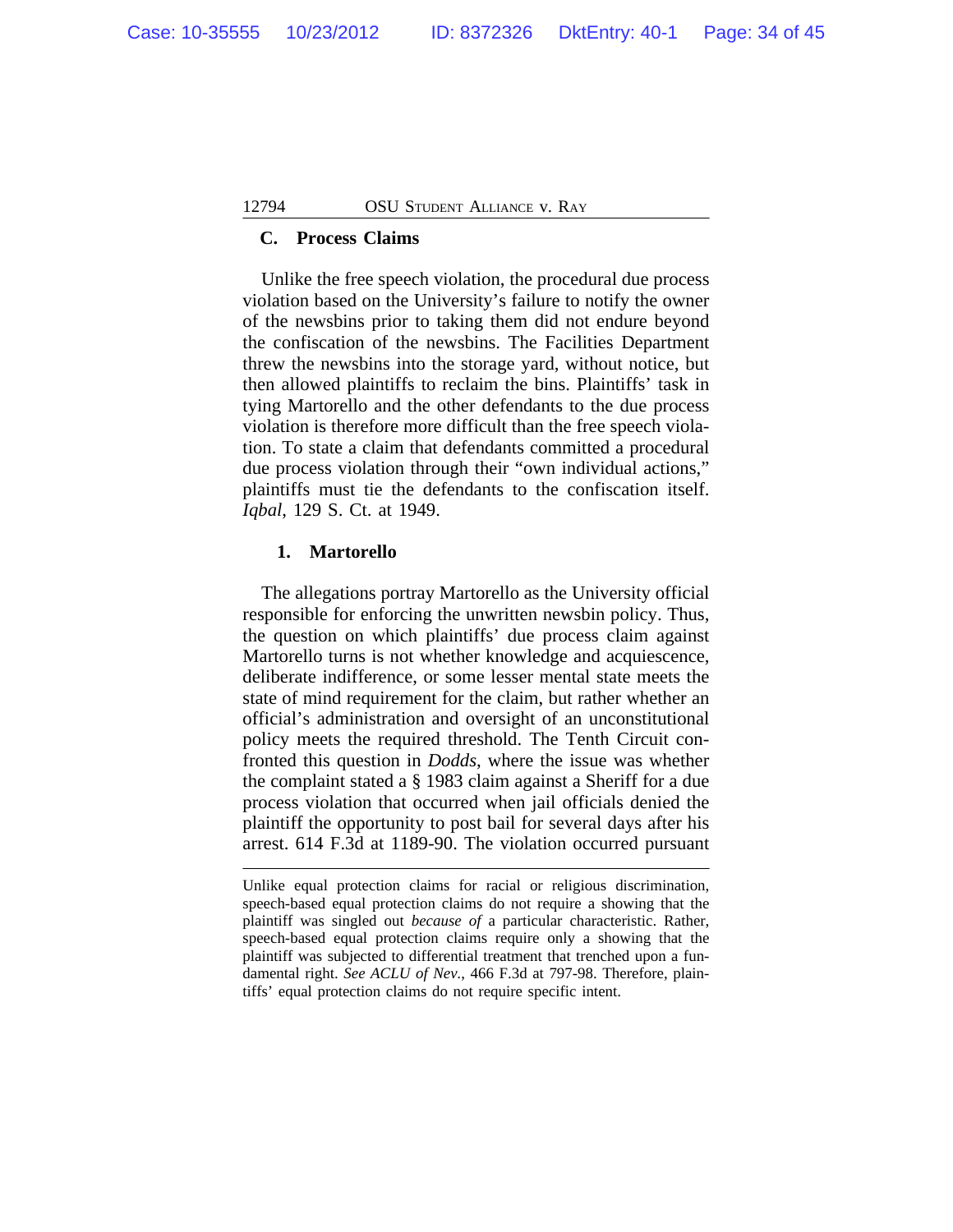to a county policy that prevented detainees charged with felonies from posting bail before arraignment, even if bail had been pre-set in the arrest warrant. *Id*. at 1190. The Sheriff was in charge of the jail and therefore oversaw enforcement of the policy, although there was no allegation that he was involved in or aware of the policy's application against the plaintiff in particular. *Id*. at 1202-03. The court held that the complaint stated a claim:

Whatever else can be said about *Iqbal*, and certainly much can be said, we conclude the following basis of § 1983 liability survived it and ultimately resolves this case: § 1983 allows a plaintiff to impose liability upon a defendant-supervisor who creates, promulgates, implements, or in some other way possesses responsibility for the continued operation of a policy the enforcement (by the defendant-supervisor or her subordinates) of which "subjects, or causes to be subjected" that plaintiff "to the deprivation of any rights . . . secured by the Constitution . . . ."

*Id*. at 1199 (quoting 42 U.S.C. § 1983). Because the Sheriff maintained the policy at the jail, and because the unconstitutional denial of the opportunity for the plaintiff to post bail followed directly from the policy, the Sheriff was held liable. *Id*. at 1203-04.

**[21]** We agree with *Dodds*. When a supervisory official advances or manages a policy that instructs its adherents to violate constitutional rights, then the official specifically intends for such violations to occur. Claims against such supervisory officials, therefore, do not fail on the state of mind requirement, be it intent, knowledge, or deliberate indifference. *Iqbal* itself supports this holding. There, the Court rejected the invidious discrimination claims against Ashcroft and Mueller because the complaint failed to show that those defendants advanced a policy of purposeful discrimination (as opposed to a policy geared simply toward detaining individu-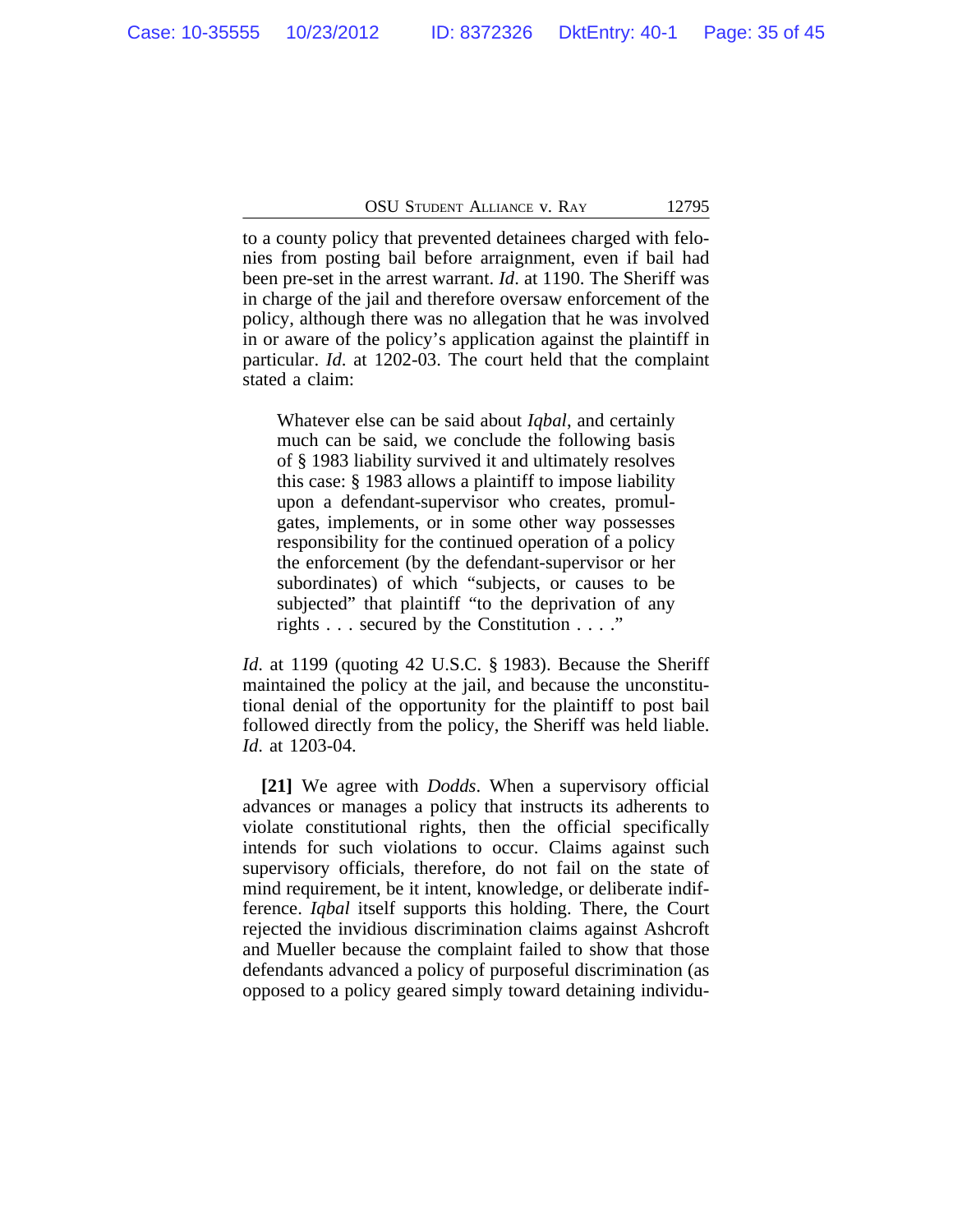als with a "suspected link to the [terrorist] attacks"), not because it found that the complaint had to allege that the supervisors intended to discriminate against Iqbal in particular. 129 S. Ct. at 1952 (concluding that Javaid Iqbal failed to allege that the supervisory defendants created a policy that directed subordinates to discriminate by race or religion). Advancing a policy that requires subordinates to commit constitutional violations is always enough for § 1983 liability, no matter what the required mental state, so long as the policy proximately causes the harm — that is, so long as the plaintiff's constitutional injury in fact occurs pursuant to the policy.

Under these principles, the complaint states a due process claim against Martorello if it plausibly alleges that: (1) "he promulgate[d], implement[ed], or in some other way possesse[d] responsibility for the continued operation of" the newsbin policy; and (2) the due process violation (*i.e.*, the confiscation of the newsbins without notice) occurred pursuant to that policy.

**[22]** The complaint does not allege that Martorello devised the newsbin policy; plaintiffs have no way of knowing, without discovery, who at OSU devised the unwritten policy. But the complaint does create a plausible inference that Martorello was "responsib<br/>[le] for the continued operation of the newsbin policy. *Dodds*, 614 F.3d at 1199. It describes his job responsibilities as "overseeing campus administration related to Facilities and creating, implementing, and/or administering university policies, including the policies and procedures challenged herein." Of course, the complaint also alleges that the other three defendants were responsible for the "policies and procedures" challenged in this action  $-$  *viz.*, the newsbin policy. But the allegation that Martorello bore responsibility for the operation of the policy is plausible — not conclusory — in light of other allegations in the complaint. Martorello was head of the Facilities Department. The unwritten newsbin policy governed use of OSU facilities and fell to the Facilities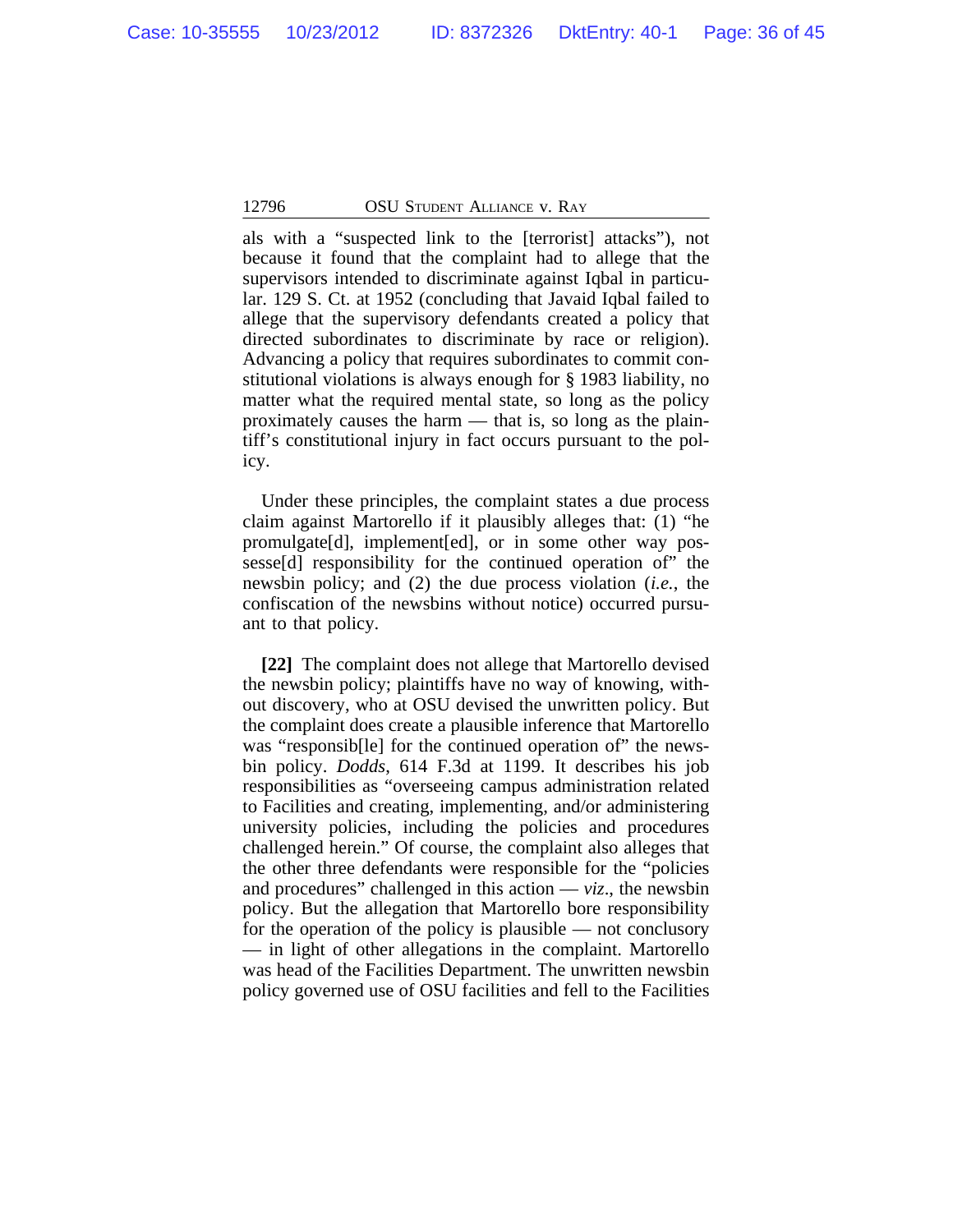Department for enforcement. The inference that Martorello oversaw enforcement of the policy flows naturally from these facts. Moreover, the allegations about the aftermath of the confiscation make plain that Martorello was the policy's steward. When plaintiffs complained about the unequal treatment the *Liberty* received vis-a-vis the *Barometer*, University officials tapped Martorello to handle the issue. It was Martorello who analyzed plaintiffs' petition for recognition as an "oncampus" publication under the policy, and it was Martorello who ultimately denied that petition. The complaint need not allege more plausibly to allege that Martorello bore responsibility for administration of the newsbin policy.

**[23]** As for proximate causation, the complaint pleads forthrightly that the unknown Facilities Department employees confiscated the newsbins pursuant to the policy that Martorello administered. According to the allegations, the Department's customer service manager told plaintiffs that the confiscation occurred because the Department "was finally 'catching up' with the policy." Similarly, when Martorello contacted plaintiffs after the confiscation, he "related the existence of the policy" and explained that "the University was trying to keep the campus clean and was therefore regulating 'off-campus' newspaper bins." Thus, because it alleges that Martorello was in charge of the newsbin policy and that the confiscation without notice was conducted pursuant to that policy, the complaint pleads a due process claim against Martorello.

We note two distinctions from the invidious discrimination claims that *Iqbal* rejected. First, Javaid Iqbal's complaint did not "contain facts plausibly showing that [Ashcroft and Mueller] purposefully adopted a policy of classifying post-September-11 detainees as 'of high interest' because of their race, religion, or national origin." 129 S. Ct. at 1952. Simply put, the complaint did not tie the alleged unconstitutional conduct — purposeful discrimination by race or religion — to any policy that the supervisory defendants advanced. This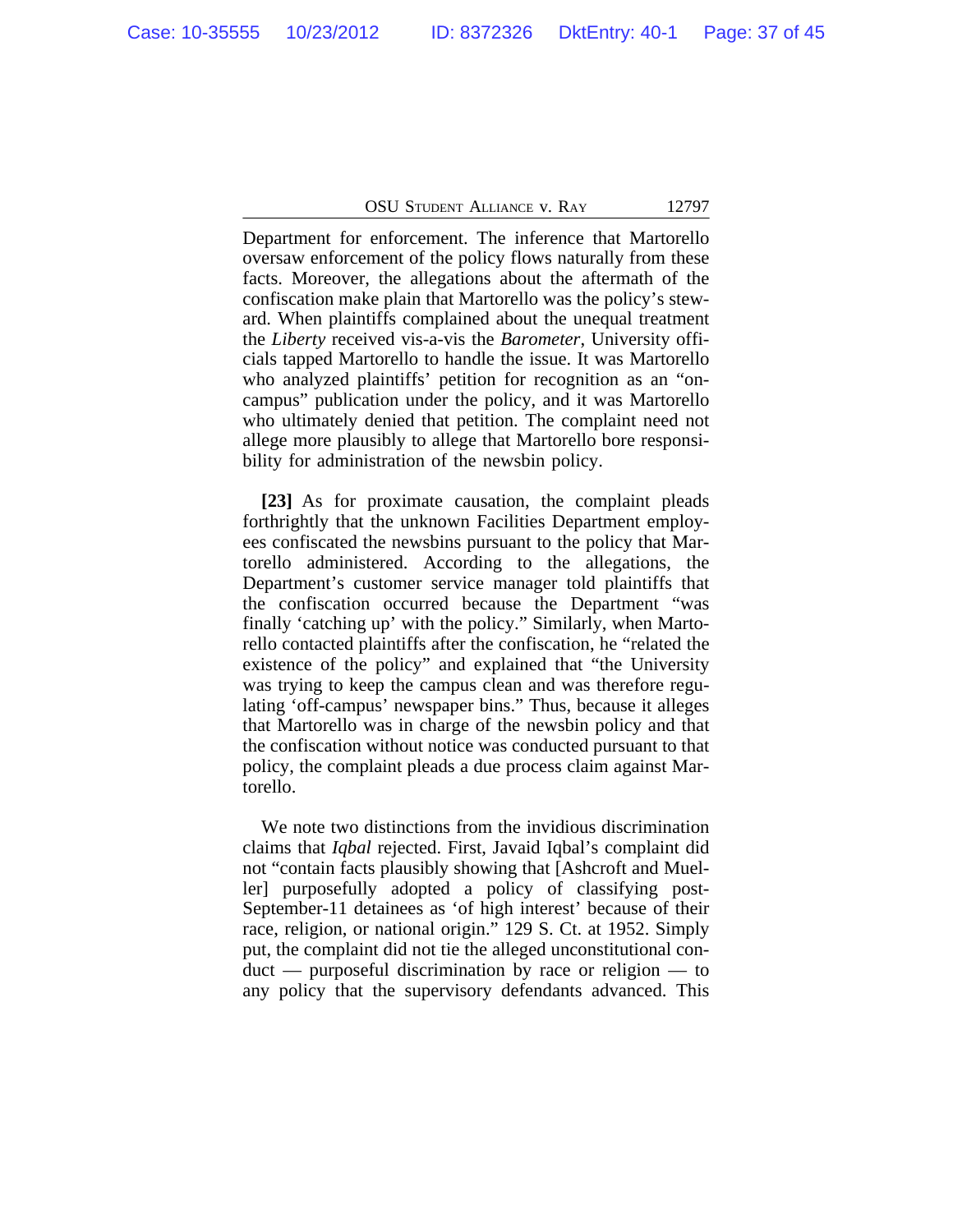case is different. Through concrete allegations, the complaint ties the unconstitutional confiscation of the newsbins to the policy that Martorello administered.

Second, the small scope of Martorello's operation matters. It is one thing to allege that, because some low-level government officers engaged in purposeful discrimination, a cabinetlevel official must also have engaged in purposeful discrimination. But it is another thing to say that the director of a university facilities department had a hand in the unconstitutional manner in which his employees enforced a department-wide policy. The second claim is plausible. Like all claims at the pleading stage, of course, it requires development. For example, the complaint does not really clarify whether the policy (or Martorello's administration of the policy) directed employees to confiscate the newsbins *without notice*, or whether the employees improvised the failure to notify. To ask plaintiffs to clarify this point at the pleading stage, however, asks too much. They have not yet had discovery on what the unwritten policy required or on how Martorello told his employees to enforce it.

To be sure, when a plaintiff presses an implausible claim, lack of access to evidence does not save the complaint. *See Iqbal*, 129 S. Ct. at 1950 ("Rule 8 . . . does not unlock the doors of discovery for a plaintiff armed with nothing more than conclusions."). But where the claim is plausible  $$ meaning something more than "a sheer possibility," but less than a probability — the plaintiff's failure to prove the case on the pleadings does not warrant dismissal. *Id*. at 1949 ("The plausibility standard is not akin to a probability requirement, but it asks for more than a sheer possibility that a defendant has acted unlawfully.") (internal quotation marks omitted). Discovery will reveal whether Martorello's stewardship of the policy in fact called for confiscation without notice. All that matters at this stage is that the allegations nudge this inference "across the line from conceivable to plausible." *Id*. at 1951 (internal quotations omitted). Martorello was responsible for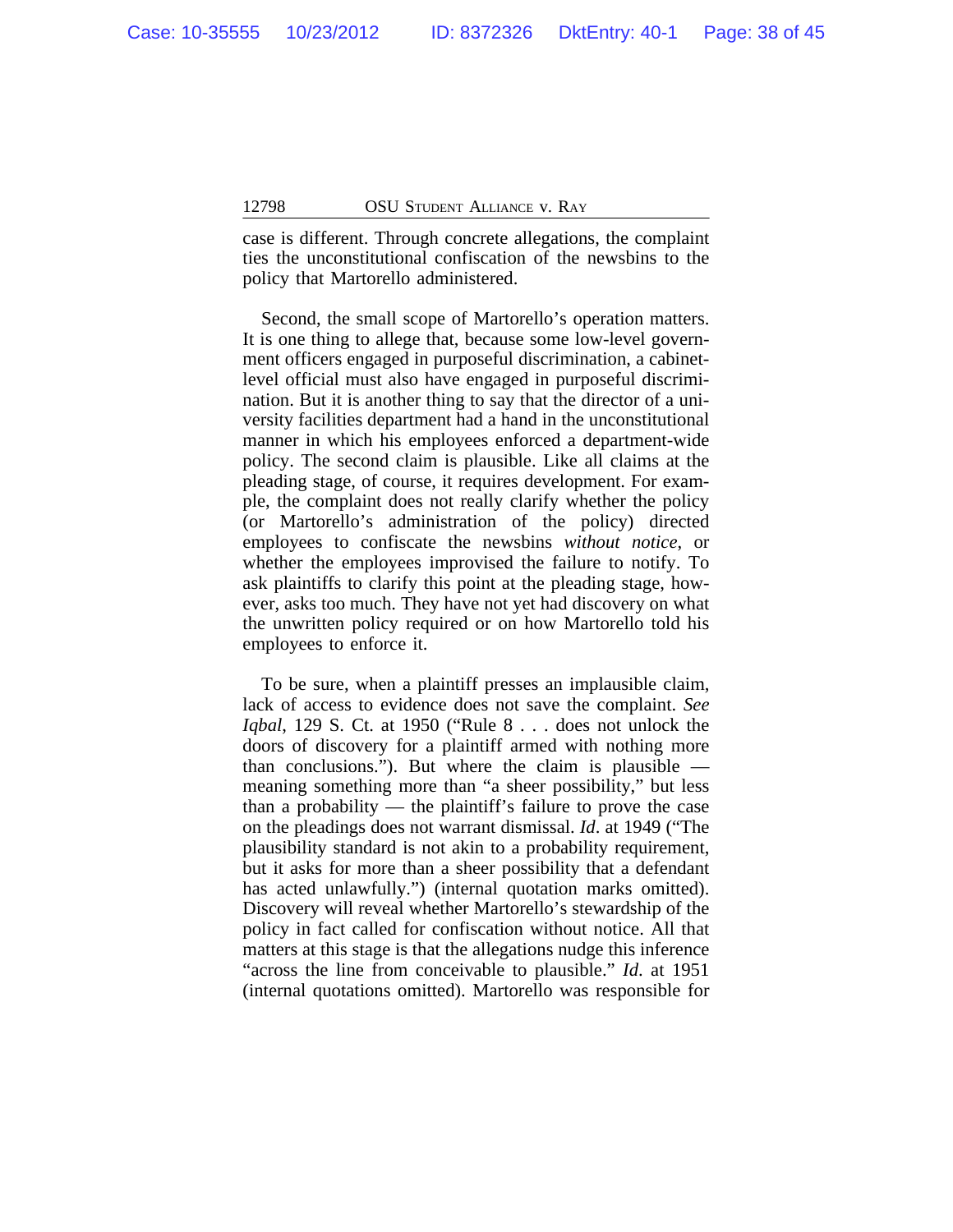the policy, Martorello's subordinates confiscated the bins without notice, and two people — including Martorello himself — said the subordinates had acted pursuant to the policy. That is enough to get discovery. *See Starr*, 652 F.3d at 1216 (holding that allegations must be sufficiently plausible "such that it is not unfair to require the opposing party to be subjected to the expense of discovery and continued litigation"); *Pinnacle Armor*, 648 F.3d at 721 ("[A plaintiff] is not required to 'demonstrate' anything in order to survive a Rule 12(b)(6) motion to dismiss. Rather, it only needs to allege sufficient factual matter, accepted as true, to state a [plausible] claim to relief . . . .") (some internal quotation marks omitted).

### **D. Due Process Claims Against Ray and McCambridge**

**[24]** The complaint does not tie President Ray and Vice President McCambridge to the confiscation, through the policy or any other means. Unlike Martorello, these officials are not alleged to have run the department that enforced the policy or to have had any familiarity with the policy's requirements before the confiscation. (Recall Ray's "its news to me" response.) The averments thus do not support an inference that deliberate action or even recklessness by Ray or McCambridge caused the due process violation. Perhaps one could infer that the President and Vice President acted carelessly in presiding over subordinates who enforced an unconstitutionally standardless policy governing newspaper circulation, but even this inference would be inadequate, because negligence does not suffice for due process liability. *See Daniels*, 474 U.S. at 328 ("The Due Process Clause is simply not implicated by a *negligent* act of an official causing unintended loss of or injury to life, liberty, or property."). Therefore, the complaint does not state due process claims against these defendants.

# **E. Defendant Larry Roper**

**[25]** The complaint names a fourth defendant, Larry Roper, against whom it makes only two factual averments. It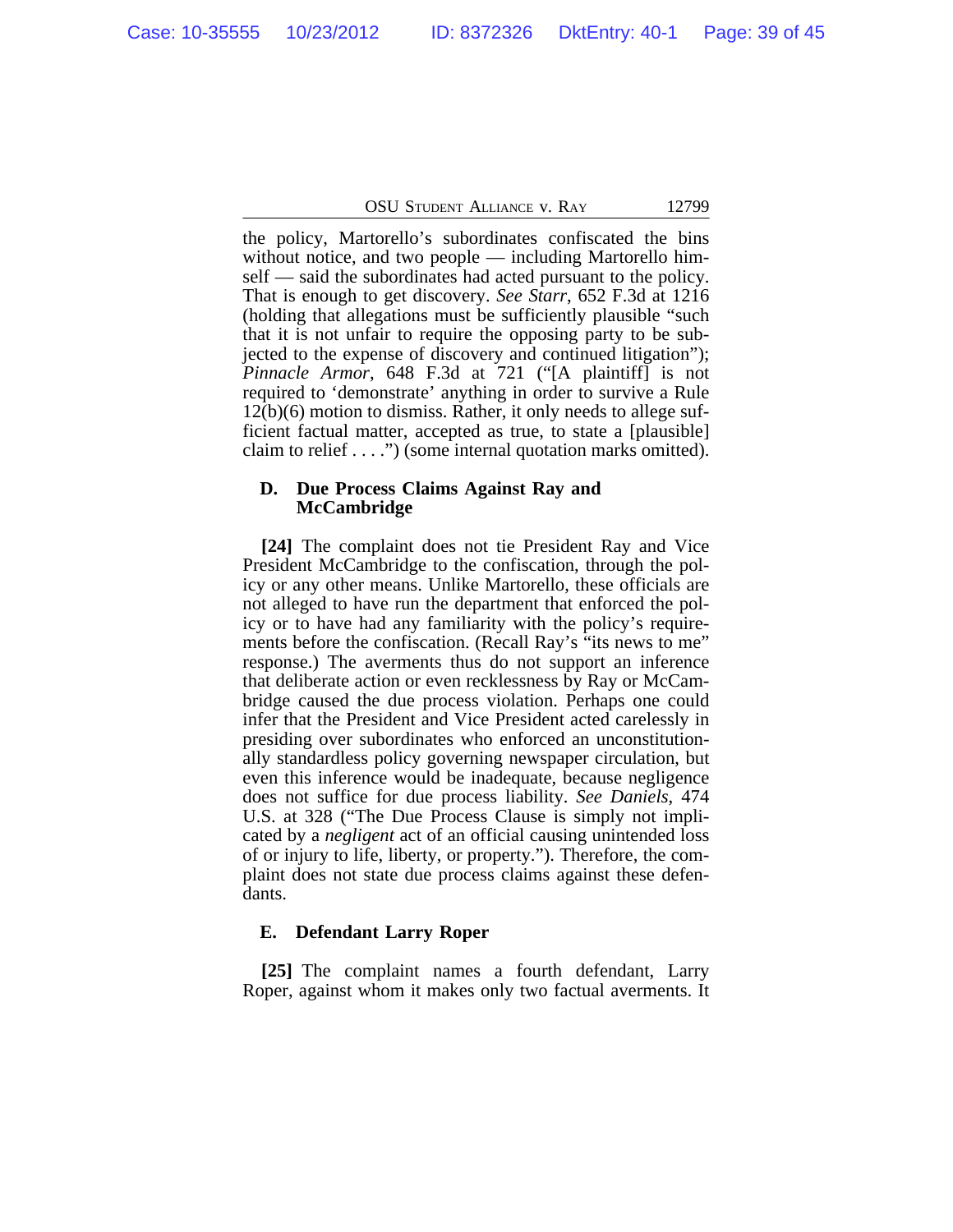says that Roper was Vice Provost for Student Affairs, and that President Ray forwarded to Roper, along with two other persons, plaintiff Rogers' first email message complaining about the confiscation. That is the totality of the allegations against Roper. These allegations do not suffice to state any claims against Roper. One cannot infer that Roper knowingly acquiesced in the decision to continue applying the unconstitutional newsbin policy against plaintiffs after the confiscation, because nothing suggests that Roper knew about that decision. Rather, the complaint suggests that he was copied on one email and then fell out of the loop. The complaint does not even contain facts to suggest that the newsbin issue fell within Roper's purview or that he was derelict in not ensuring that the University handled the matter appropriately. The First Amendment and equal protection claims premised on the post-confiscation application of the policy therefore fail against Roper. As for the due process claim against him, it fails for the same reason that it fails against Ray and McCambridge: the allegations do not suggest that he had anything to do with the confiscation itself or the unconstitutional policy pursuant to which the confiscation occurred.

\* \* \*

To summarize, we hold that the complaint states free speech claims under the First Amendment and the Fourteenth Amendment Equal Protection Clause against Martorello, Ray, and McCambridge; and that it states a due process claim against Martorello. We further hold that the complaint does not state due process claims against Ray and McCambridge, and that it does not state any claims against Roper.

### **V**

**[26]** The district court dismissed the complaint and entered judgment without granting plaintiffs an opportunity to amend. Plaintiffs did not request leave to amend until after the judgment issued, but the district court's with-prejudice dismissal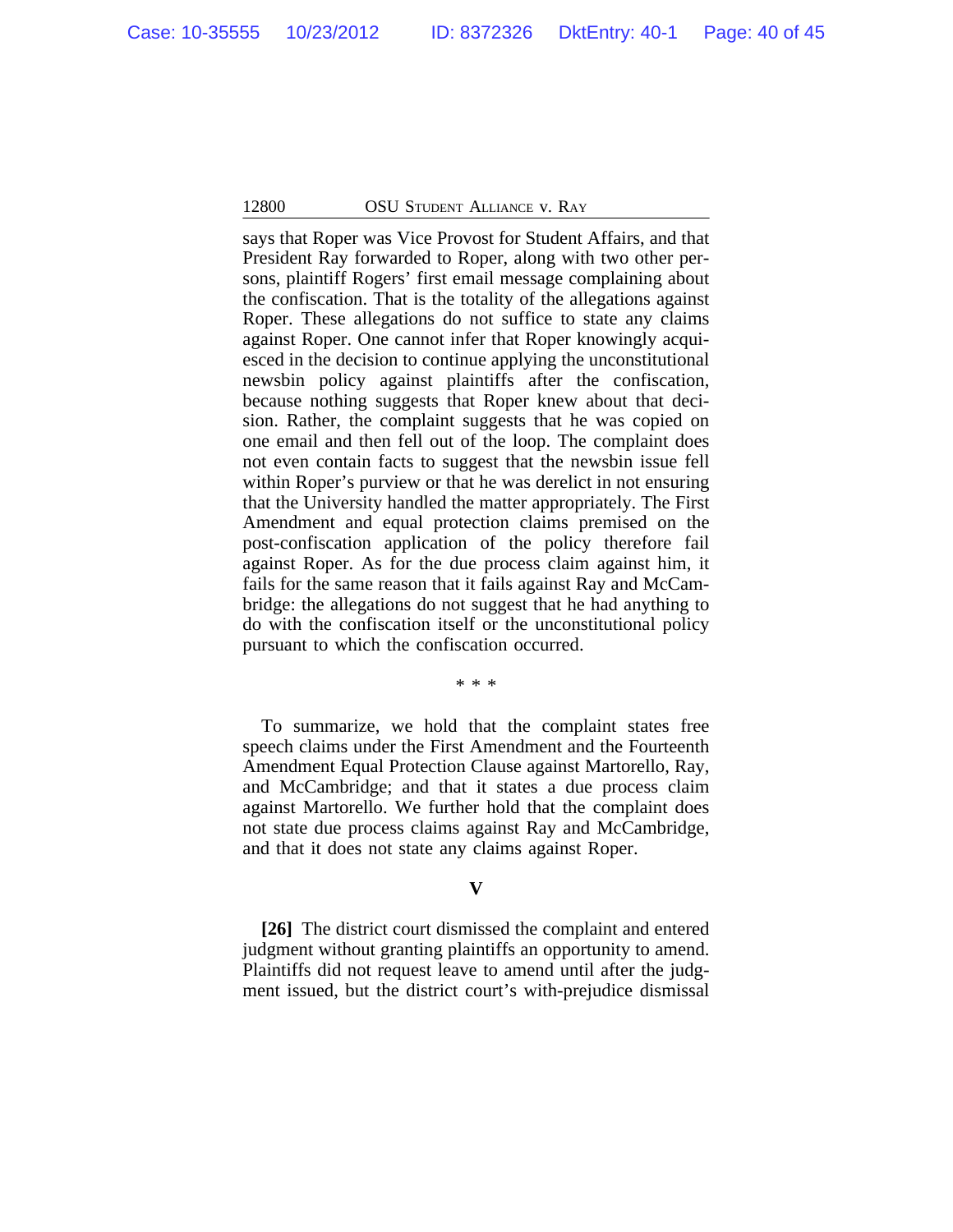was still an abuse of discretion. *See Lopez v. Smith*, 203 F.3d 1122, 1130 (9th Cir. 2000) (en banc) ("[W]e have repeatedly held that 'a district court should grant leave to amend even if no request to amend the pleading was made, unless it determines that the pleading could not be cured by the allegation of other facts.' ") (quoting *Doe v. United States,* 58 F.3d 494, 497 (9th Cir.1995)). Because plaintiffs might well be able to remedy the deficiencies in the claims against Roper and in the due process claims against Ray and McCambridge, we conclude that the district court abused its discretion in denying plaintiffs leave to amend their complaint. *See id*. at 1131. On remand, plaintiffs should be afforded that opportunity.

### **REVERSED and REMANDED.**

IKUTA, Circuit Judge, dissenting in part:

Simply put, to state a claim under § 1983 against a government official, a plaintiff must allege that the official's "own misconduct" violated the plaintiff's constitutional rights. *Ashcroft v. Iqbal*, 556 U.S. 662, 677 (2009). What the plaintiff must plead and prove "will vary with the constitutional provision at issue," based on the Supreme Court's decisions regarding what conduct violates that particular provision. *Id.* at 676. But the Supreme Court is quite clear that "supervisory liability" is a "misnomer" in § 1983 cases, and that officials "may not be held accountable for the misdeeds of their agents." *Id.* at 677.

The majority muddles and obscures this simple principle. Plaintiffs' complaint adequately alleges that Vincent Martorello, OSU's facilities services director, violated their First Amendment rights under § 1983 by personally and arbitrarily limiting *The Liberty*'s distribution on campus. But their complaint nowhere indicates how OSU's president, Ed Ray, and the vice president of finance and administration, Mark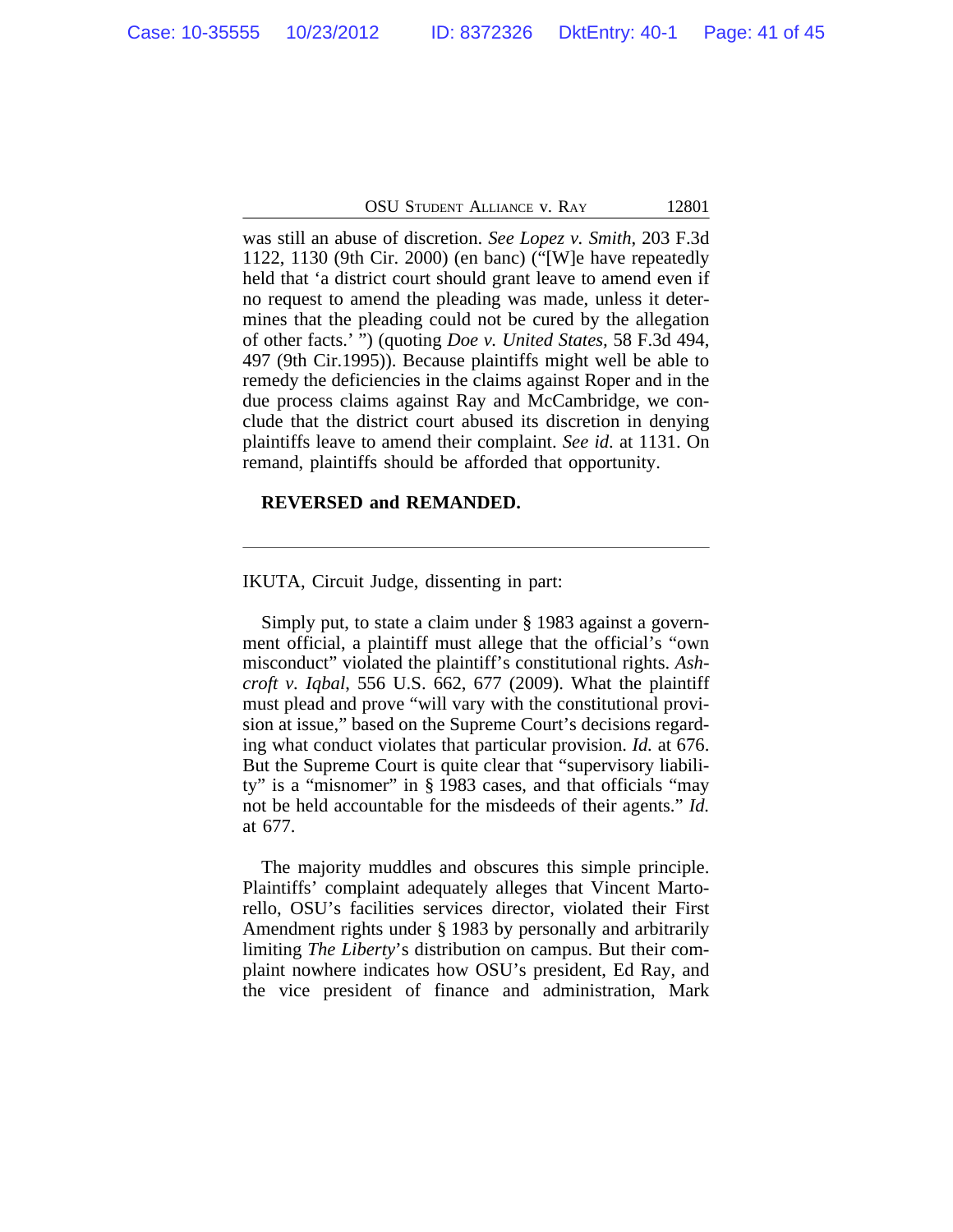McCambridge, also violated those rights through their "own individual actions." *Id.* at 676. The majority considers it sufficient that Ray and McCambridge "knowingly acquiesced" in Martorello's actions. Maj. op. at 12793. Under *Iqbal*, however, an official is not liable under § 1983 for simply knowing about a lower ranking employee's misconduct and failing to act. In holding otherwise, the majority resurrects the very kind of supervisory liability that *Iqbal* interred. I disagree with this departure from *Iqbal*.

I

*Igbal* made it clear that a supervisor, like any other official, "is only liable for his or her own misconduct," *id*. at 677. Since the Supreme Court clarified this point, we have not held an official liable for inaction in the face of someone else's wrongdoing unless the official had a legal duty to act. Such a duty arises under only two narrow exceptions. The first exception applies when a statute expressly imposes the duty. *See Starr v. Baca*, 652 F.3d 1202, 1208 (9th Cir. 2011). In *Starr*, the prison sheriff was "required by statute to take charge of and keep the county jail and prisoners in it, and [was] answerable for the prisoner's safekeeping," and therefore was liable under § 1983 for supervisory omissions that would likely enable subordinates to commit a constitutional injury. *Id.* (quoting *Redman v. Cnty. of San Diego*, 942 F.2d 1435, 1446 (9th Cir. 1991). The second exception applies when the courts have recognized a legal duty arising "by virtue of a 'special relationship' between state officials and a particular member of the public." *Ting v. United States*, 927 F.2d 1504, 1511 (9th Cir. 1991). *Ting* held that law enforcement officers may be held liable under § 1983 for inaction that breaches their "constitutional duty to protect those persons in [their] custody whom [they] know[ ] to be under a specific risk of harm from themselves or others in the state's custody or subject to its effective control." *Id.* (internal quotation marks omitted); *see also Preschooler II v. Clark Cnty. Sch. Bd. of Trustees*, 479 F.3d 1175, 1183 (9th Cir. 2007)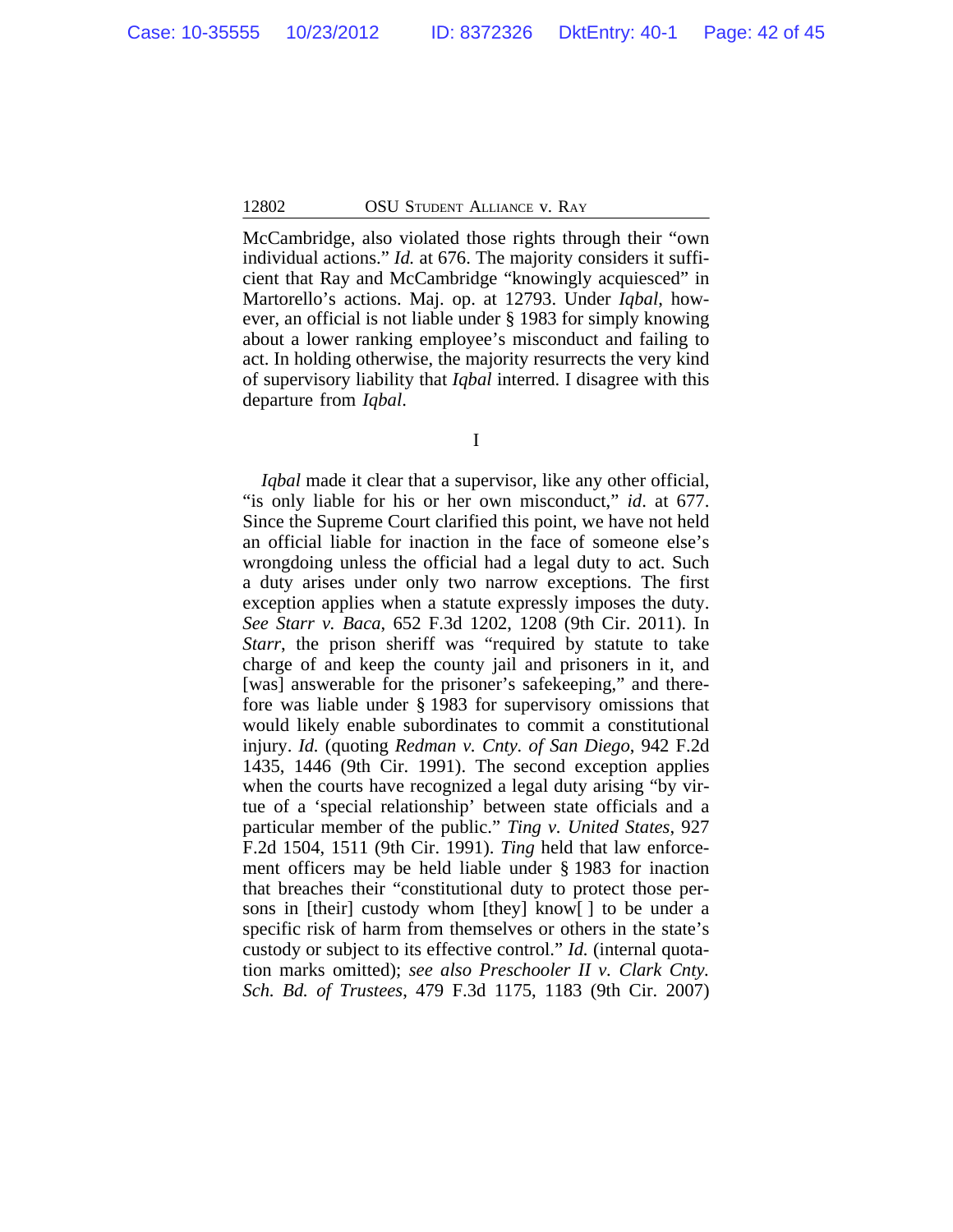(school officials may be held liable for breaching a legal duty to report abuses committed by a subordinate or for failing to take corrective action). In sum, for an official's inaction to deprive plaintiff of constitutional rights under color of law, the official must fail to act when the law requires action. *Cf. King v. Zamiara*, 680 F.3d 686, 706 (6th Cir. 2012) ("Liability [under § 1983] will not lie absent active unconstitutional behavior; failure to act or passive behavior is insufficient.").

Neither exception applies here. Plaintiffs do not allege that Ray or McCambridge had a legal duty to stop Martorello from continued enforcement of his newsbin policy, that they exerted any control over the decisions of the facilities department, or that their failure to intervene in the dispute between Plaintiffs and Martorello violated any law, statute, or even university requirement. This is not a case like *Preschooler II*, 479 F.3d at 1183, where there was a legal duty to report; or like *Starr*, 652 F.3d at 1208, where a statute imposed a duty to protect and to take corrective action; or even like *Bergquist v. Cnty. of Cochise*, 806 F.2d 1364, 1369-70 (9th Cir. 1986), *abrogated on other grounds by City of Canton v. Harris*, 489 U.S. 378 (1989), where failure to train or supervise amounted to a policy or custom of deliberate indifference. Nor do plaintiffs allege that either Ray and McCambridge personally took an action that deprived plaintiffs of their constitutional rights. Rather, the complaint indicates that Ray and McCambridge did not even know about the removal of *The Liberty*'s bins until after the fact, at which point Ray stated that the removal of the bins was "news" to him, and McCambridge told plaintiffs that Martorello would be the "point of contact" with respect to further inquiries. Nor does the complaint allege that either official developed or enforced the newsbin policy, which was promulgated by the facilities department, and enforced by Martorello. In sum, the complaint merely recites "the *organizational* role of the[ ] supervisors," and makes "no allegation that the supervisors took any specific action resulting in" the constitutional violation. *Moss v. U.S. Secret Serv.*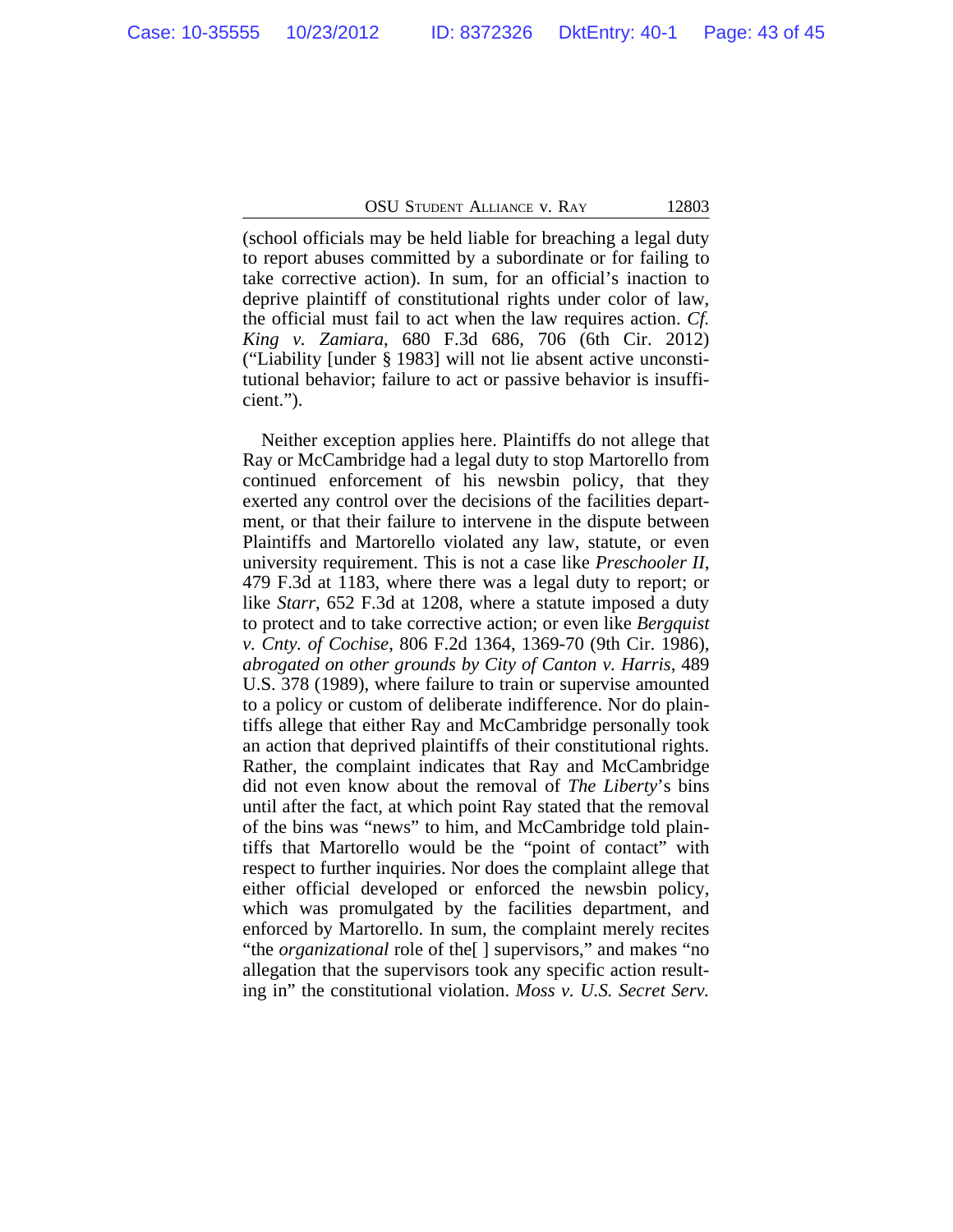*(Moss II)*, 675 F.3d 1213, 1231 (9th Cir. 2012) (emphasis in original). This is not sufficient to state a claim under § 1983.

The majority misses this central point because it focuses solely on one component of a § 1983 claim: the proper mental state for First Amendment claims. The majority's detailed and elaborate discussion of this issue, *see* Maj. op. at 12785-93, boils down to the simple, though erroneous, proposition that a plaintiff can adequately allege a § 1983 claim for violation of that plaintiff's First Amendment rights merely by alleging that the official had knowledge of such violation. The majority brushes aside § 1983's requirement that a defendant engage in conduct that "subjects, or causes to be subjected" a plaintiff to a deprivation of constitutional rights, and instead holds it suffices if a supervisory official "knowingly acquiesces" in the misconduct of a lower ranking employee. Maj. op. at 12793. But of course, "acquiescence" is merely a way to describe knowledge and inaction. *See Webster's Third New Int'l Dictionary* 18 (3d ed. 2002) (defining "acquiescence" as "passive assent or submission."). The word "acquiescence" adds nothing to the mental state of "knowledge" unless the official has a legal duty *not* to acquiesce. Further, the majority erroneously implies that an allegation of "knowledge" suffices to establish the causation element of a § 1983 claim, namely, that the official caused the plaintiff's injury. The majority relies on a novel and somewhat impenetrable formulation that "duty" is generally equivalent to acting with a specified state of mind, and this duty "eclipses" proximate cause where the plaintiff acts with knowledge that a violation may occur. Maj. op. at 12788-89 n.12. Because (in the majority's view) the mental state of knowledge stands in for both misconduct and causation, the plaintiffs can state a § 1983 claim by alleging only that a supervisor had knowledge of a subordinate's misconduct and took no action.

This is not enough. While plaintiffs here must plead the elements of a First Amendment violation, including mental state, they must also plead that each official acted in a way